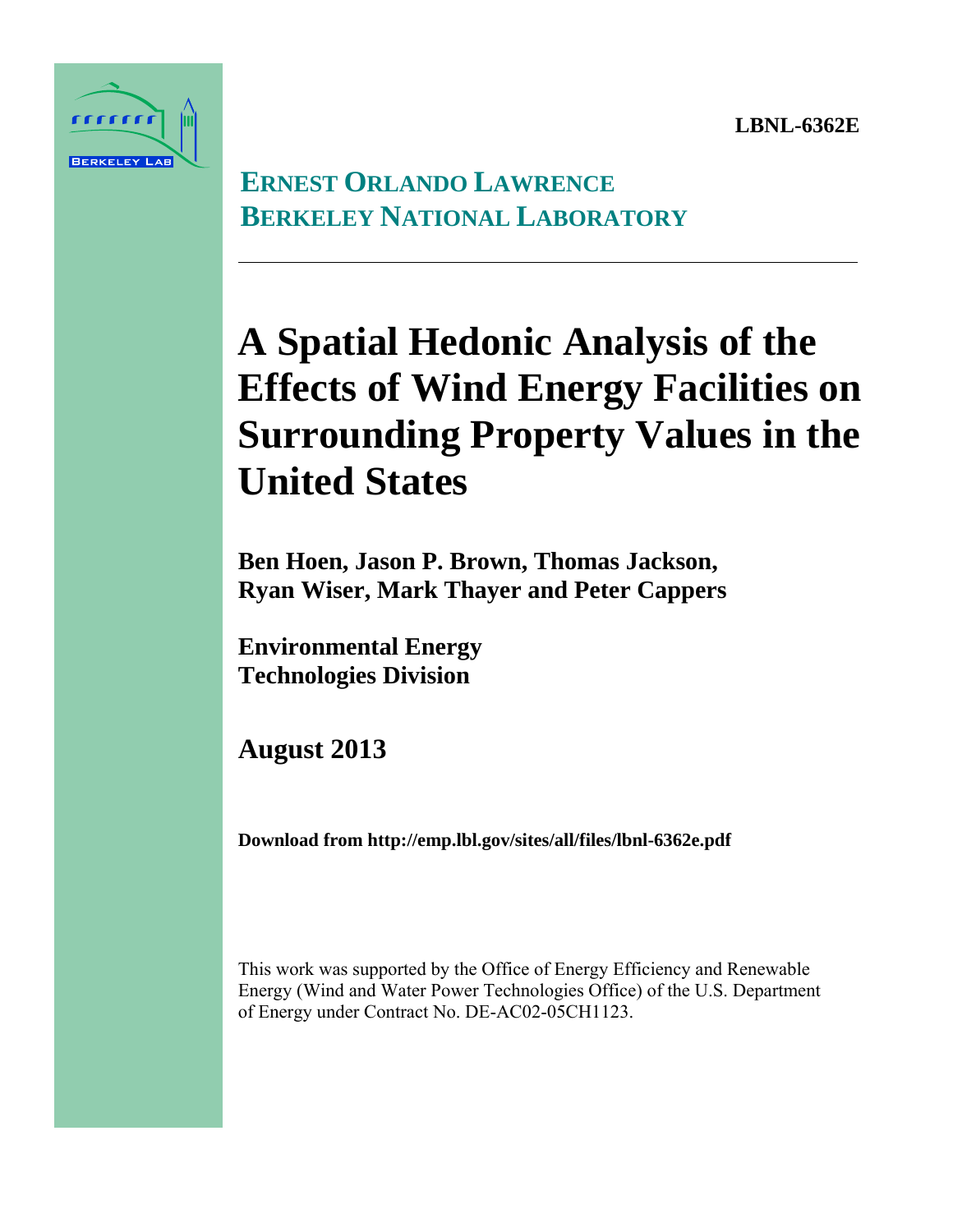#### **Disclaimer**

This document was prepared as an account of work sponsored by the United States Government. While this document is believed to contain correct information, neither the United States Government nor any agency thereof, nor The Regents of the University of California, nor any of their employees, makes any warranty, express or implied, or assumes any legal responsibility for the accuracy, completeness, or usefulness of any information, apparatus, product, or process disclosed, or represents that its use would not infringe privately owned rights. Reference herein to any specific commercial product, process, or service by its trade name, trademark, manufacturer, or otherwise, does not necessarily constitute or imply its endorsement, recommendation, or favoring by the United States Government or any agency thereof, or The Regents of the University of California. The views and opinions of authors expressed herein do not necessarily state or reflect those of the United States Government or any agency thereof, The Regents of the University of California, the Federal Reserve Bank of Kansas City, or the Federal Reserve System.

Ernest Orlando Lawrence Berkeley National Laboratory is an equal opportunity employer.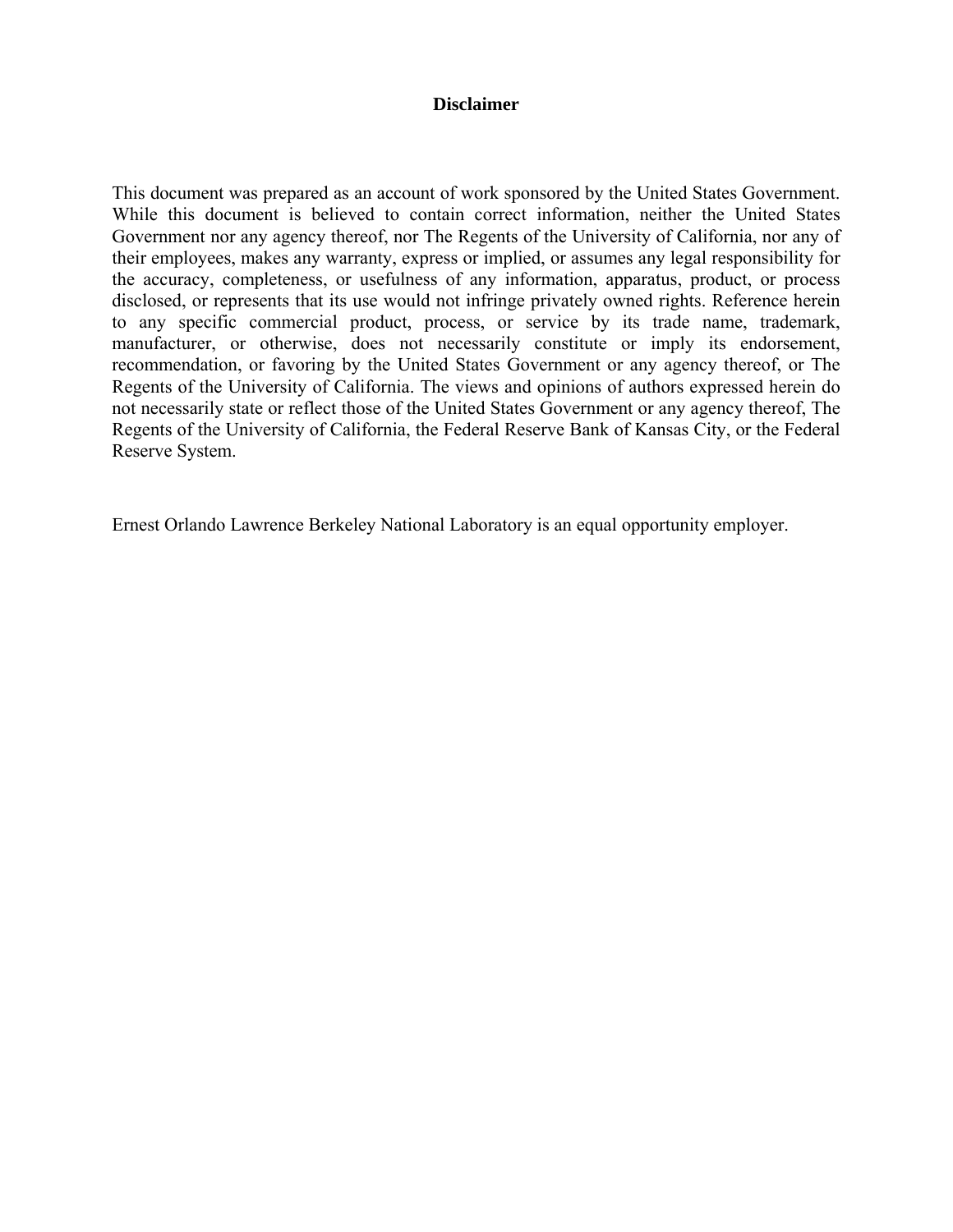# **A Spatial Hedonic Analysis of the Effects of Wind Energy Facilities on Surrounding Property Values in the United States**

Prepared for the

Office of Energy Efficiency and Renewable Energy Wind and Water Power Technologies Office U.S. Department of Energy

Principal Authors:

Ben Hoen† , Ryan Wiser, Peter Cappers Lawrence Berkeley National Laboratory, 1 Cyclotron Road, MS 90R4000, Berkeley, CA 94720-8136

Jason P. Brown Federal Reserve Bank of Kansas City 1 Memorial Drive, Kansas City, MO 64198-0001

Thomas Jackson, AICP, MAI, CRE, FRICS Real Analytics Inc. and Texas A&M University 4805 Spearman Drive, College Station, TX 77845‐4412

Mark A. Thayer San Diego State University 5500 Campanile Dr., San Diego, CA 92182-4485

August 2013

This work was supported by the Office of Energy Efficiency and Renewable Energy (Wind and Water Power Technologies Office) of the U.S. Department of Energy under Contract No. DE-AC02-05CH1123.

<sup>&</sup>lt;sup>†</sup> Corresponding author: Phone: 845-758-1896; Email: **bhoen@lbl.gov**; Mailing address: 20 Sawmill Road, Milan NY 12571.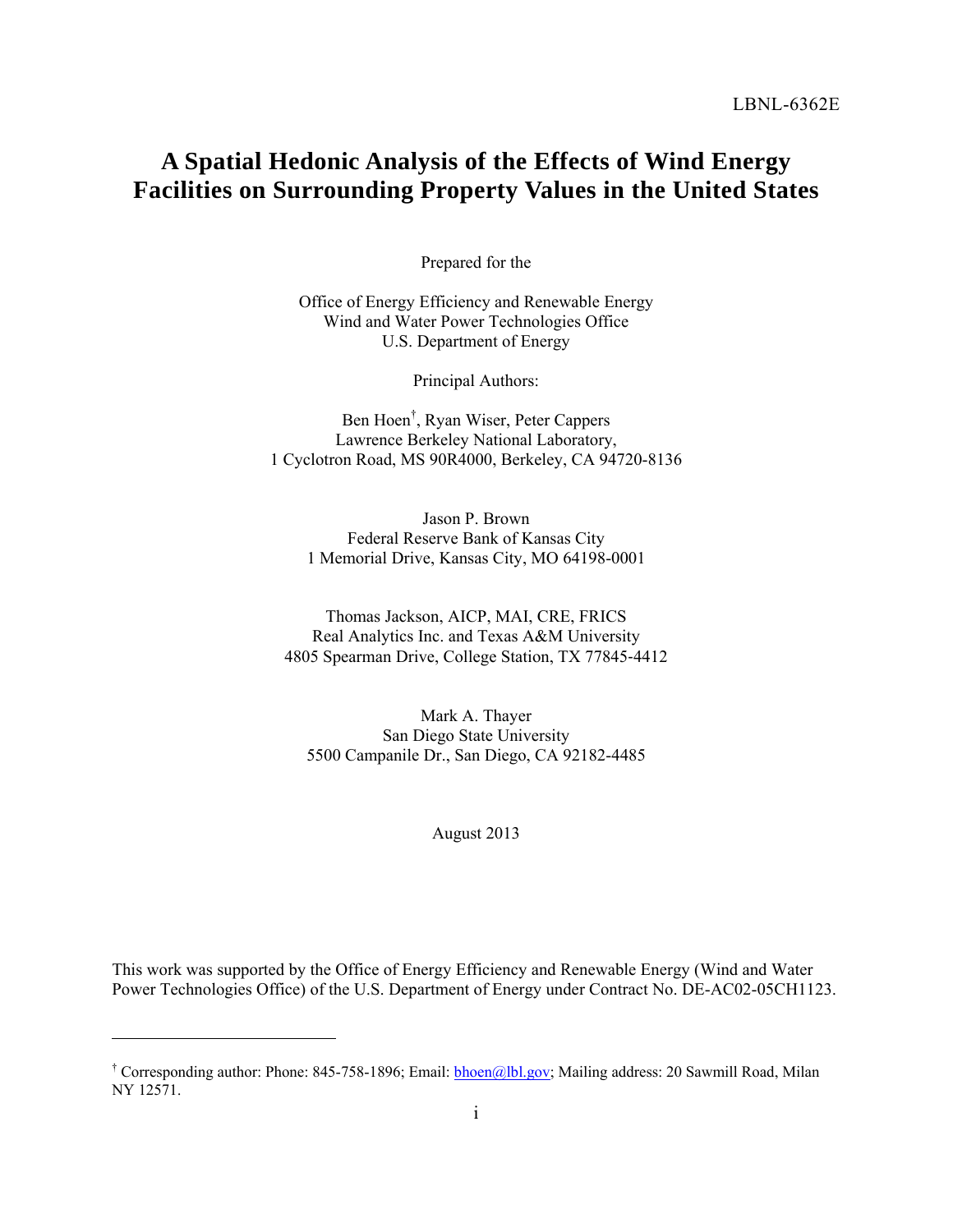#### **Acknowledgements**

This work was supported by the Office of Energy Efficiency and Renewable Energy (Wind and Water Power Technologies Office) of the U.S. Department of Energy under Contract No. DE-AC02-05CH11231. For funding and supporting this work, we especially thank Patrick Gilman, Cash Fitzpatrick, and Mark Higgins (U.S. DOE). For providing the data that were central to the analysis contained herein, we thank Cameron Rogers (Fiserv) and Joshua Tretter (CoreLogic Inc.), both of whom were highly supportive and extremely patient throughout the complicated data-aquistion process. Finally, we would like to thank the many external reviewers for providing valuable comments on an earlier draft version of the report. Of course, any remaining errors or omissions are our own.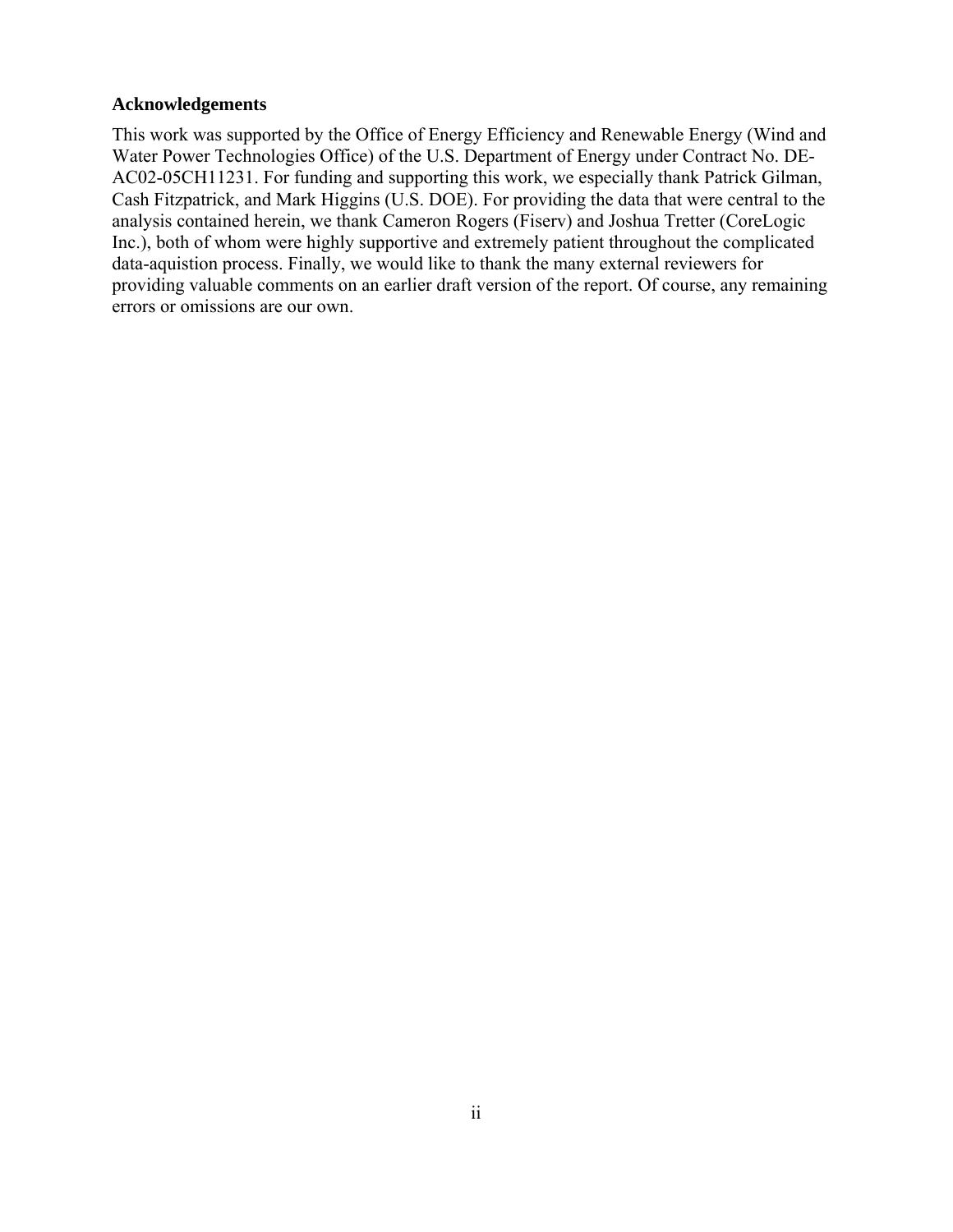#### **Abstract**

Previous research on the effects of wind energy facilities on surrounding home values has been limited by small samples of relevant home-sale data and the inability to account adequately for confounding home-value factors and spatial dependence in the data. This study helps fill those gaps. We collected data from more than 50,000 home sales among 27 counties in nine states. These homes were within 10 miles of 67 different wind facilities, and 1,198 sales were within 1 mile of a turbine—many more than previous studies have collected. The data span the periods well before announcement of the wind facilities to well after their construction. We use OLS and spatial-process difference-in-difference hedonic models to estimate the home-value impacts of the wind facilities; these models control for value factors existing before the wind facilities' announcements, the spatial dependence of unobserved factors effecting home values, and value changes over time. A set of robustness models adds confidence to our results. Regardless of model specification, we find no statistical evidence that home values near turbines were affected in the post-construction or post-announcement/pre-construction periods. Previous research on potentially analogous disamenities (e.g., high-voltage transmission lines, roads) suggests that the property-value effect of wind turbines is likely to be small, on average, if it is present at all, potentially helping to explain why no evidence of an effect was found in the present research.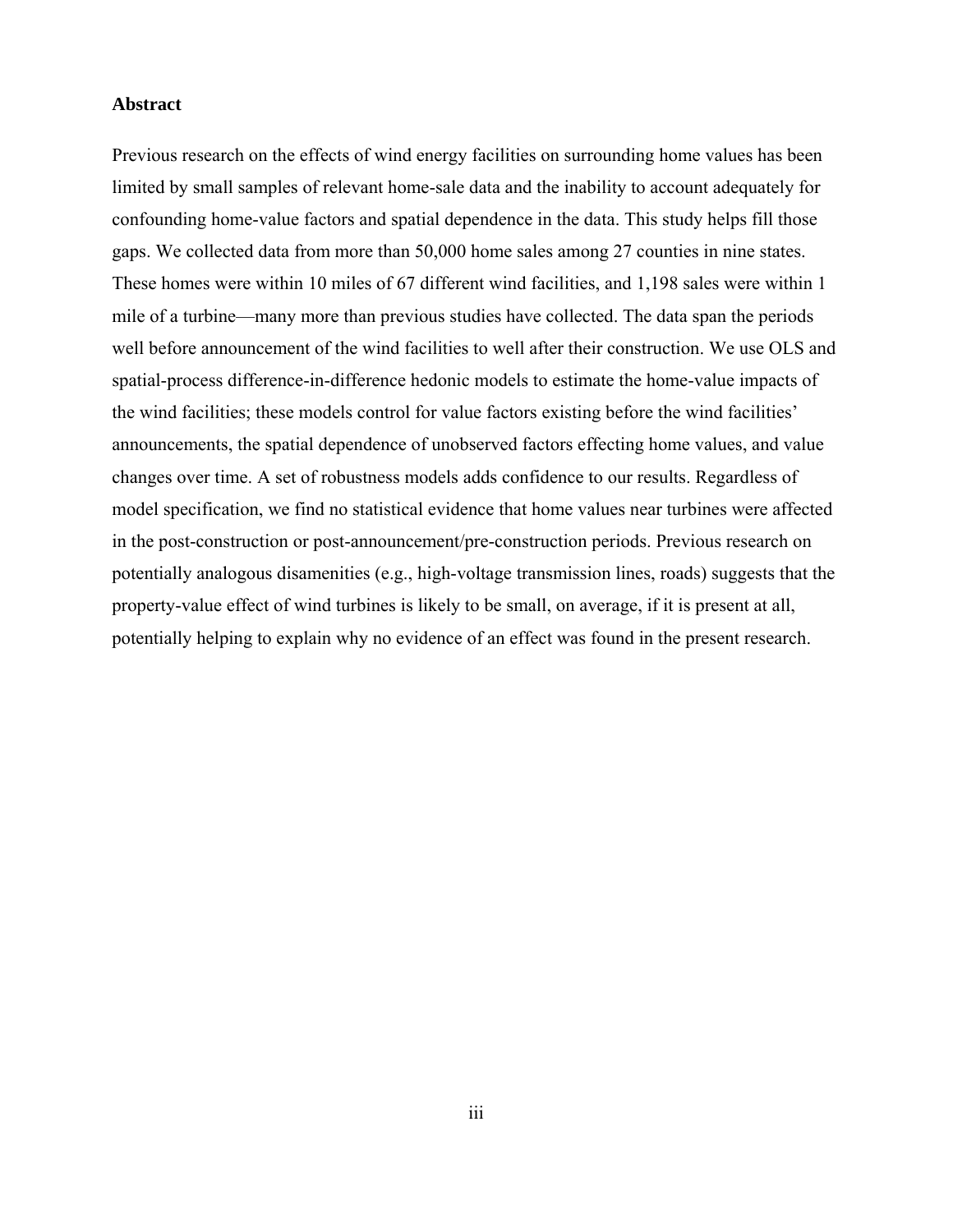# **Table of Contents**

| 1.          |        |                                                                       |  |
|-------------|--------|-----------------------------------------------------------------------|--|
| 2.          |        |                                                                       |  |
| 3.          |        |                                                                       |  |
|             | 3.1.   |                                                                       |  |
|             | 3.2.   |                                                                       |  |
|             | 3.3.   |                                                                       |  |
|             | 3.3.1. |                                                                       |  |
|             | 3.3.2. |                                                                       |  |
|             | 3.3.3. |                                                                       |  |
|             | 3.3.4. | Using Homes between 5 and 10 Miles as Reference Category  16          |  |
|             | 3.3.5. | Using Transactions Occurring More than 2 Years before Announcement as |  |
| $4_{\cdot}$ |        |                                                                       |  |
|             | 4.1.   |                                                                       |  |
|             | 4.2.   |                                                                       |  |
|             | 4.3.   |                                                                       |  |
|             | 4.4.   |                                                                       |  |
|             | 4.5.   |                                                                       |  |
|             | 4.6.   |                                                                       |  |
|             | 4.7.   |                                                                       |  |
|             | 4.8.   |                                                                       |  |
| 5.          |        |                                                                       |  |
|             | 5.1.   |                                                                       |  |
|             | 5.1.1. |                                                                       |  |
|             | 5.1.2. |                                                                       |  |
|             | 5.1.3. |                                                                       |  |
|             | 5.2.   |                                                                       |  |
| 6.          |        |                                                                       |  |
| 7.          |        |                                                                       |  |
| 8.          |        |                                                                       |  |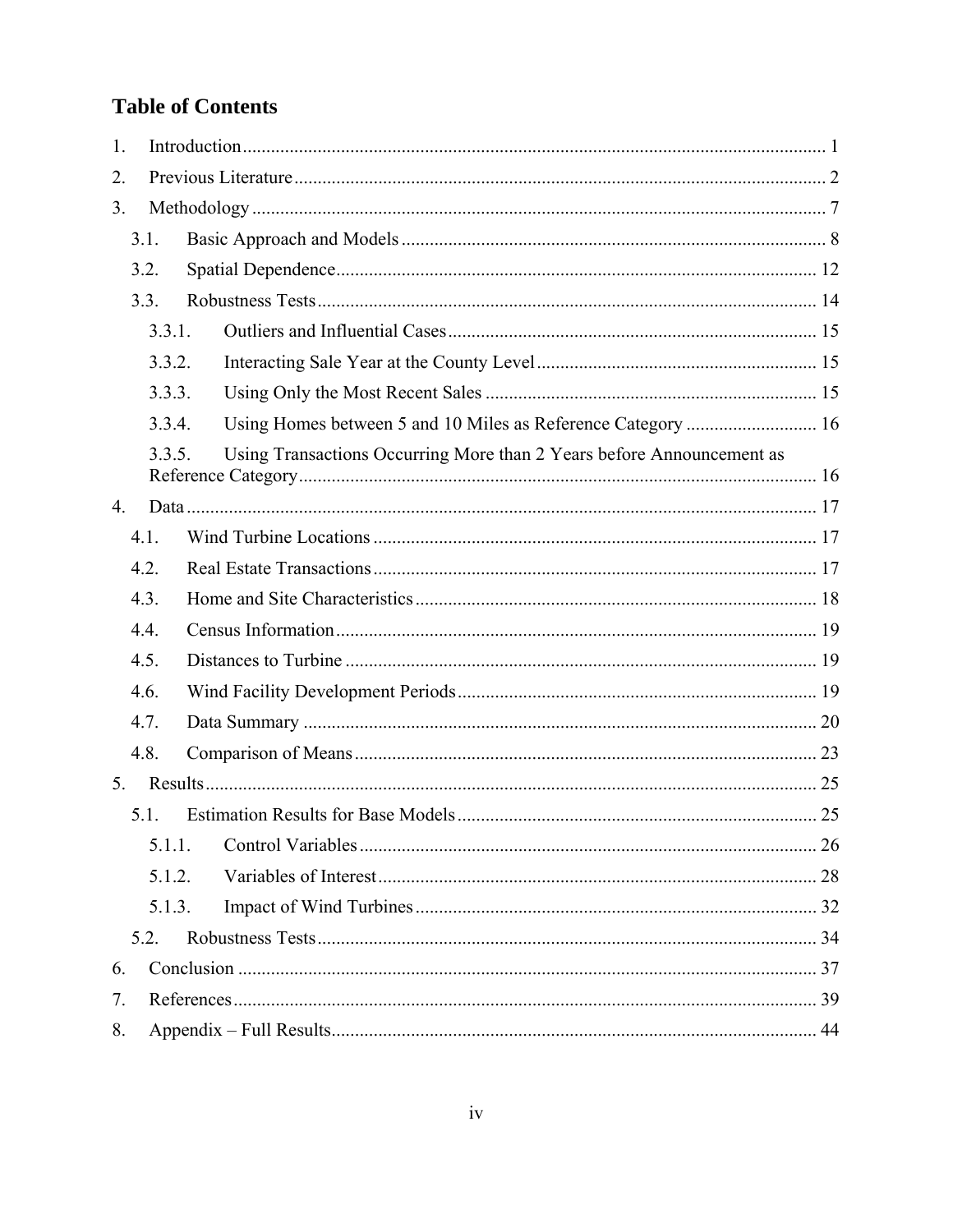# **Tables**

| Table 1: Interactions between Wind Facility Development Periods and Distances $-\frac{1}{2}$ Mile 12 |  |
|------------------------------------------------------------------------------------------------------|--|
| Table 2: Interactions between Wind Facility Development Periods and Distances - 1 Mile  12           |  |
|                                                                                                      |  |
|                                                                                                      |  |
|                                                                                                      |  |
|                                                                                                      |  |
| Table 8: Levels and Significance for County- and State-Interacted Controlling Variables  28          |  |
|                                                                                                      |  |
|                                                                                                      |  |
|                                                                                                      |  |

# **Figures**

|--|--|--|--|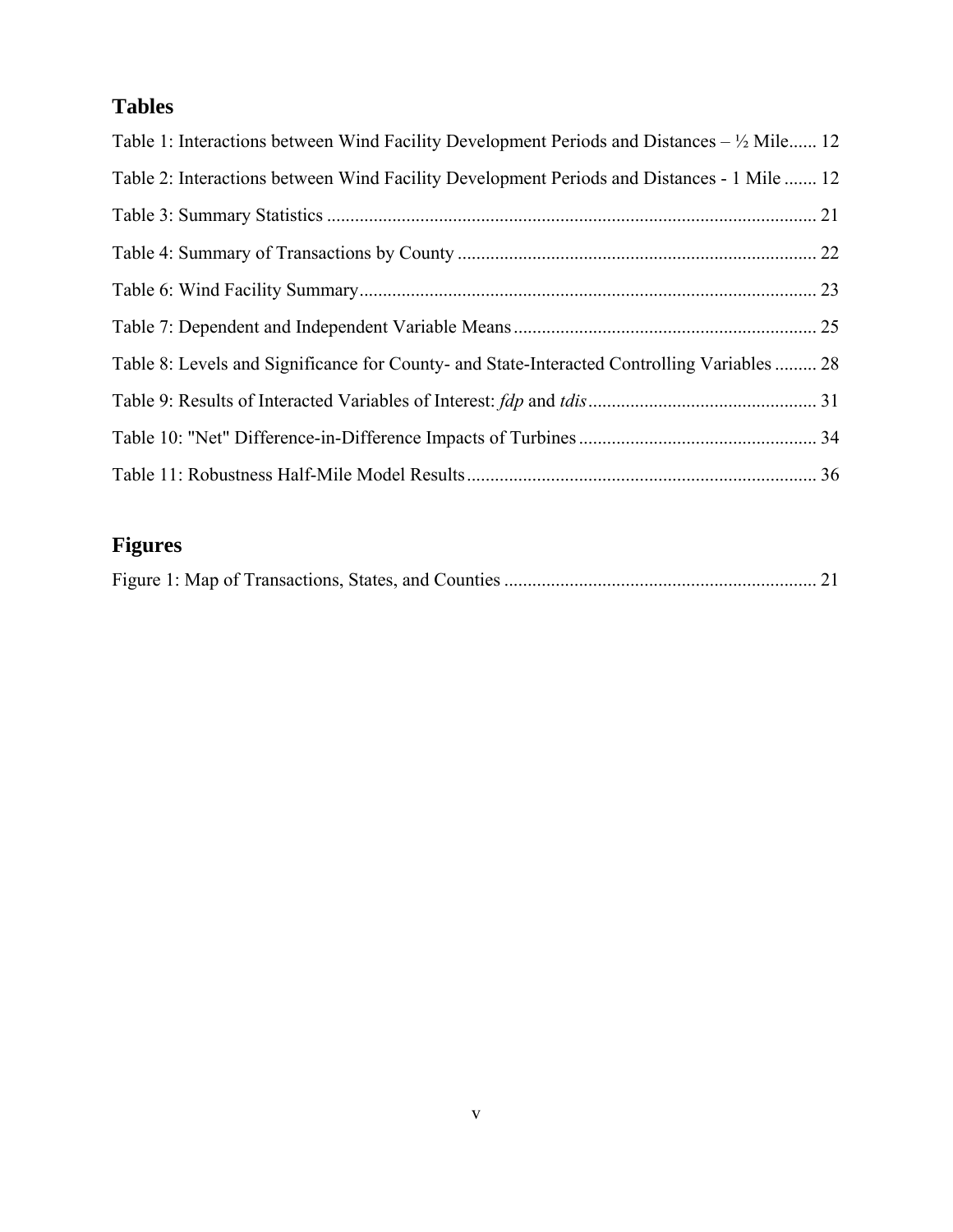# **1. Introduction**

 $\overline{a}$ 

In 2012, approximately 13 gigawatts (GW) of wind turbines were installed in the United States, bringing total U.S. installed wind capacity to approximately 60 GW from more than 45,000 turbines (AWEA, 2013). Despite uncertainty about future extensions of the federal production tax credit, U.S. wind capacity is expected by some to continue growing by approximately 5–6 GW annually owing to state renewable energy standards and areas where wind can compete with natural gas on economics alone (Bloomberg, 2013); this translates into approximately 2,750 turbines per year.<sup>1</sup> Much of that development is expected to occur in relatively populated areas (e.g., New York, New England, the Mid-Atlantic and upper Midwest) (Bloomberg, 2013).

In part because of the expected wind development in more-populous areas, empirical investigations into related community concerns are required. One concern is that the values of properties near wind developments may be reduced; after all, it has been demonstrated that in some situations market perceptions about an area's disamenities (and amenities)<sup>2</sup> are capitalized into home prices (e.g., Boyle and Kiel, 2001; Jackson, 2001; Simons and Saginor, 2006). The published research about wind energy and property values has largely coalesced around a finding that homes sold after nearby wind turbines have been constructed do not experience statistically significant property value impacts. Additional research is required, however, especially for homes located within about a half mile of turbines, where impacts would be expected to be the largest. Data and studies are limited for these proximate homes in part because setback requirements generally result in wind facilities being sited in areas with relatively few houses, limiting available sales transactions that might be analyzed.

This study helps fill the research gap by collecting and analyzing data from 27 counties across nine U.S. states, related to 67 different wind facilities. Specifically, using the collected data, the study constructs a pooled model that investigates average effects near the turbines across the sample while controlling for the local effects of many potentially correlated independent variables. Property-value effect estimates are derived from two types of models: (1) an ordinary

<sup>&</sup>lt;sup>1</sup> Assuming 2-MW turbines, the 2012 U.S. average (AWEA, 2013), and 5.5 GW of annual capacity growth.

 $2$  Disamenities and amenities are defined respectively as disadvantages (e.g., a nearby noxious industrial site) and advantages (e.g., a nearby park) of a location.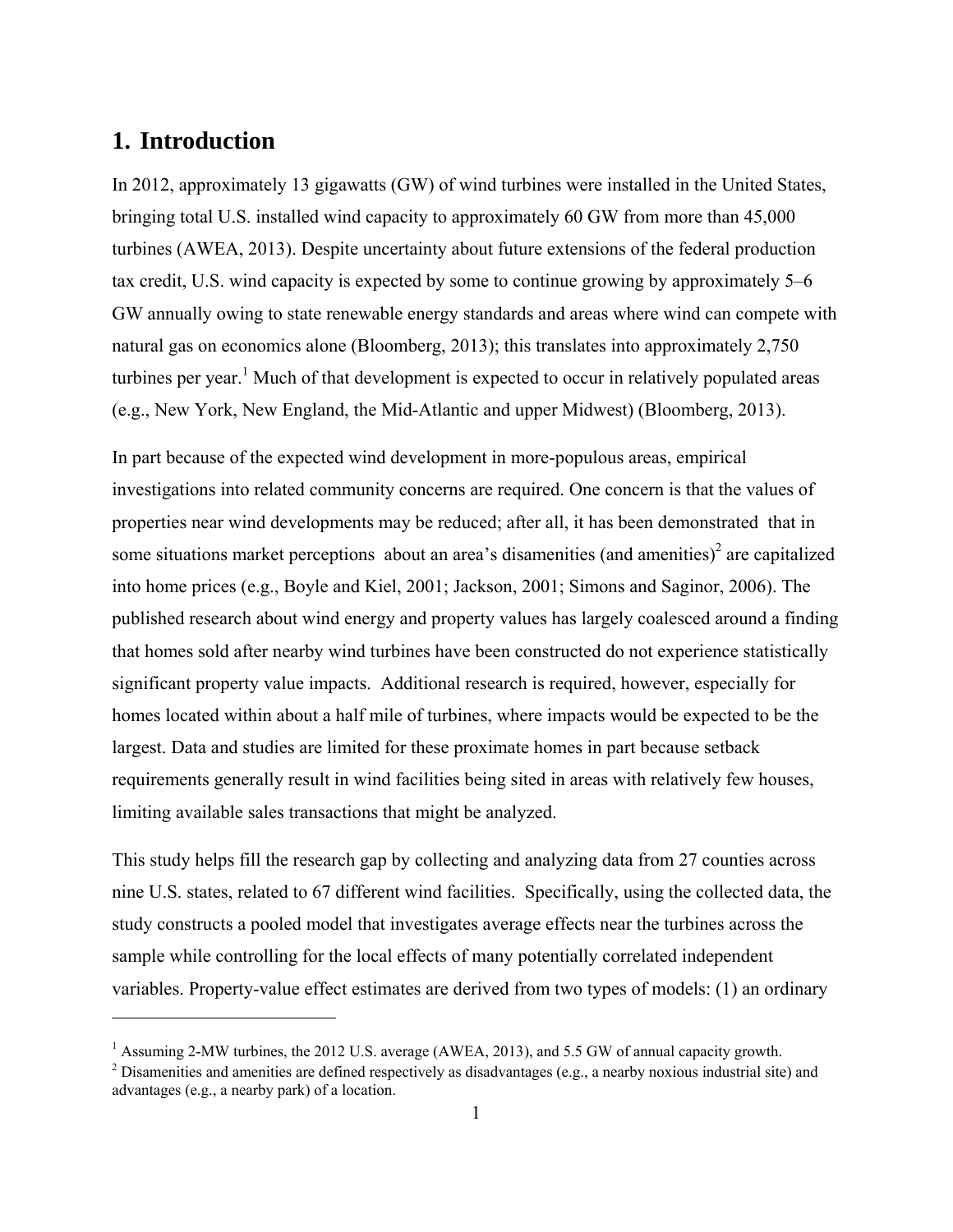least squares (OLS) model, which is standard for this type of disamenity research (see, e.g., discussion in Jackson, 2003; Sirmans et al., 2005), and (2) a spatial-process model, which accounts for spatial dependence. Each type of model is used to construct a difference-indifference (DD) specification—which simultaneously controls for preexisting amenities or disamenities in areas where turbines were sited and changes in the community after the wind facilities' construction was announced—to estimate effects near wind facilities after the turbines were announced and, later, after the turbines were constructed.<sup>3</sup>

The remainder of the report is structured as follows. Section 2 reviews the current literature. Section 3 details our methodology. Section 4 describes the study data. Section 5 presents the results, and Section 6 provides a discussion and concluding remarks.

# **2. Previous Literature**

 $\overline{a}$ 

Although the topic is relatively new, the peer-reviewed literature investigating impacts to home values near wind facilities is growing. To date, results largely have coalesced around a common set of non-significant findings generated from home sales after the turbines became operational. Previous Lawrence Berkeley National Laboratory (LBNL) work in this area (Hoen et al., 2009, 2011) found no statistical evidence of adverse property-value effects due to views of and proximity to wind turbines after the turbines were constructed (i.e., post-construction or PC). Other peer-reviewed and/or academic studies also found no evidence of PC effects despite using a variety of techniques and residential transaction datasets. These include homes surrounding wind facilities in Cornwall, United Kingdom (Sims and Dent, 2007; Sims et al., 2008); multiple wind facilities in McLean County, Illinois (Hinman, 2010); near the Maple Ridge Wind Facility in New York (Heintzelman and Tuttle, 2011); and, near multiple facilities in Lee County, Illinois (Carter, 2011). Analogously, a 2012 Canadian case found a lack of evidence near a wind facility in Ontario to warrant the lowering of surrounding assessments (Kenney v MPAC, 2012). In contrast, one recent study did find impacts to land prices near a facility in North Rhine-Westphalia, Germany (Sunak and Madlener, 2012). Taken together, these results imply that the

 $3$  Throughout this report, the terms "announced/announcement" and "constructed/construction" represent the dates on which the proposed wind facility (or facilities) entered the public domain and the dates on which facility construction began, respectively. Home transactions can either be pre-announcement (PA), post-announcement/preconstruction (PAPC), or post-construction (PC).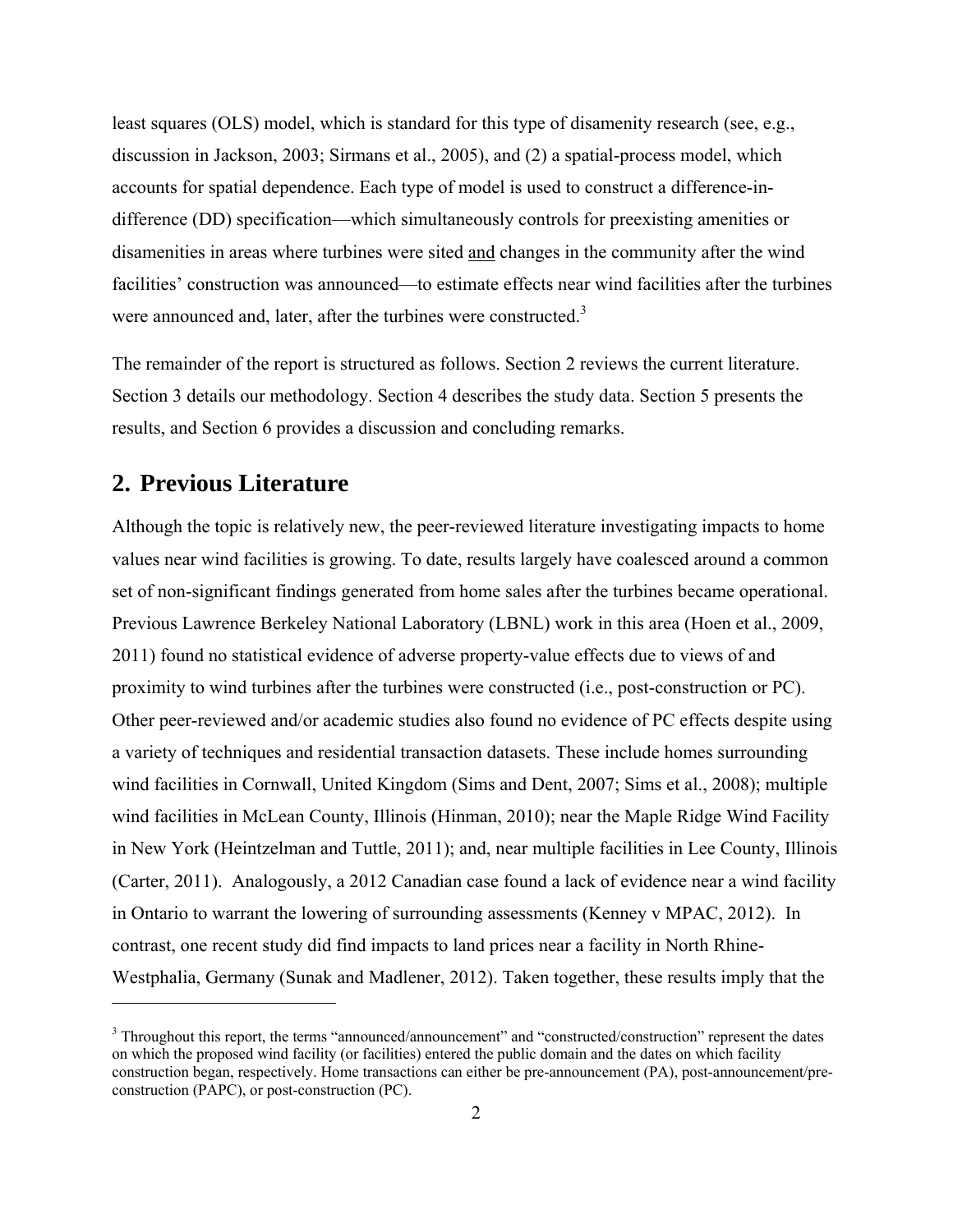PC effects of wind turbines on surrounding home values, if they exist, are often too small for detection or sporadic (i.e., a small percentage overall), or appearing in some communities for some types of properties but not others.

In the post-announcement, pre-construction period (i.e., PAPC), however, recent analysis has found more evidence of potential property value effects: by theorizing the possible existence of, but not finding, an effect (Laposa and Mueller, 2010; Sunak and Madlener, 2012); potentially finding an effect (Heintzelman and Tuttle,  $2011$ <sup>4</sup>; and, consistently finding what the author terms an "anticipation stigma" effect (Hinman, 2010). The studies that found PAPC propertyvalue effects appear to align with earlier studies that suggested lower community support for proposed wind facilities before construction—potentially indicating a risk-averse (i.e., fear of the unknown) stance by community members—but increased support after facilities began operation (Gipe, 1995; Palmer, 1997; Devine-Wright, 2005; Wolsink, 2007; Bond, 2008, 2010). Similarly, researchers have found that survey respondents who live closer to turbines support the turbines more than respondents who live farther away (Braunholtz and MORI Scotland, 2003; Baxter et al., 2013), which could also indicate more risk-adverse / fear of the unknown effects (these among those who live farther away). Analogously, a recent case in Canada, although dismissed, highlighted the fears that nearby residents have for a planned facility (Wiggins v. WPD Canada Corporation, 2013)

Some studies have examined property-value conditions existing before wind facilities were announced (i.e., pre-announcement or PA). This is important for exploring correlations between wind facility siting and pre-existing home values from an environmental justice perspective and also for measuring PAPC and PC effects more accurately. Hoen et al. (2009, 2011) and Sims and Dent (2007) found evidence of depressed values for homes that sold before a wind facility's announcement and were located near the facility's eventual location, but they did not adjust their PC estimates for this finding. Hinman (2010) went further, finding value reductions of 12%–20% for homes near turbines in Illinois, which sold prior to the facilities' announcements; then using these findings to deflate their PC home-value-effect estimates.

<sup>&</sup>lt;sup>4</sup> Heintzelman and Tuttle do not appear convinced that the effect they found is related to the PAPC period, yet the two counties in which they found an effect (Clinton and Franklin Counties, NY) had transaction data produced almost entirely in the PAPC period.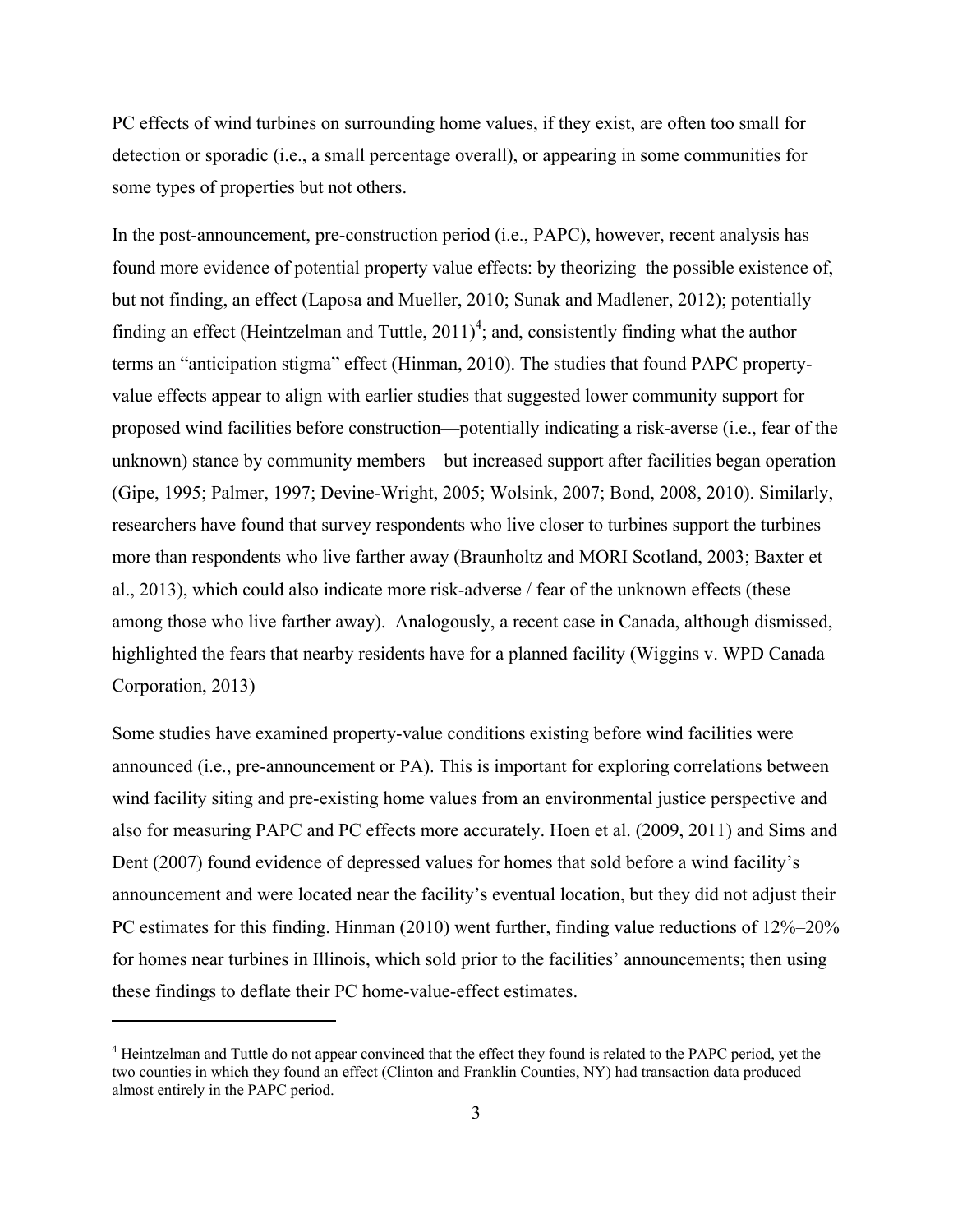Some research has linked wind-related property-value effects with the effects of better-studied disamenities (Hoen et al., 2009). The broader disamenity literature (e.g., Boyle and Kiel, 2001; Jackson, 2001; Simons and Saginor, 2006) suggests that, although property-value effects might occur near wind facilities as they have near other disamenities, those effects (if they do exist) are likely to be relatively small, are unlikely to persist some distance from a facility, and might fade over time as home buyers who are more accepting of the condition move into the area (Tiebout, 1956).

For example, a review of the literature investigating effects near high-voltage transmission lines (a largely visual disturbance, as turbines may be for many surrounding homes) found the following: property-value reductions of  $0\%$ –15%; effects that fade with distance, often only affecting properties crossed by or immediately adjacent to a line or tower; effects that can increase property values when the right-of-way is considered an amenity; and effects that fade with time as the condition becomes more accepted (Kroll and Priestley, 1992). While potentially much more objectionable to residential communities than turbines, a review of the literature on landfills (which present odor, traffic, and groundwater-contamination issues) indicates effects that vary by landfill size (Ready, 2010). Large-volume operations (accepting more than 500 tons per day) reduce adjacent property values by 13.7% on average, fading to 5.9% one mile from the landfill. Lower-volume operations reduce adjacent property values by 2.7% on average, fading to 1.3% one mile away, with 20%–26% of lower-volume landfills not having any statistically significant impact. A study of 1,600 toxic industrial plant openings found adverse impacts of 1.5% within a half mile, which disappeared if the plants closed (Currie et al., 2012). Finally, a review of the literature on road noise (which might be analogous to turbine noise) shows property-value reductions of  $0\% -11\%$  (median 4%) for houses adjacent to a busy road that experience a 10-dBA noise increase, compared with houses on a quiet street (Bateman et al., 2001).

It is not clear where wind turbines might fit into these ranges of impacts, but it seems unlikely that they would be considered as severe a disamenity as a large-volume landfill, which present odor, traffic, and groundwater-contamination issues. Low-volume landfills, with an effect near 3%, might be a better comparison, because they have an industrial (i.e., non-natural) quality, similar to turbines, but are less likely to have clear health effects. If sound is the primary

4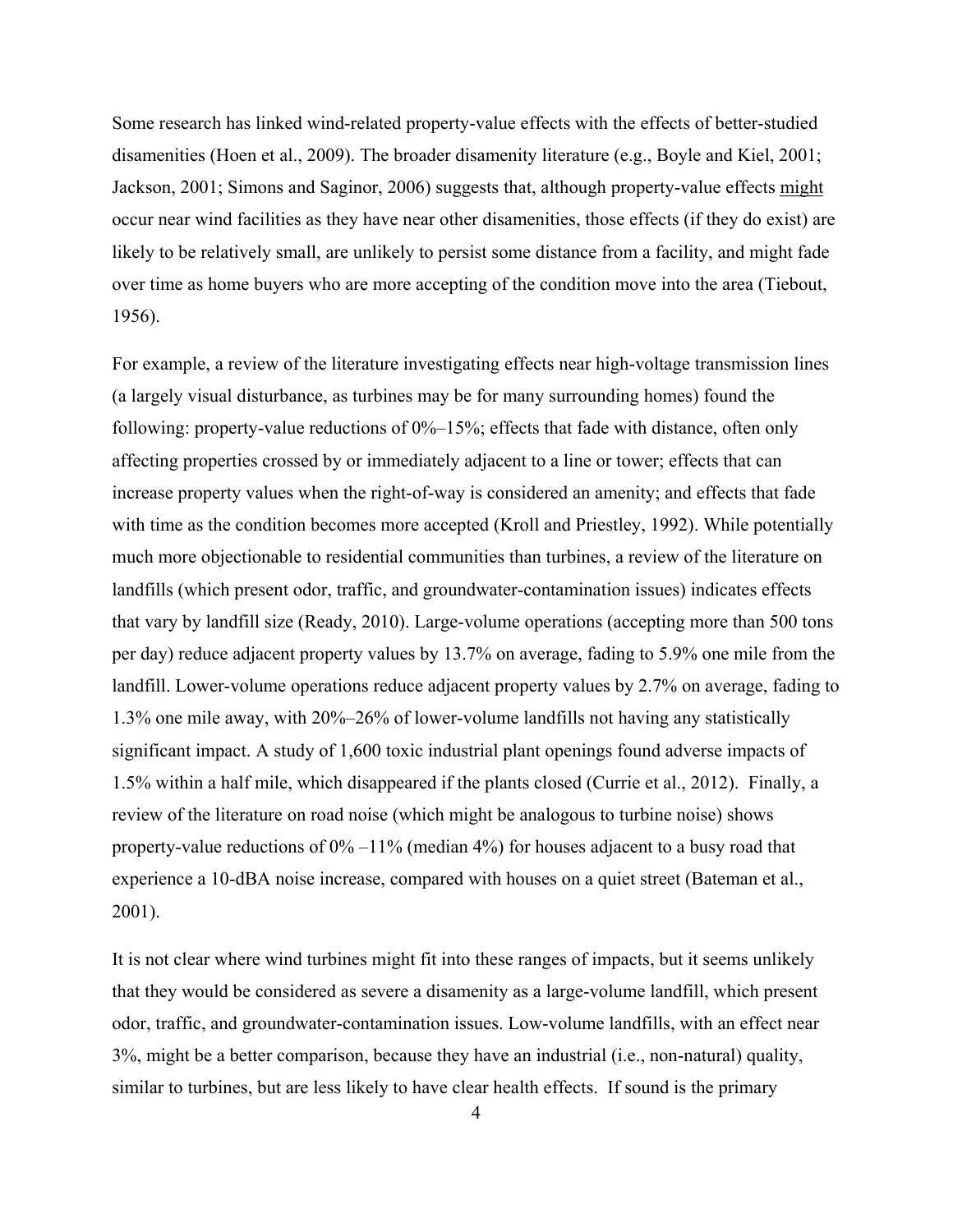concern, a 4% effect (corresponding to road noise) could be applied to turbines, which might correspond to a 10-dBA increase for houses within a half mile of a turbine (see e.g., Hubbard and Shepherd, 1991). Finally, as with transmission lines, if houses are in sight but not within sound distance of turbines, there may be no property-value effects unless those homes are immediately adjacent to the turbines. In summary, assuming these potentially analogous disamenity effects can be entirely transferred, turbine impacts might be 0%–14%, but more likely might coalesce closer to  $3\% - 4\%$ .

Of course, wind turbines have certain positive qualities that landfills, transmission lines, and roads do not always have, such as mitigating greenhouse gas emissions. no air or water pollution, no use of water during the generation of energy, and no generation of solid or hazardous waste that requires permanent storage/disposal (IPCC, 2011). Moreover, wind facilities can, and often do, provide economic benefits to local communities (Lantz and Tegen, 2009; Slattery et al., 2011; Brown et al., 2012; Loomis et al., 2012), which might not be the case for all other disamenities. Similarly, wind facilities can have direct positive effects on local government budgets through property tax or other similar payments (Loomis and Aldeman, 2011), which might, for example, improve school quality and thus increase nearby home values (e.g., Haurin and Brasington, 1996; Kane et al., 2006). These potential positive qualities might mitigate potential negative wind effects somewhat or even entirely. Therefore for the purposes of this research we will assume 3-4% is a maximum possible effect.

The potentially small average property-value effect of wind turbines, possibly reduced further by wind's positive traits, might help explain why effects have not been discovered consistently in previous research. To discover effects with small margins of error, large amounts of data are needed. However, previous datasets of homes very near turbines have been small. Hoen et al. (2009, 2011) used 125 PC transactions within a mile of the turbines, while others used far fewer PC transactions within a mile: Heintzelman and Tuttle (2012)  $(n \sim 35)$ ; Hinman (2010)  $(n \sim 11)$ , Carter (2011) ( $n \sim 41$ ), and Sunak and Madlener (2012) ( $n \sim 51$ ). Although these numbers of observations are adequate to examine large impacts (e.g., over 10%), they are less likely to reveal small effects with any reasonable degree of statistical significance. Using results from Hoen et al. (2009) and the confidence intervals for the various fixed-effect variables in that study, estimates for the numbers of transactions needed to find effects of various sizes were obtained.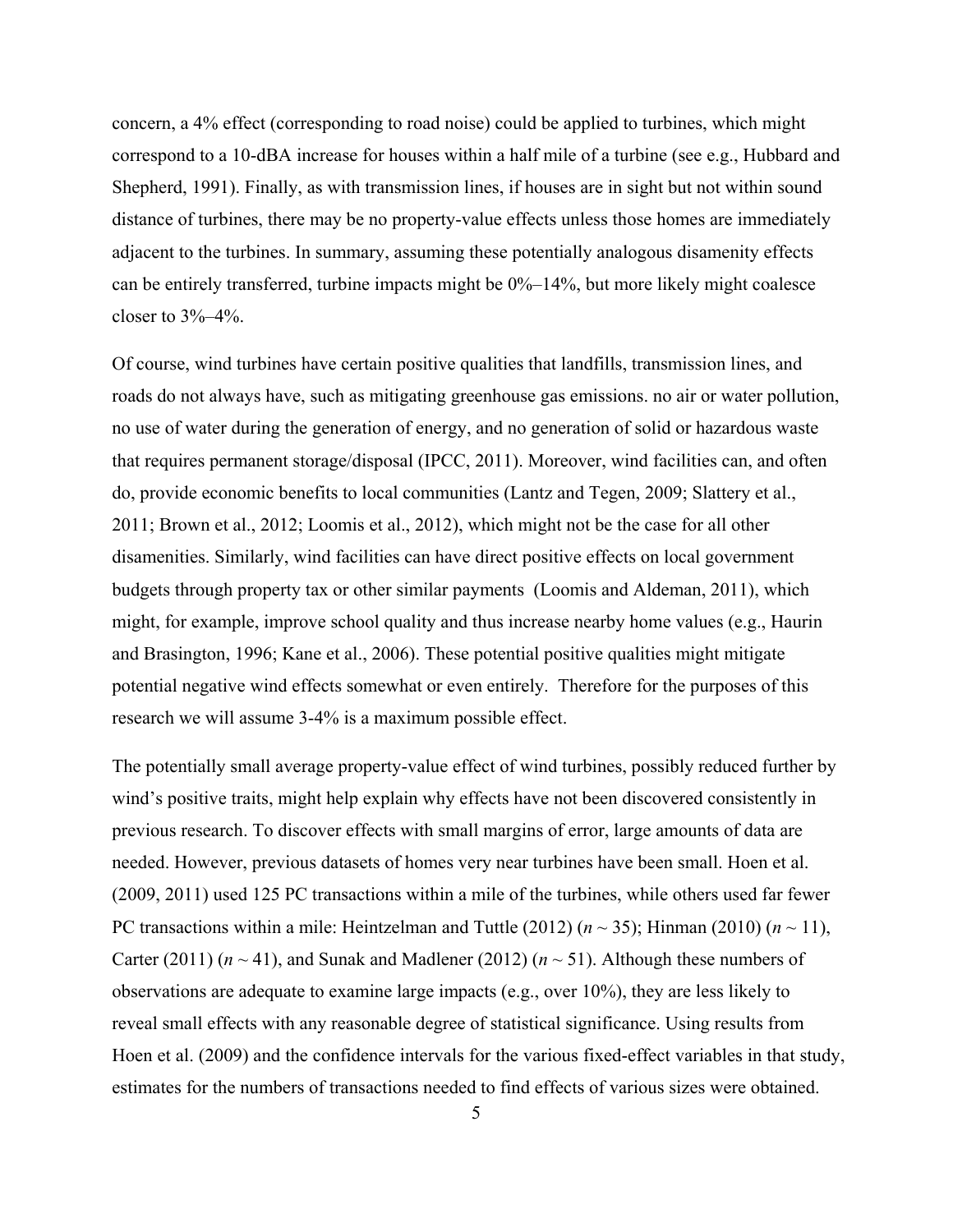Approximately 50 cases are needed to find an effect of 10% and larger, 100 cases for 7.5%, 200 cases for 5%, 350 cases for 4%, 700 cases for 3%, and approximately 1,000 cases for a 2.5% effect.<sup>5</sup> Therefore, in order to detect an effect in the range of  $3\% - 4\%$ , a dataset of approximately 350–700 cases within a mile of the turbines will be required to detect it statistically, a number that to-date has not been amassed by any of the previous studies.

As discussed above, in addition to being relatively small on average, impacts are likely to decay with distance. As such, an appropriate empirical approach must be able to reveal spatially diminishing effects. Some researchers have used continuous variables to capture these effects, such as linear distance (Hoen et al., 2009; Sims et al., 2008) and inverse distance (Heintzelman and Tuttle, 2012; Sunak and Madlener, 2012), but doing so forces the model to estimate effects at the mean distance. In some cases, those means can be far from the area of expected impact. For example, Heintzelman and Tuttle (2012) estimated an inverse distance effect using a mean distance of more than 10 miles from the turbines, while Sunak and Madlener (2012) used a mean distance of approximately 1.9 miles. Using this approach weakens the ability of the model to quantify real effects near the turbines, where they are likely to be stronger. More importantly, this method encourages researchers to extrapolate their findings to the ends of the distance curve, near the turbines, despite having few data at those distances to support these extrapolations. This was the case for Heintzelman and Tuttle (2012), who had fewer than 10 cases within a half mile in the two counties where effects were found and only a handful that sold in those counties after the turbines were built, yet they extrapolated their findings to a quarter mile and even a tenth of a mile, where they had very few (if any) cases. Similarly, Sunak and Madlener (2012) had only six PC sales within a half mile and 51 within 1 mile, yet they extrapolated their findings to these distance bands.

One way to avoid using a single continuous function to estimate effects at all distances is to use a spline model, which breaks the distances into continuous groups (Hoen et al., 2011), but this method still imposes structure on the data by forcing the ends of each spline to tie together. A second and more transparent method is to use fixed-effect variables for discrete distances, which imposes little structure on the data (Hoen et al., 2009; Hinman, 2010; Carter, 2011; Hoen et al.,

 $<sup>5</sup>$  This analysis is available upon request from the authors.</sup>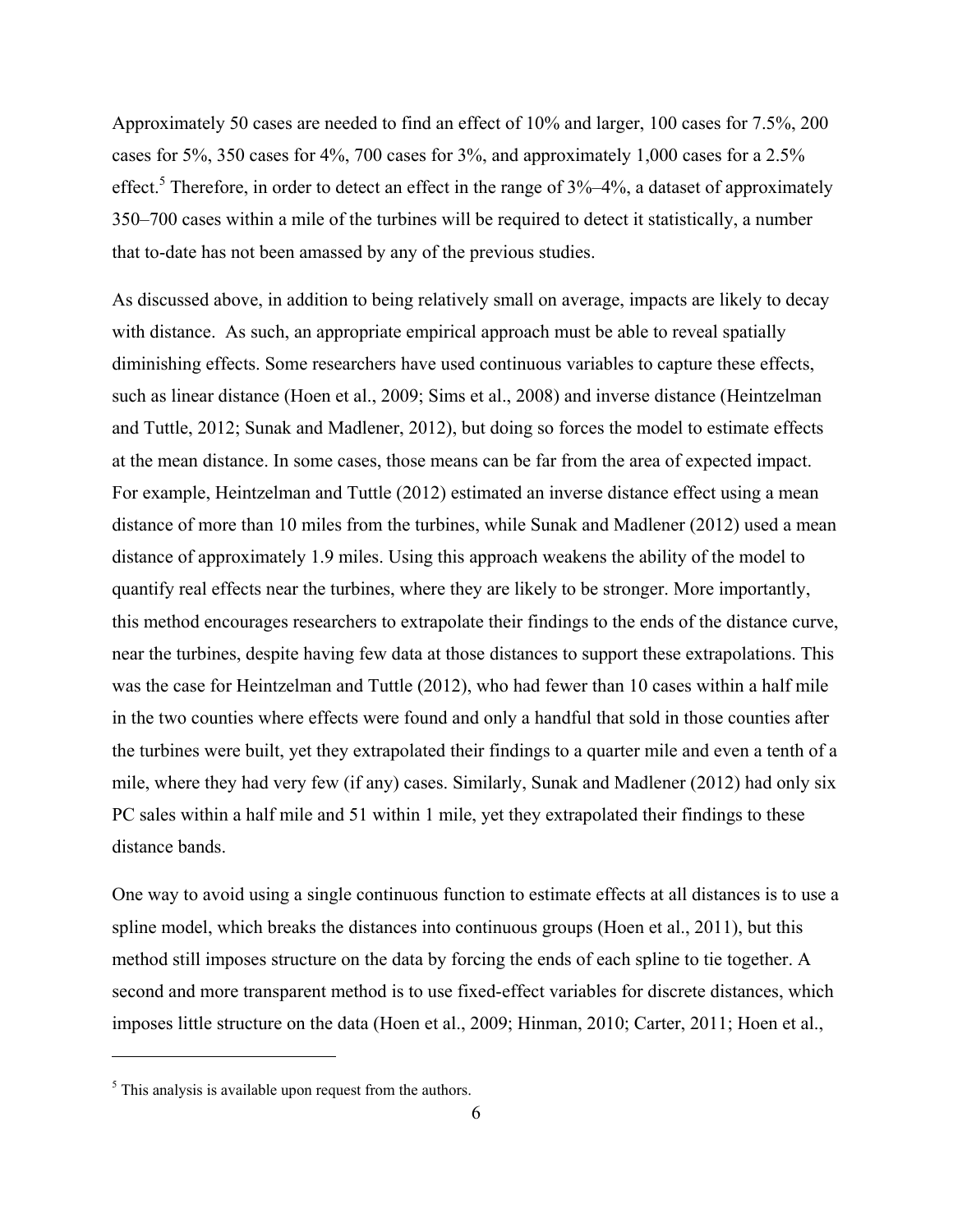2011). Although this latter method has been used in a number of studies, because of a paucity of data, the resulting models are often ineffective at detecting what might be relatively small effects very close to the turbines. As such, when using this method (or any other, in fact) it is important that the underlying dataset is large enough to estimate the anticipated magnitude of the effect sizes.

Finally, one rarely investigated aspect of potential wind-turbine effects is the possibly idiosyncratic nature of spatially averaged transaction data used in the hedonic analyses. Sunak and Madlener (2012) used a geographically weighted regression (GWR), which estimates different regressions for small clusters of data and then allows the investigation of the distribution of effects across all of the clusters. Although GWR can be effective for understanding the range of impacts across the study area, it is not as effective for determining an average effect or for testing the statistical significance of the range of estimates. Results from studies that use GWR methods are also sometimes counter-intuitive.<sup>6</sup> As is discussed in more detail in the methodology section, a potentially better approach is to estimate a spatial-process model that is flexible enough to simultaneously control for spatial heterogeneity and spatial dependence, while also estimating an average effect across fixed discrete effects.

In summary, building on the existing literature, further research is needed on property-value effects in particularly close proximity to wind turbines. Specifically, research is needed that uses a large set of data near the turbines, accounts for home values before the announcement of the facility (as well as after announcement but before construction), accounts for potential spatial dependence in unobserved factors effecting home values, and uses a fixed-effect distance model that is able to accurately estimate effects near turbines.

# **3. Methodology**

 $\overline{a}$ 

The present study seeks to respond to the identified research needs noted above, with this section describing our methodological framework for estimating the effects of wind turbines on the value of nearby homes in the United States.

 $6$  For example, Sunak and Madlener (2012) find larger effects related to the turbines in a city that is farther from the turbines than they find in a town which is closer. Additionally, they find stronger effects in the center of a third town than they do on the outskirts of that town, which do not seem related to the location of the turbines.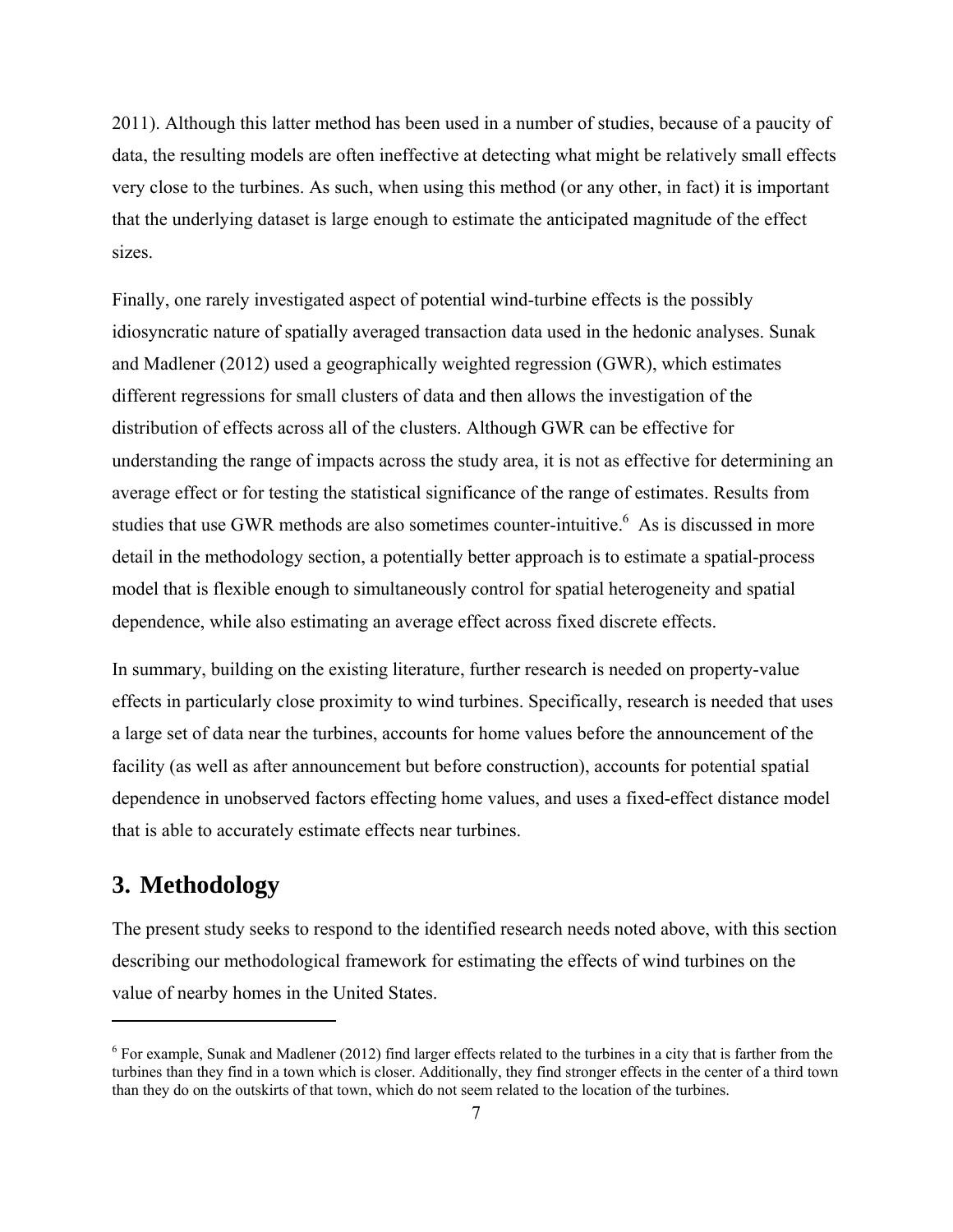#### **3.1. Basic Approach and Models**

Our methods are designed to help answer the following questions:

- 1. Did homes that sold prior to the wind facilities' announcement (PA)—and located within a short distance (e.g., within a half mile) from where the turbines were eventually located—sell at lower prices than homes located farther away?
- 2. Did homes that sold after the wind facilities' announcement but before construction (PAPC)—and located within a short distance (e.g., within a half mile)—sell at lower prices than homes located farther away?
- 3. Did homes that sold after the wind facilities' construction (PC)—and located within a short distance (e.g., within a half mile)—sell at lower prices than homes located farther away?
- 4. For question 3 above, if no statistically identifiable effects are found, what is the likely maximum effect possible given the margins of error around the estimates?

To answer these questions, the hedonic pricing model (Rosen, 1974; Freeman, 1979) is used in this paper, as it has been in other disamenity research (Boyle and Kiel, 2001; Jackson, 2001; Simons and Saginor, 2006). The value of this approach is that is allows one to disentangle and control for the potentially competing influences of home, site, neighborhood, and market characteristics on property values, and to uniquely determine how home values near announced or operating facilities are affected.<sup>7</sup> To test for these effects, two pairs of "base" models are estimated, which are then coupled with a set of "robustness" models to test and bound the estimated effects. One pair is estimated using a standard OLS model, and the other is estimated using a spatial-process model. The models in each pair are different in that one focuses on all homes within 1 mile of an existing turbine (*one-mile* models), which allows the maximum number of data for the fixed effect to be used, while the other focuses on homes within a half mile (*half-mile* models), where effects are more likely to appear but fewer data are available. We assume that, if effects exist near turbines, they are larger for the *half-mile* models than the *onemile* models.

<sup>&</sup>lt;sup>7</sup> See Jackson (2003) for a further discussion of the Hedonic Pricing Model and other analysis methods.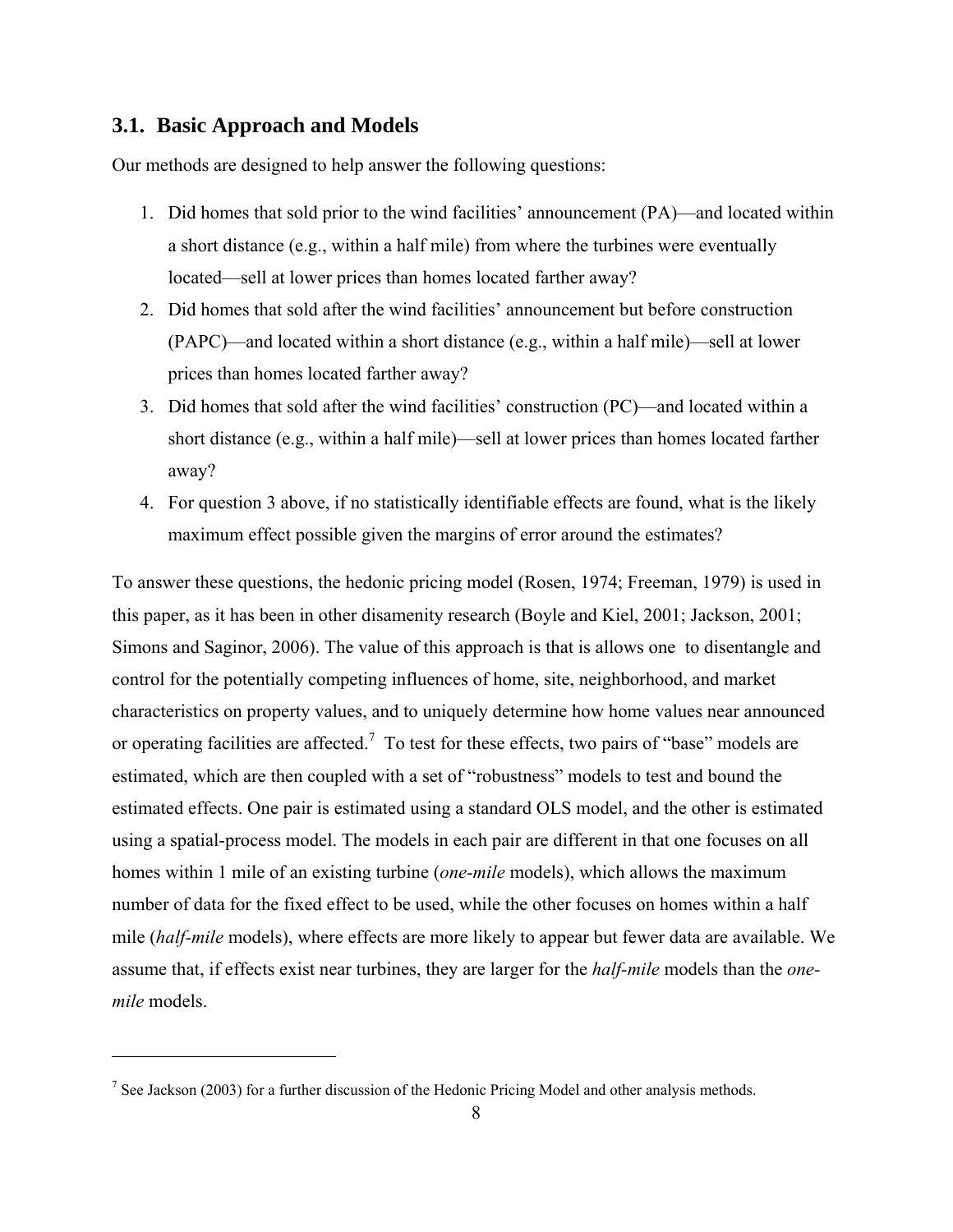As is common in the literature (Malpezzi, 2003; Sirmans et al., 2005), a semi-log functional form of the hedonic pricing model is used for all models, where the dependent variable is the natural log of sales price. The OLS *half-mile* model form is as follows:

$$
\ln(SP_i) = \alpha + \sum_{a} \beta_1(T_i \cdot S_i) + \beta_2(W_i) + \sum_{b} \beta_3(X_i \cdot C_i) + \beta_4(D_i \cdot P_i) + \varepsilon_i
$$
\n(1)

where

 $\overline{a}$ 

*SPi* represents the sale price for transaction *i*,

 $\alpha$  is the constant (intercept) across the full sample,

 $T_i$  is a vector of time-period dummy variables (e.g., sale year and if the sale occurred in winter) in which transaction *i* occurred,

*Si* is the state in which transaction *i* occurred,

 $W_i$  is the census tract in which transaction *i* occurred,

*Xi* is a vector of home, site, and neighborhood characteristics for transaction *i* (e.g., square feet, age, acres, bathrooms, condition, percent of block group vacant and owned, median age of block  $\text{group}$ , $\text{8}$ 

*Ci* is the county in which transaction *i* occurred,

 $D_i$  is a vector of four fixed-effect variables indicating the distance (to the nearest turbine) bin (i.e.,

group) in which transaction *i* is located (e.g., within a half mile, between a half and 1 mile,

between 1 and 3 miles, and between 3 and 10 miles),

 $P_i$  is a vector of three fixed-effect variables indicating the wind project development period in which transaction *i* occurred (e.g., PA, PAPC, PC),

*B<sub>1-3</sub>* is a vector of estimates for the controlling variables,

*Β<sup>4</sup>* is a vector of 12 parameter estimates of the distance-development period interacted variables of interest,

*εi* is a random disturbance term for transaction *i.*

This pooled construction uses all property transactions in the entire dataset. In so doing, it takes advantage of the large dataset in order to estimate an average set of turbine-related effects across all study areas, while simultaneously allowing for the estimation of controlling characteristics at

<sup>&</sup>lt;sup>8</sup> A "block group" is a US Census Bureau geographic delineation that contains a population between 600 to 3000 persons.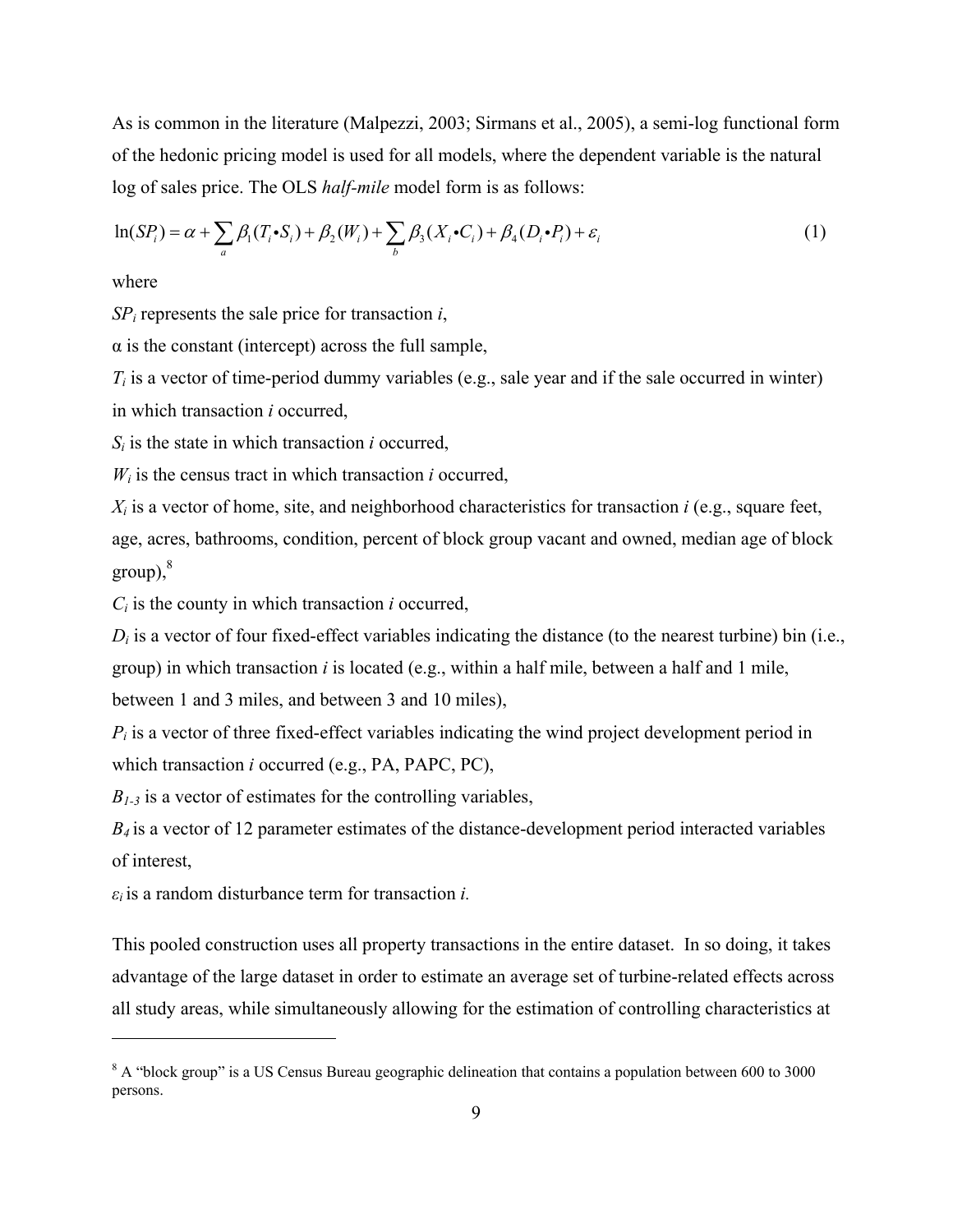the local level, where they are likely to vary substantially across the study areas.<sup>9</sup> Specifically, the interaction of county-level fixed effects (*Ci*) with the vector of home, site, and neighborhood characteristics (*Xi*) allows different slopes for each of these independent variables to be estimated for each county. Similarly, interacting the state fixed-effect variables (*Si*) with the sale year and sale winter fixed effects variables  $(T_i)$  (i.e., if the sale occurred in either Q1 or Q4) allows the estimation of the respective inflation/deflation and seasonal adjustments for each state in the dataset.<sup>10</sup> Finally, to control for the potentially unique collection of neighborhood characteristics that exist at the micro-level, census tract fixed effects are estimated.<sup>11</sup> Because a pooled model is used that relies upon the full dataset, smaller effect sizes for wind turbines will be detectable. At the same time, however, this approach does not allow one to distinguish possible wind turbine effects that may be larger in some communities than in others.

As discussed earlier, effects might predate the announcement of the wind facility and thus must be controlled for. Additionally, the area surrounding the wind facility might have changed over time simultaneously with the arrival of the turbines, which could affect home values. For example, if a nearby factory closed at the same time a wind facility was constructed, the influence of that factor on all homes in the general area would ideally be controlled for when estimating wind turbine effect sizes.

To control for both of these issues simultaneously, we use a difference-in-difference (*DD)* specification (see e.g., Hinman, 2010; Zabel and Guignet, 2012) derived from the interaction of

<sup>&</sup>lt;sup>9</sup> The dataset does not include "participating" landowners, those that have turbines situated on their land, but does include "neighboring" landowners, those adjacent to or nearby the turbines. One reviewer notes that the estimated average effects also include any effects from payments "neighboring" landowners might receive that might transfer with the home. Based on previous conversations with developers (see Hoen et al, 2009), we expect that the frequency of these arrangements is low, as is the right to transfer the payments to the new homeowner. Nonetheless, our results should be interpreted as "net" of any influence whatever "neighboring" landowner arrangements might have.

<sup>&</sup>lt;sup>10</sup> Unlike the vector of home, site, and neighborhood characteristics, sale price inflation/deflation and seasonal changes were not expected tovary substantially across various counties in the same states in our sample and therefore the interaction was made at the state level. This assumption was tested as part of the robustness tests though, where they are interacted at the county level and found to not affect the results.<br><sup>11</sup> In part because of the rural nature of many of the study areas included in the research sample, these census tracts

are large enough to contain sales that are located close to the turbines as well as those farther away, thereby ensuring that they do not unduly absorb effects that might be related to the turbines. Moreover each tract contains sales from throughout the study periods, both before and after the wind facilities' announcement and construction, further ensuring they are not biasing the variables of interest.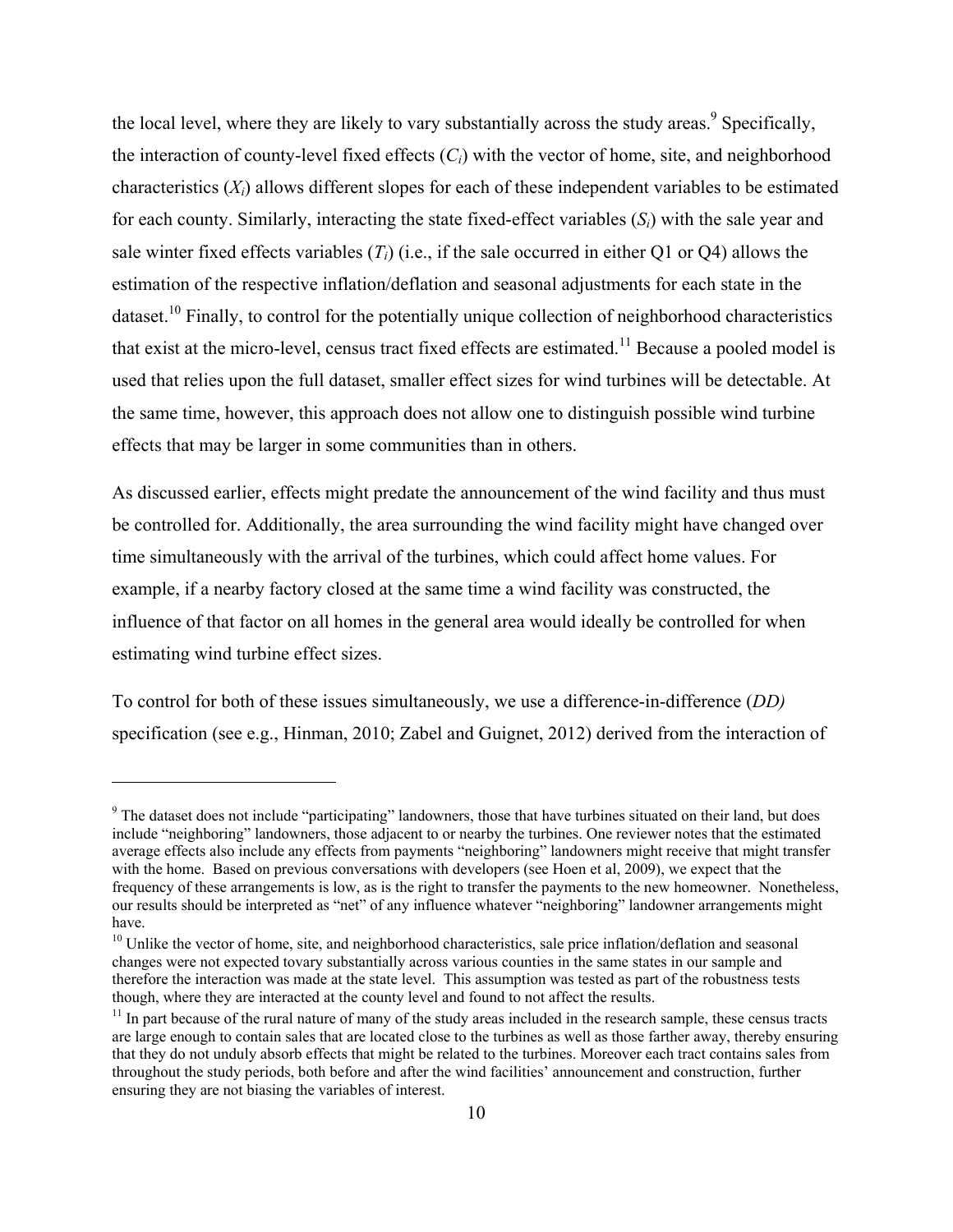the spatial  $(D_i)$  and temporal  $(P_i)$  terms. These terms produce a vector of 11 parameter estimates (*β4*) as shown in Table 1 for the *half-mile* models and in Table 2 for the *one-mile* models. The omitted (or reference) group in both models is the set of homes that sold prior to the wind facilities' announcement and which were located more than 3 miles away from where the turbines were eventually located (A3). It is assumed that this reference category is likely not affected by the imminent arrival of the turbines, although this assumption is tested in the robustness tests.

Using the *half-mile* models, to test whether the homes located near the turbines that sold in the PA period were uniquely affected (*research question 1*), we examine A0, from which the null hypothesis is A0=0. To test if the homes located near the turbines that sold in the PAPC period were uniquely affected (*research question 2*), we first determine the difference in their values as compared to those farther away (B0-B3), while also accounting for any pre-announcement (i.e., pre-existing) difference (A0-A3) and any change in the local market over the development period (B3-A3). Because all covariates are determined in relation to the omitted category (A3), the null hypothesis collapses B0-A0-B3=0. Finally, in order to determine if homes near the turbines that sold in the PC period were uniquely affected (*research question 3*), we test if C0- A0-C3=0. Each of these *DD* tests are estimated using a linear combination of variables that produces the "net effect" and a measure of the standard error and corresponding confidence intervals of the effect, which enables the estimation of the maximum (and minimum) likely impacts for each research question. We use 90% confidence intervals both to determine significance and to estimate maximum likely effects (*research question 4*).

Following the same logic as above, the corresponding hypothesis tests for the *one-mile* models are as follows: *PA*, A1=0; *PAPC*, B1-A1-B3=0; and, *PC,* C1-A1-C3=0.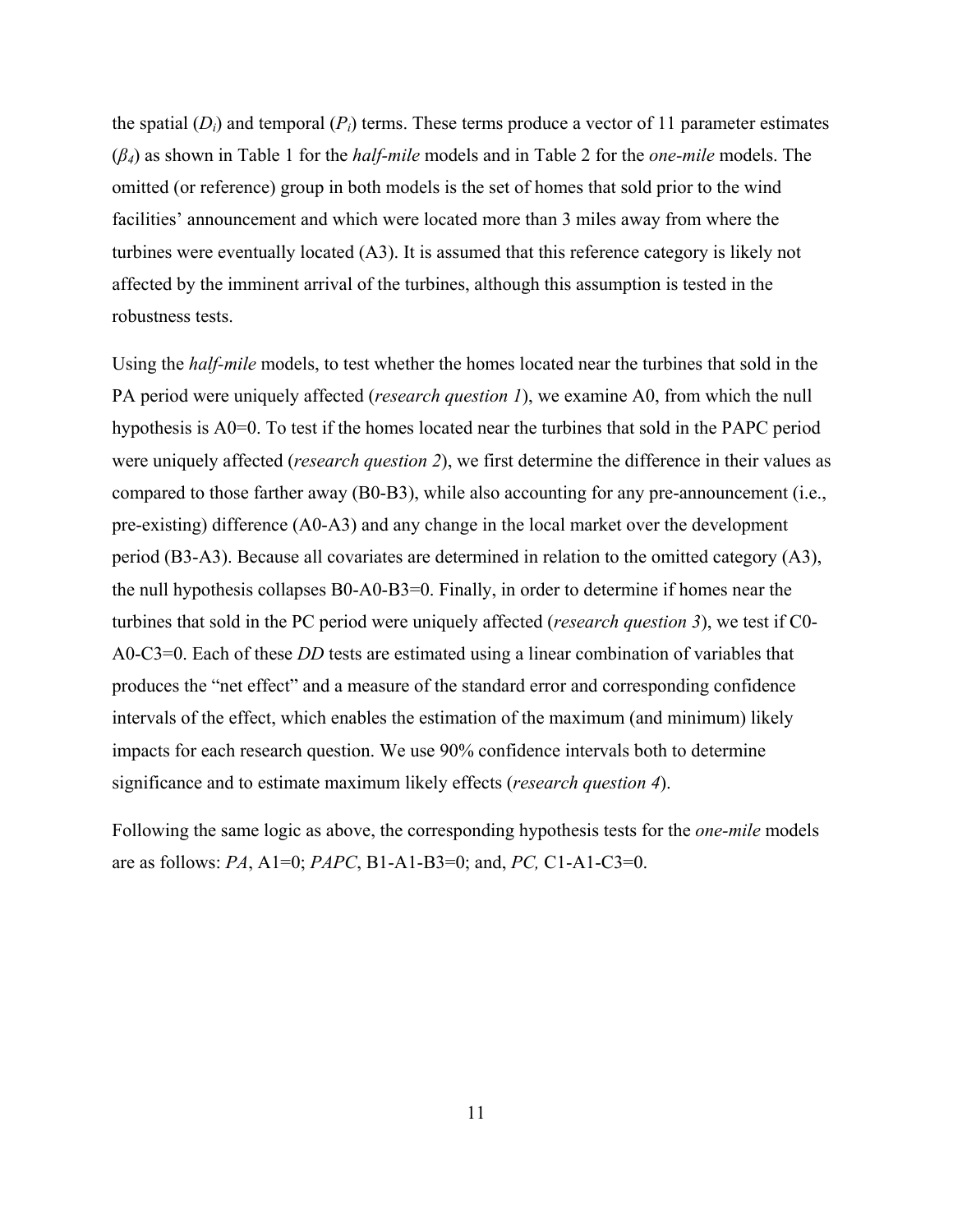|                                                    | Distances to Nearest Turbine |                       |                                       |                            |  |  |  |  |
|----------------------------------------------------|------------------------------|-----------------------|---------------------------------------|----------------------------|--|--|--|--|
| Wind Facility                                      | Within<br>$1/2$ Mile         | $1/2$ and $1$<br>Mile | Between Between<br>1 and $3$<br>Miles | Outside of<br>3 Miles      |  |  |  |  |
| Development Periods                                |                              |                       |                                       |                            |  |  |  |  |
| Prior to Announcement                              | A <sub>0</sub>               | A <sub>1</sub>        | A <sub>2</sub>                        | A <sub>3</sub><br>Omitted) |  |  |  |  |
| After Announcement<br>but Prior to<br>Construction | B <sub>0</sub>               | B <sub>1</sub>        | B <sub>2</sub>                        | B <sub>3</sub>             |  |  |  |  |
| Post Construction                                  |                              |                       | $\bigcirc$                            |                            |  |  |  |  |

**Table 1: Interactions between Wind Facility Development Periods and Distances – ½ Mile** 

| Table 2: Interactions between Wind Facility Development Periods and Distances - 1 Mile |  |  |  |  |  |  |  |  |  |  |  |  |  |  |  |  |  |
|----------------------------------------------------------------------------------------|--|--|--|--|--|--|--|--|--|--|--|--|--|--|--|--|--|
|----------------------------------------------------------------------------------------|--|--|--|--|--|--|--|--|--|--|--|--|--|--|--|--|--|

|                                                    |                  |                                      | Distances to Nearest Turbine |
|----------------------------------------------------|------------------|--------------------------------------|------------------------------|
| Wind Facility                                      | Within 1<br>Mile | <b>Between</b><br>1 and $3$<br>Miles | Outside of<br>3 Miles        |
| Development Periods                                |                  |                                      |                              |
| Prior to Announcement                              | $\mathbf{A}$ 1   | A <sub>2</sub>                       | A <sup>3</sup><br>Omitted)   |
| After Announcement<br>but Prior to<br>Construction | B1               | B <sub>2</sub>                       | B <sub>3</sub>               |
| Post Construction                                  |                  |                                      |                              |

# **3.2. Spatial Dependence**

As discussed briefly above, a common feature of the data used in hedonic models is the spatially dense nature of the real estate transactions. While this spatial density can provide unique insights into local real estate markets, one concern that is often raised is the impact of potentially omitted variables given that this is impossible to measure all of the local characteristics that affect housing prices. As a result, spatial dependence in a hedonic model is likely because houses located closer to each other typically have similar unobservable attributes. Any correlation between these unobserved factors and the explanatory variables used in the model (e.g., distance to turbines) is a source of omitted-variable bias in the OLS models. A common approach used in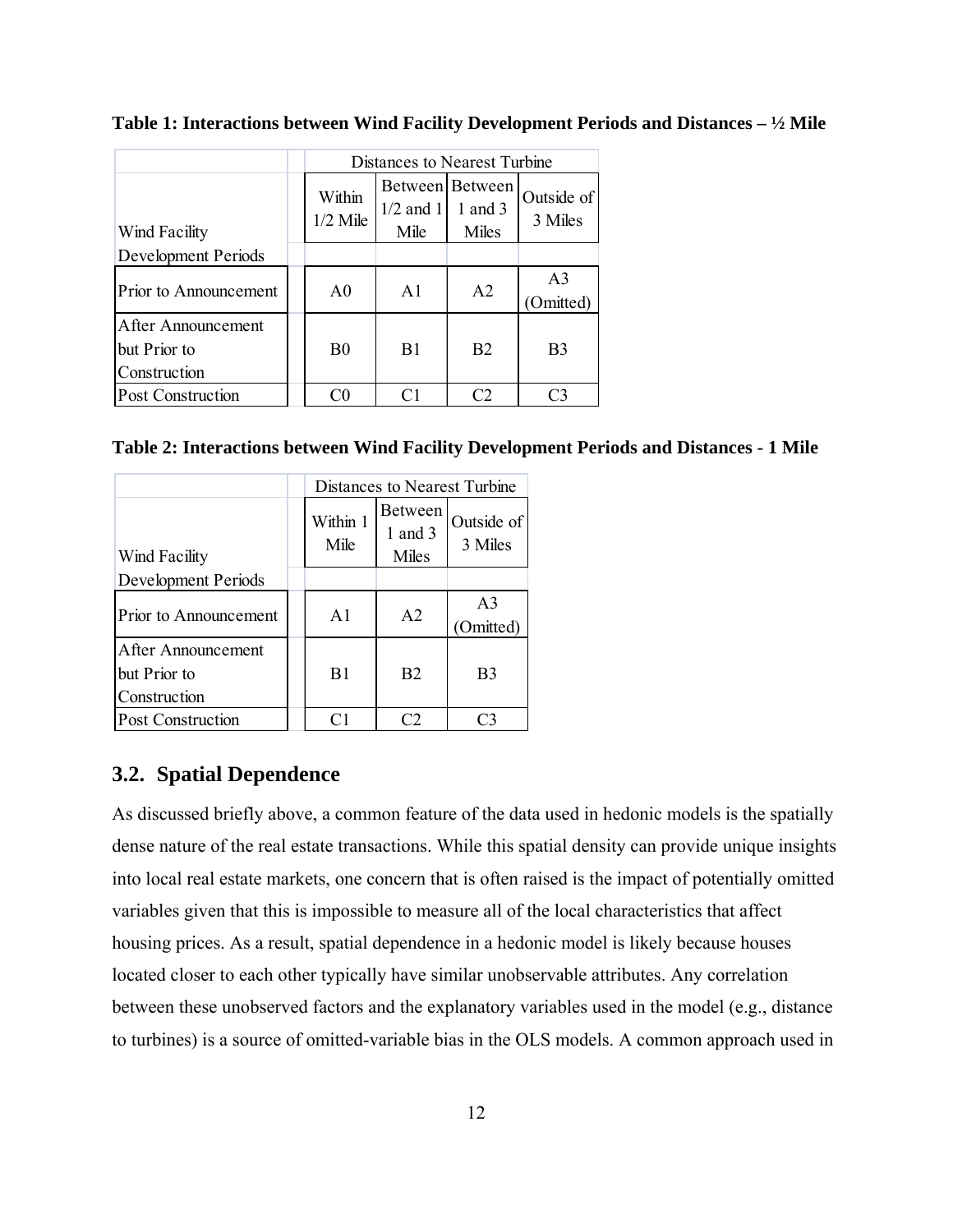the hedonic literature to correct this potential bias is to include local fixed effects (Hoen et al., 2009, 2011; Zabel and Guignet, 2012), which is our approach as described in formula (1).

In addition to including local fixed effects, spatial econometric methods can be used to help further mitigate the potential impact of spatially omitted variables by modeling spatial dependence directly. When spatial dependence is present and appropriately modeled, more accurate (i.e., less biased) estimates of the factors influencing housing values can be obtained. These methods have been used in a number of previous hedonic price studies; examples include the price impacts of wildfire risk (Donovan et al., 2007), residential community associations (Rogers, 2006), air quality (Anselin and Lozano-Gracia, 2009), and spatial fragmentation of land use (Kuethe, 2012). To this point, however, these methods have not been applied to studies of the impact of wind turbines on property values.

Moran's I is the standard statistic used to test for spatial dependence in OLS residuals of the hedonic equation. If the Moran's I is statistically significant (as it is in our models – see Section 5.1.2), the assumption of spatial independence is rejected. To account for this, in spatial-process models, spatial dependence is routinely modeled as an additional covariate in the form of a spatially lagged dependent variable *Wy*, or in the error structure  $\mu = \lambda W \mu + \varepsilon$ , where  $\varepsilon$  is an identically and independently distributed disturbance term (Anselin, 1988). Neighboring criterion determines the structure of the spatial weights matrix *W*, which is frequently based on contiguity, distance criterion, or *k*-nearest neighbors (Anselin, 2002). The weights in the spatialweights matrix are typically row standardized so that the elements of each row sum to one.

The spatial-process model, known as the SARAR model (Kelejian and Prucha,  $1998$ )<sup>12</sup>, allows for both forms of spatial dependence, both as an autoregressive process in the lag-dependent and in the error structure, as shown by:

$$
y = \rho Wy + X\beta + \mu,
$$
  
\n
$$
\mu = \lambda W\mu + \varepsilon.
$$
\n(2)

<sup>&</sup>lt;sup>12</sup> SARAR refers to a "spatial-autoregressive model with spatial autoregressive residuals".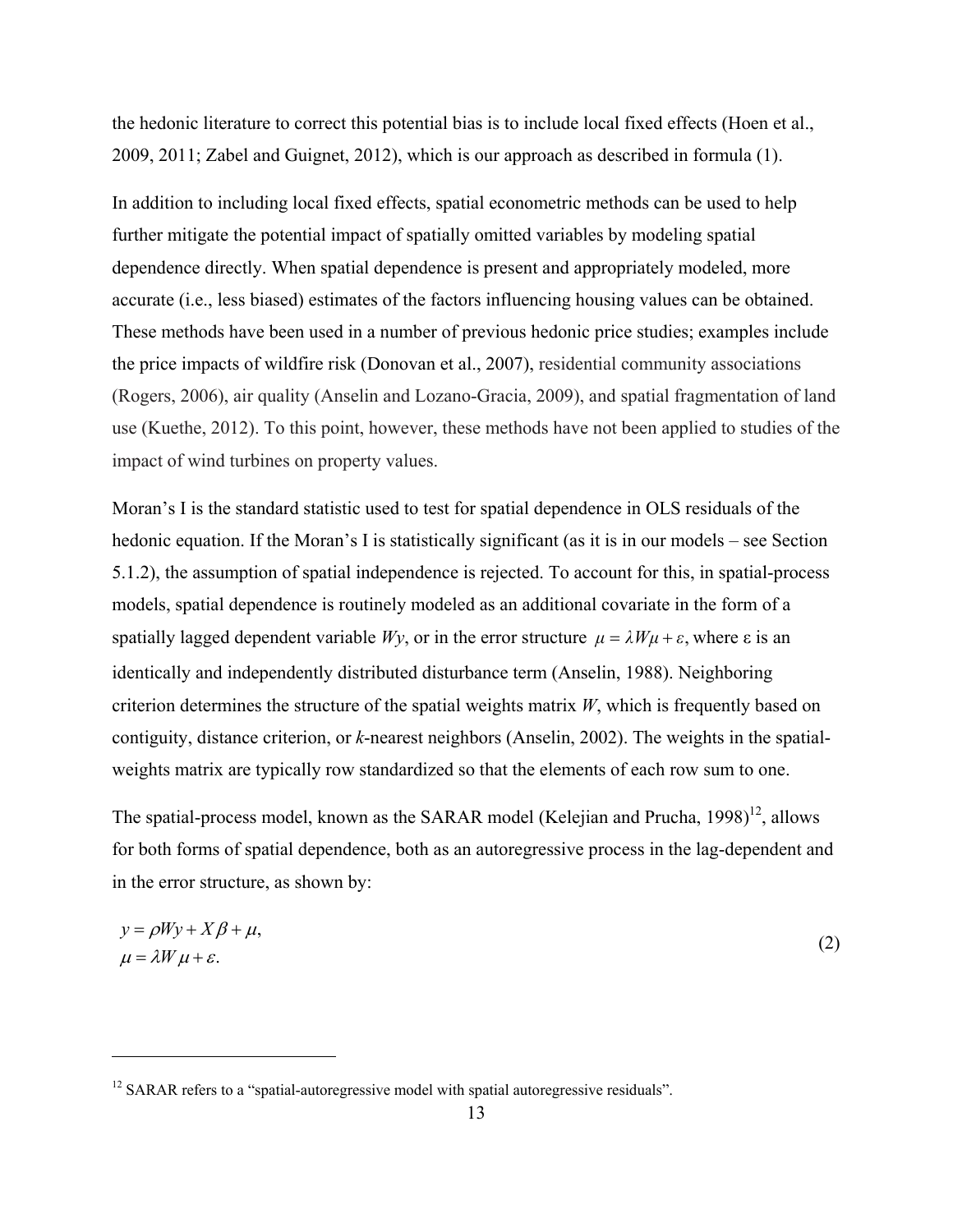Equation (2) is often estimated by a multi-step procedure using generalized moments and instrumental variables (Arraiz et al., 2009), which is our approach. The model allows for the innovation term  $\varepsilon$  in the disturbance process to be heteroskedastic of an unknown form (Kelejian and Prucha, 2010). If either  $\lambda$  or  $\rho$  are not significant, the model reduces to the respective spatial lag or spatial error model (SEM). In our case, as is discussed later, the spatial process model reduces to the SEM, therefore both *half-mile* and *one-mile* SEMs are estimated, and, as with the OLS models discussed above, a similar set of *DD* "net effects" are estimated for the PA, PAPC, and PC periods. One requirement of the spatial model is that the  $x/y$  coordinates be unique across the dataset. However, the full set of data (as described below) contains, in some cases, multiple sales for the same property, which consequently would have non-unique  $x/y$  coordinates.<sup>13</sup> Therefore, for the spatial models, only the most recent sale is used. An OLS model using this limited dataset is also estimated as a robustness test.

In total, four "base" models are estimated: an OLS *one-mile* model, a SEM *one-mile* model, an OLS *half-mile* model, and a SEM *half-mile* model. In addition, a series of robustness models are estimated as described next.

### **3.3. Robustness Tests**

 $\overline{a}$ 

To test the stability of and potentially bound the results from the four base models, a series of robustness tests are conducted that explore: the effect that outliers and influential cases have on the results; a micro-inflation/deflation adjustment by interacting the sale-year fixed effects with the county fixed effects rather than state fixed effects; the use of only the most recent sale of homes in the dataset to compare results to the SEM models that use the same dataset; the application of a more conservative reference category by using transactions between 5 and 10 miles (as opposed to between 3 and 10 miles) as the reference; and a more conservative

 $<sup>13</sup>$  The most recent sale weights the transactions to those occurring after announcement and construction, that are</sup> more recent in time. One reviewer wondered if the frequency of sales was affected near the turbines, which is also outside the scope of the study, though this "sales volume" was investigated in Hoen et al. (2009), where no evidence of such an effect was discovered. Another correctly noted that the most recent assessment is less accurate for older sales, because it might overestimate some characteristics of the home (e.g., sfla, baths) that might have changed (i.e., increased) over time. This would tend to bias those characteristics' coefficients downward. Regardless, it is assumed that this occurrence is not correlated with proximity to turbines and therefore would not bias the variables of interest.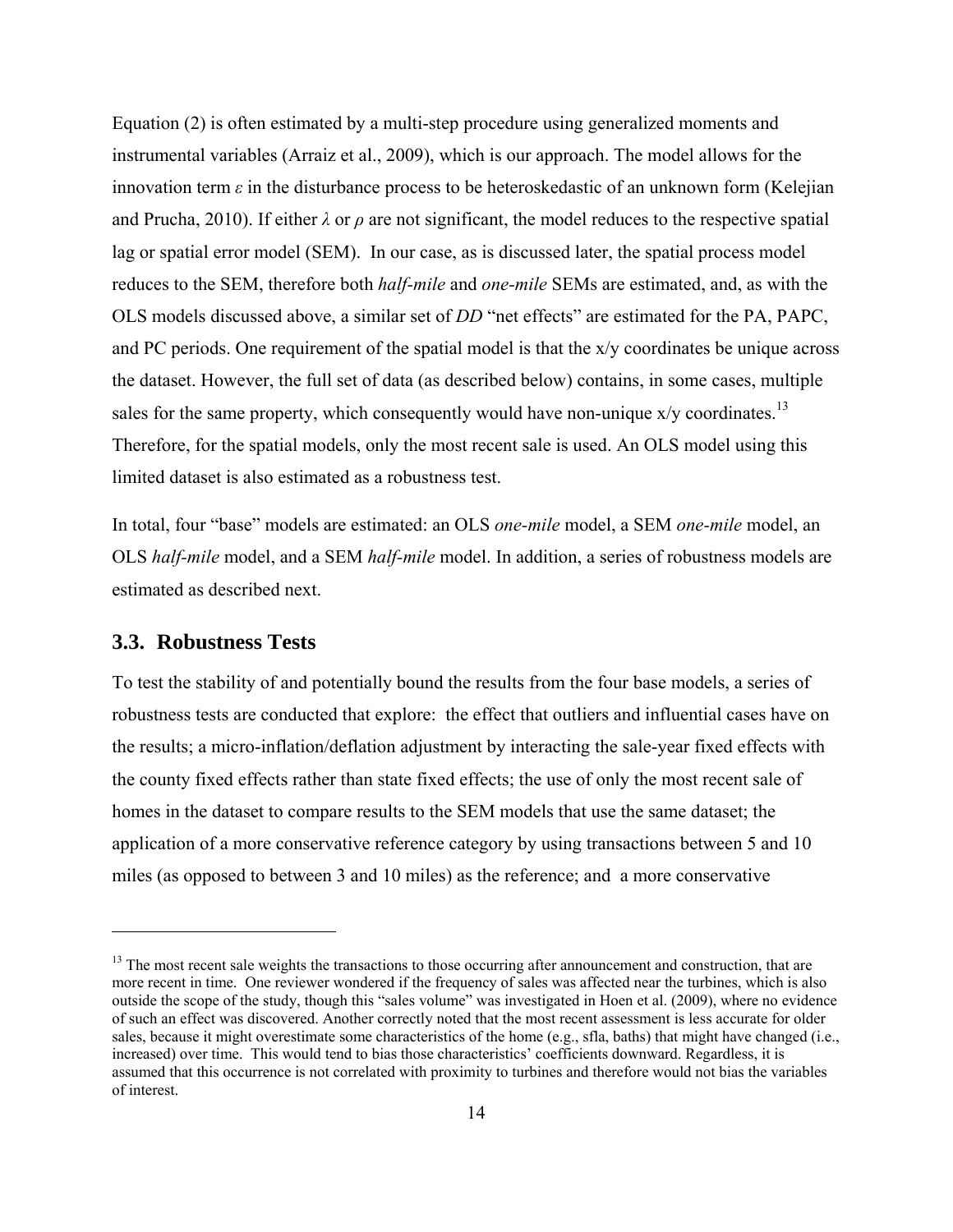reference category by using transactions more than 2 years PA (as opposed to simply PA) as the reference category. Each of these tests is discussed in detail below.

#### **3.3.1. Outliers and Influential Cases**

Most datasets contain a subset of observations with particularly high or low values for the dependent variables, which might bias estimates in unpredictable ways. In our robustness test, we assume that observations with sales prices above or below the 99% and 1% percentile are potentially problematic outliers. Similarly, individual sales transactions and the values of the corresponding independent variables might exhibit undue influence on the regression coefficients. In our analysis, we therefore estimate a set of Cook's Distance statistics (Cook, 1977; Cook and Weisberg, 1982) on the base OLS *half-mile* model and assume any cases with an absolute value of this statistic greater than one to be potentially problematic influential cases. To examine the influence of these cases on our results, we estimate a model with both the outlying sales prices and Cook's influential cases removed.

#### **3.3.2. Interacting Sale Year at the County Level**

It is conceivable that housing inflation and deflation varied dramatically in different parts of the same state. In the base models, we interact sale year with the state to account for inflation and deflation of sales prices, but a potentially more-accurate adjustment might be warranted. To explore this, a model with the interaction of sale year and county, instead of state, is estimated.

#### **3.3.3. Using Only the Most Recent Sales**

The dataset for the base OLS models includes not only the most recent sale of particular homes, but also, if available, the sale prior to that. Some of these earlier sales occurred many years prior to the most recent sale. The home and site characteristics (square feet, acres, condition, etc.) used in the models are populated via assessment data for the home. For some of these data, only the most recent assessment information is available (rather than the assessment from the time of sale), and therefore older sales might be more prone to error as their characteristics might have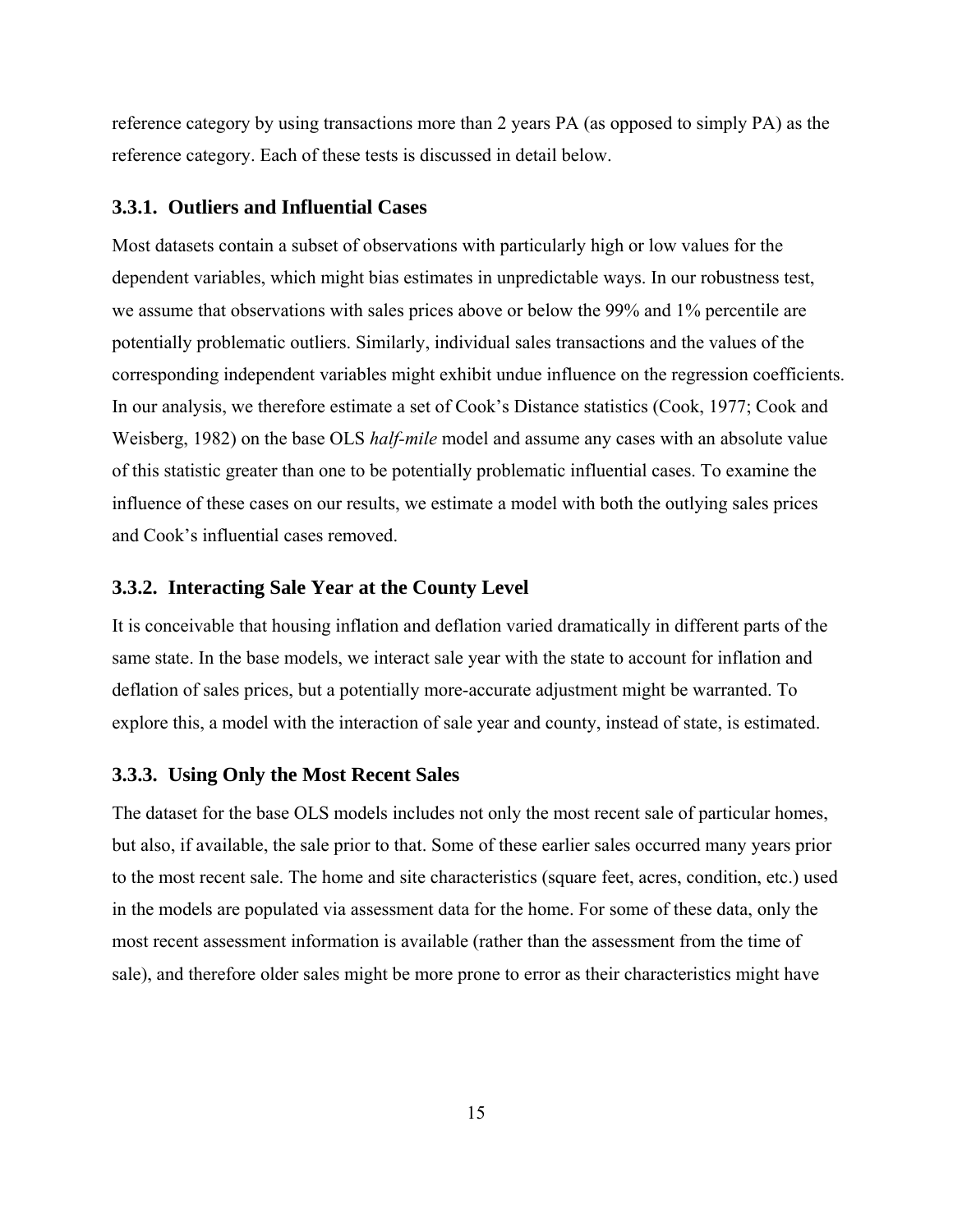changed since the sale.<sup>14</sup> Additionally, the SEMs require that all  $x/y$  coordinates entered into the model are unique; therefore, for those models only the most recent sale is used. Excluding older sales therefore potentially reduces measurement error, and also enables a more-direct comparison of effects between the base OLS model and SEM results.

#### **3.3.4. Using Homes between 5 and 10 Miles as Reference Category**

The base models use the collection of homes between 3 and 10 miles from the wind facility (that sold before the announcement of the facility) as the reference category in which wind facility effects are not expected. However, it is conceivable that wind turbine effects extend farther than 3 miles. If homes outside of 3 miles are affected by the presence of the turbines, then effects estimated for the target group (e.g., those inside of 1 mile) will be biased downward (i.e., smaller) in the base models. To test this possibility and ensure that the results are not biased, the group of homes located between 5 and 10 miles is used as a reference category as a robustness test.

# **3.3.5. Using Transactions Occurring More than 2 Years before Announcement as Reference Category**

The base models use the collection of homes that sold before the wind facilities were announced (and were between 3 and 10 miles from the facilities) as the reference category, but, as discussed in Hoen et al. (2009, 2011), the announcement date of a facility, when news about a facility enters the public domain, might be after that project was known in private. For example, wind facility developers may begin talking to landowners some time before a facility is announced, and these landowners could share that news with neighbors. In addition, the developer might erect an anemometer to collect wind-speed data well before the facility is formally "announced," which might provide concrete evidence that a facility may soon to be announced. In either case, this news might enter the local real estate market and affect home prices before the formal facility announcement date. To explore this possibility, and to ensure that the reference category

<sup>&</sup>lt;sup>14</sup> As discussed in more detail in the Section 4, approximately  $60\%$  of all the data obtained for this study (that obtained from CoreLogic) used the most recent assessment to populate the home and site characteristics for all transactions of a given property.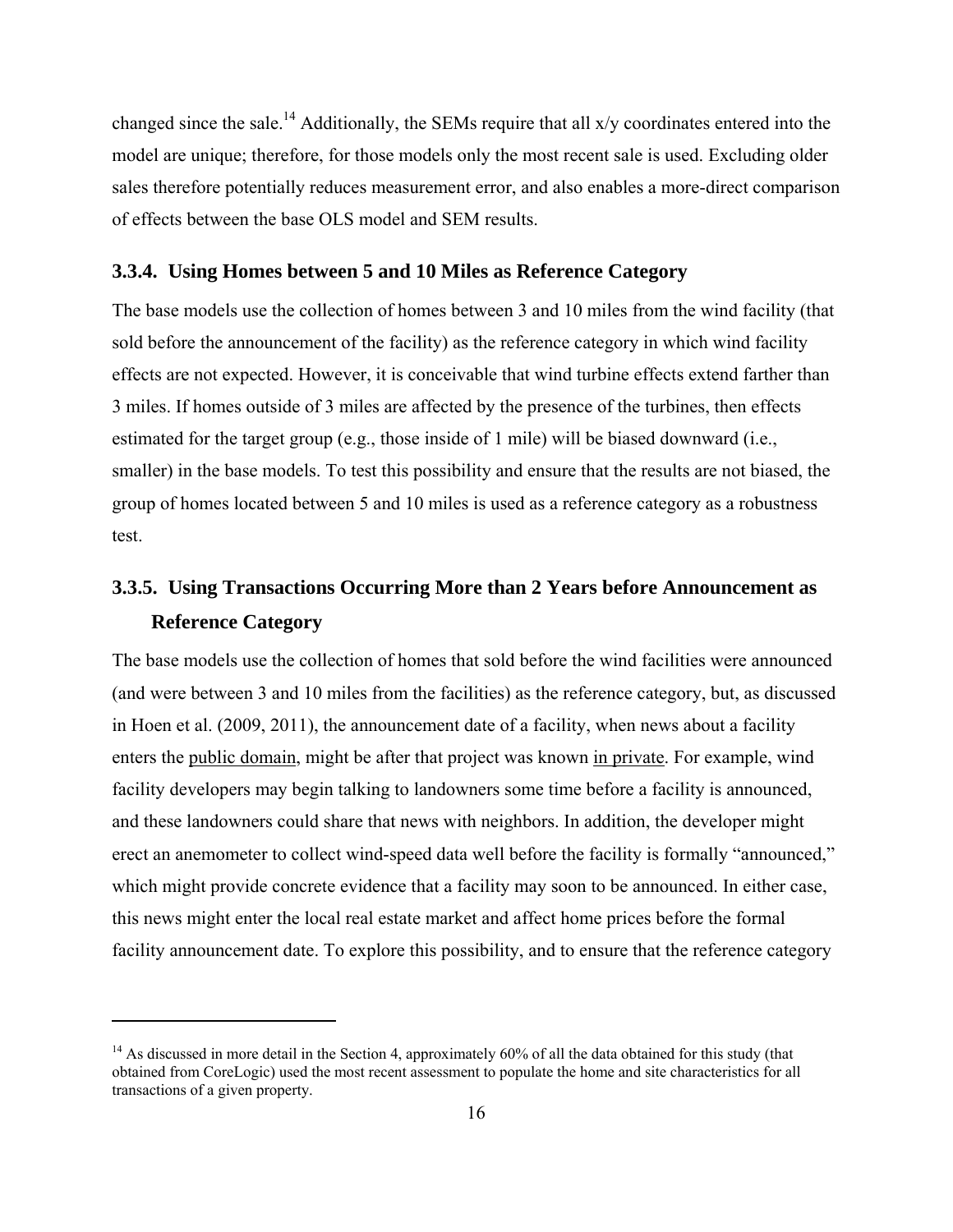is unbiased, a model is estimated that uses transactions occurring more than 2 years before the wind facilities were announced (and between 3 and 10 miles) as the reference category.

Combined, this diverse set of robustness tests allows many assumptions used for the base models to be tested, potentially allowing greater confidence in the final results.

# **4. Data**

The data used for the analysis are comprised of four types: wind turbine location data, real estate transaction data, home and site characteristic data, and census data. From those, two additional sets of data are calculated: distance to turbine and wind facility development period. Each data type is discussed below. Where appropriate, variable names are shown in *italics*.

### **4.1. Wind Turbine Locations**

Location data (i.e., x/y coordinates) for installed wind turbines were obtained via an iterative process starting with Federal Aviation Administration obstacle data, which were then linked to specific wind facilities by Ventyx<sup>15</sup> and matched with facility-level data maintained by LBNL. Ultimately, data were collected on the location of almost all wind turbines installed in the U.S. through 2011 ( $n \sim 40,000$ ), with information about each facility's announcement, construction, and operation dates as well as turbine nameplate capacity, hub height, rotor diameter, and facility size.

### **4.2. Real Estate Transactions**

Real estate transaction data were collected through two sources, each of which supplied the home's sale price (*sp*), sale date (*sd*), x/y coordinates, and address including zip code. From those, the following variables were calculated: natural log of sale price (*lsp*), sale year (*sy*), if the sale occurred in winter (*swinter*) (i.e., in Q1 or Q4).

The first source of real estate transaction data was CoreLogic's extensive dataset of U.S. residential real estate information.<sup>16</sup> Using the  $x/y$  coordinates of wind turbines, CoreLogic

<sup>&</sup>lt;sup>15</sup> See the EV Energy Map, which is part of the Velocity Suite of products at  $\frac{wwwwww.ventyx.com. <sup>16</sup> See www.corelogic.com$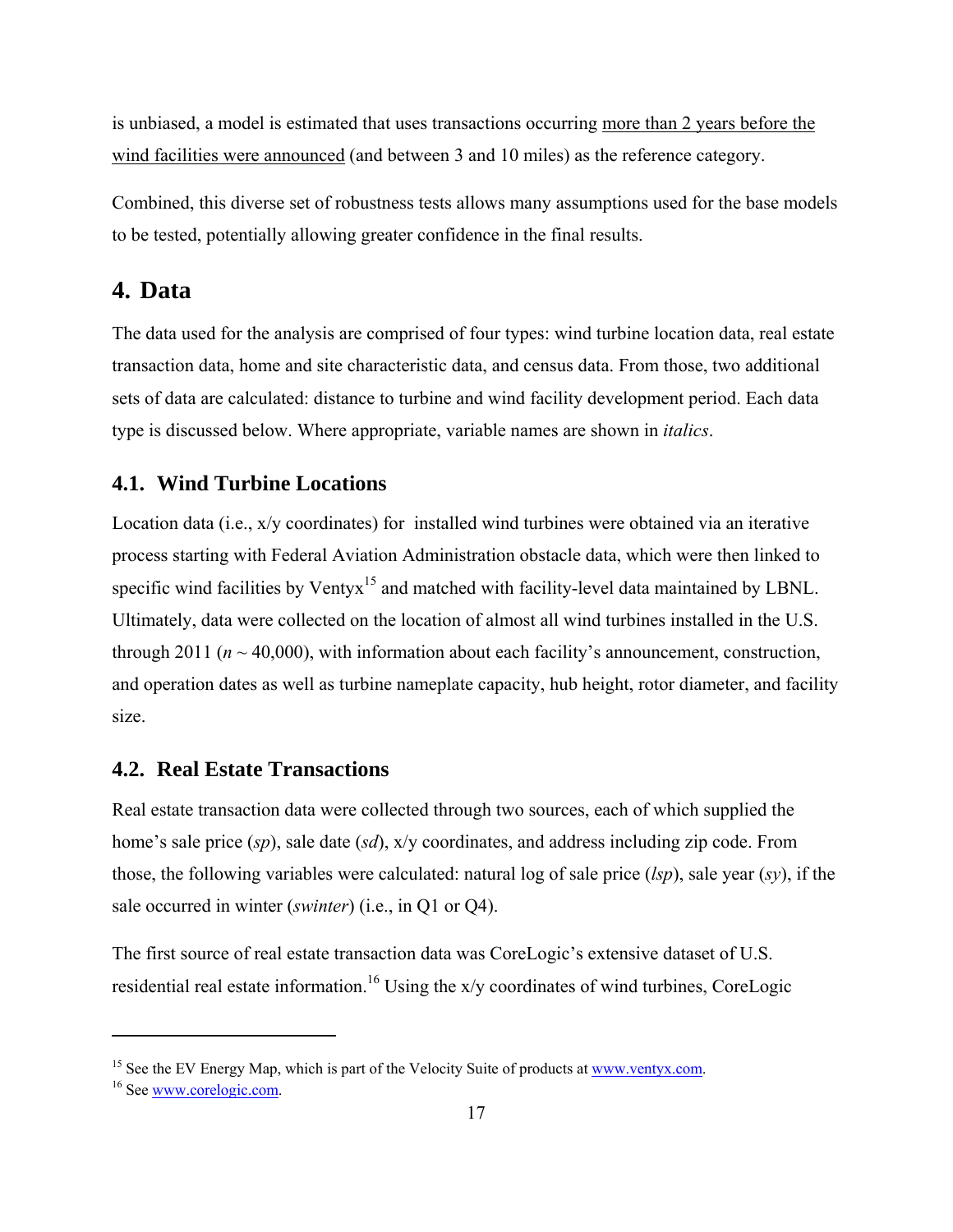selected all arms-length single-family residential transactions between 1996 and 2011 within 10 miles of a turbine in any U.S. counties where they maintained data (not including New York – see below) on parcels smaller than  $15$  acres.<sup>17</sup> The full set of counties for which data were collected were then winnowed to 26 by requiring at least 250 transactions in each county, to ensure a reasonably robust estimation of the controlling characteristics (which, as discussed above, are interacted with county-level fixed effects), and by requiring at least one PC transaction within a half mile of a turbine in each county (because this study's focus is on homes that are located in close proximity to turbines).

The second source of data was the New York Office of Real Property Tax Service (NYORPTS),<sup>18</sup> which supplied a set of arms-length single-family residential transactions between 2001 and 2012 within 10 miles of existing turbines in any New York county in which wind development had occurred prior to 2012. As before, only parcels smaller than 15 acres were included, as were a minimum of 250 transactions and at least one PC transaction within a half mile of a turbine for each New York county. Both CoreLogic and NYORPTS provided the most recent home sale and, if available, the prior sale.

### **4.3. Home and Site Characteristics**

A set of home and site characteristic data was also collected from both data suppliers: 1000s of square feet of living area (*sfla1000*), number of acres of the parcel (*acres*), year the home was built (or last renovated, whichever is more recent) (*yrbuilt*), and the number of full and half bathrooms (*baths*).19 Additional variables were calculated from the other variables as well: log of 1,000s of square feet  $(lsfla1000)$ <sup>20</sup>, the number of acres less than 1  $(ltlace)$ <sup>21</sup>, age at the time of sale (*age*), and age squared (*agesqr*).22

<u>.</u>

 $17$  The 15 acre screen was used because of a desire to exclude from the sample any transaction of property that might be hosting a wind turbine, and therefore directly benefitting from the turbine's presence (which might then increase property values). To help ensure that the screen was effective, all parcels within a mile of a turbine were also visually inspected using satellite and ortho imagery via a geographic information system.

<sup>&</sup>lt;sup>18</sup> See <u>www.orps.state.ny.us</u><br><sup>19</sup> *Baths* was calculated in the following manner: full bathrooms + (half bathrooms x 0.5). Some counties did not<br>have *baths* data available, so for them *baths* was not used as an indepe

<sup>&</sup>lt;sup>20</sup> The distribution of *sfla1000* is skewed, which could bias OLS estimates, thus *lsfla1000* is used instead, which is more normally distributed. Regression results, though, were robust when *sfla1000* was used instead.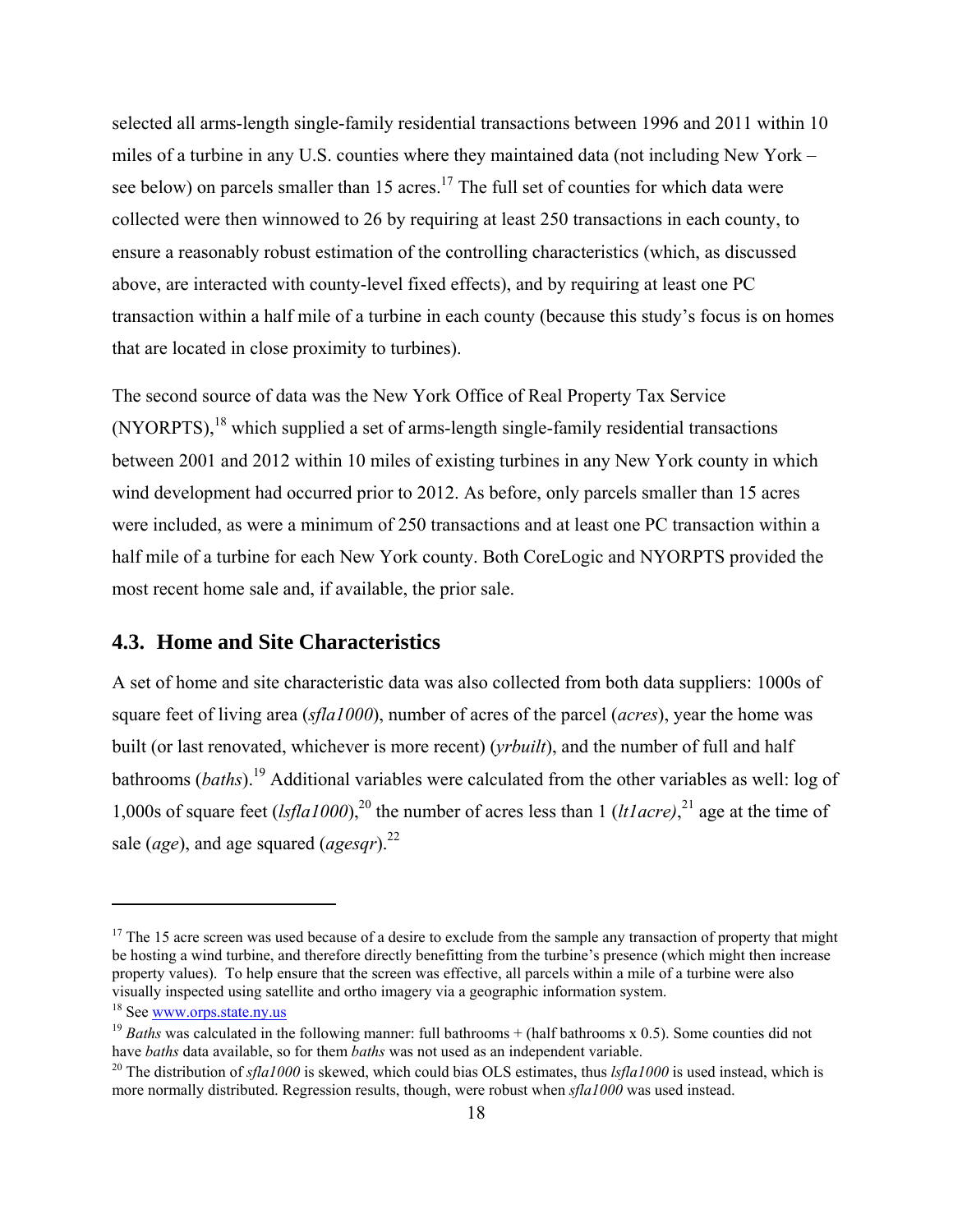Regardless of when the sale occurred, CoreLogic supplied the related home and site characteristics as of the most recent assessment, while NYORPTS supplied the assessment data as of the year of sale. $^{23}$ 

### **4.4. Census Information**

Each of the homes in the data was matched (based on the x/y coordinates) to the underlying census block group and tract via ArcGIS. Using the year 2000 block group census data, each transaction was appended with neighborhood characteristics including the median age of the residents (*medage*), the total number of housing units (*units*), the number vacant (*vacant*) homes, and the number of owned (*owned*) homes. From these, the percentages of the total number of housing units in the block group that were vacant and owned were calculated, i.e., *pctvacant* and *pctowned*.

#### **4.5. Distances to Turbine**

Using the x/y coordinates of both the homes and the turbines, a Euclidian distance (in miles) was calculated for each home to the nearest wind turbine (*tdis*), regardless of when the sale occurred (e.g., even if a transaction occurred prior to the wind facility's installation).<sup>24</sup> These were then broken into four mutually exclusive distance bins (i.e., groups) for the base *half-mile* models: inside a half mile, between a half and 1 mile, between 1 and 3 miles, and between 3 and 10 miles. They were broken into three mutually exclusive bins for the base *one-mile* models: inside 1 mile, between 1 and 3 miles, and between 3 and 10 miles.

### **4.6. Wind Facility Development Periods**

After identifying the nearest wind turbine for each home, a match could be made to Ventyx' dataset of facility-development announcement and construction dates. These facilitydevelopment dates in combination with the dates of each sale of the homes determined in which

<sup>&</sup>lt;sup>21</sup> This variable allows the separate estimations of the  $1<sup>st</sup>$  acre and any additional acres over the  $1<sup>st</sup>$ .

<sup>&</sup>lt;sup>22</sup> *Age* and *agesar* together account for the fact that, as homes age, their values usually decrease, but further increases in age might bestow countervailing positive "antique" effects.<br><sup>23</sup> See footnote 13.

 $^{24}$  Before the distances were calculated, each home inside of 1 mile was visually inspected using satellite and ortho imagery, with x/y coordinates corrected, if necessary, so that those coordinates were on the roof of the home.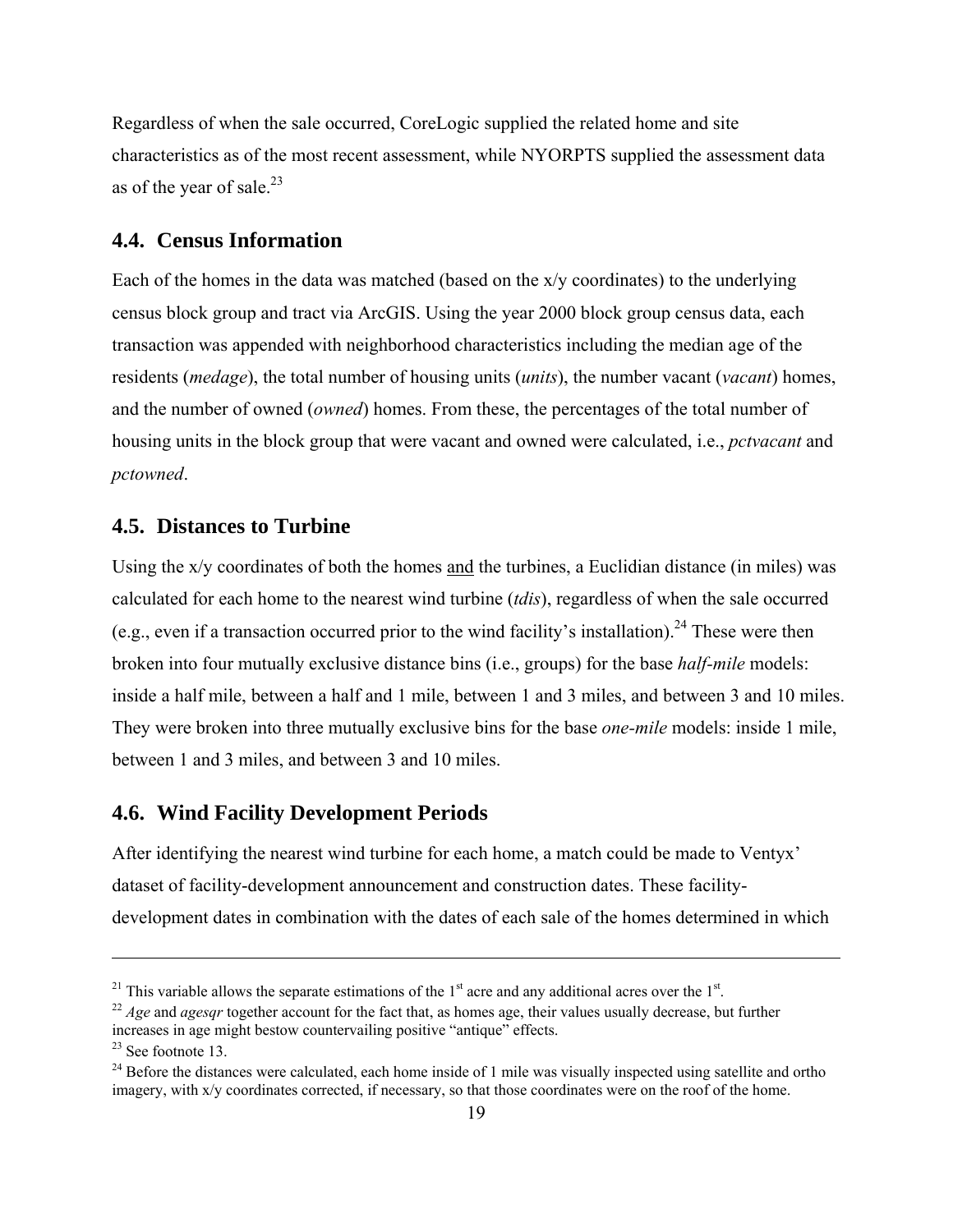of the three facility-development periods (*fdp*) the transaction occurred: *pre-announcement* (PA), *post-announcement-pre-construction* (PAPC), or *post-construction* (PC).

#### **4.7. Data Summary**

 $\overline{a}$ 

**After cleaning to remove missing or erroneous data, a final dataset of 51,276 transactions**  was prepared for analysis.<sup>25</sup> As shown in the map of the study area (Figure 1), the data are **arrayed across nine states and 27 counties (see Table 4), and surround 67 different wind facilities.** 

Table 3 contains a summary of those data. The average unadjusted sales price for the sample is \$122,475. Other average house characteristics include the following: 1,600 square feet of living space; house age of 48 years<sup>26</sup>; land parcel size of 0.90 acres; 1.6 bathrooms; in a block group in which 74% of housing units are owned, 9% are vacant, and the median resident age is 38 years; located 4.96 miles from the nearest turbine; and sold at the tail end of the PA period.

The data are arrayed across the temporal and distance bins as would be expected, with smaller numbers of sales nearer the turbines, as shown in Table 5. Of the full set of sales, 1,198 occurred within 1 mile of a then-current or future turbine location, and 376 of these occurred post construction; 331 sales occurred within a half mile, 104 of which were post construction. Given these totals, the models should be able to discern a post construction effect larger than  $\sim$ 3.5% within a mile and larger than  $\sim$  7.5% within a half mile (see discussion in Section 2). These effects are at the top end of the expected range of effects based on other disamenities (highvoltage power lines, roads, landfills, etc.).

<sup>25</sup> Cleaning involved the removal of all data that did not have certain core characteristics (sale date, sale price, *sfla, yrbuilt, acres, median age*, etc.) fully populated as well as the removal of any sales that had seemingly miscoded data (e.g., having a *sfla* that was greater than *acres,* having a *yrbuilt* more than 1 year after the sale, having less than one *bath*) or that did not conform to the rest of the data (e.g., had *acres* or *sfla* that were either larger or smaller, respectively, than 99% or 1% of the data). OLS models were rerun with those "nonconforming" data included with no substantive change in the results in comparison to the screened data presented in the report.

<sup>&</sup>lt;sup>26</sup> Age could be as low as -1(for a new home) for homes that were sold before construction was completed.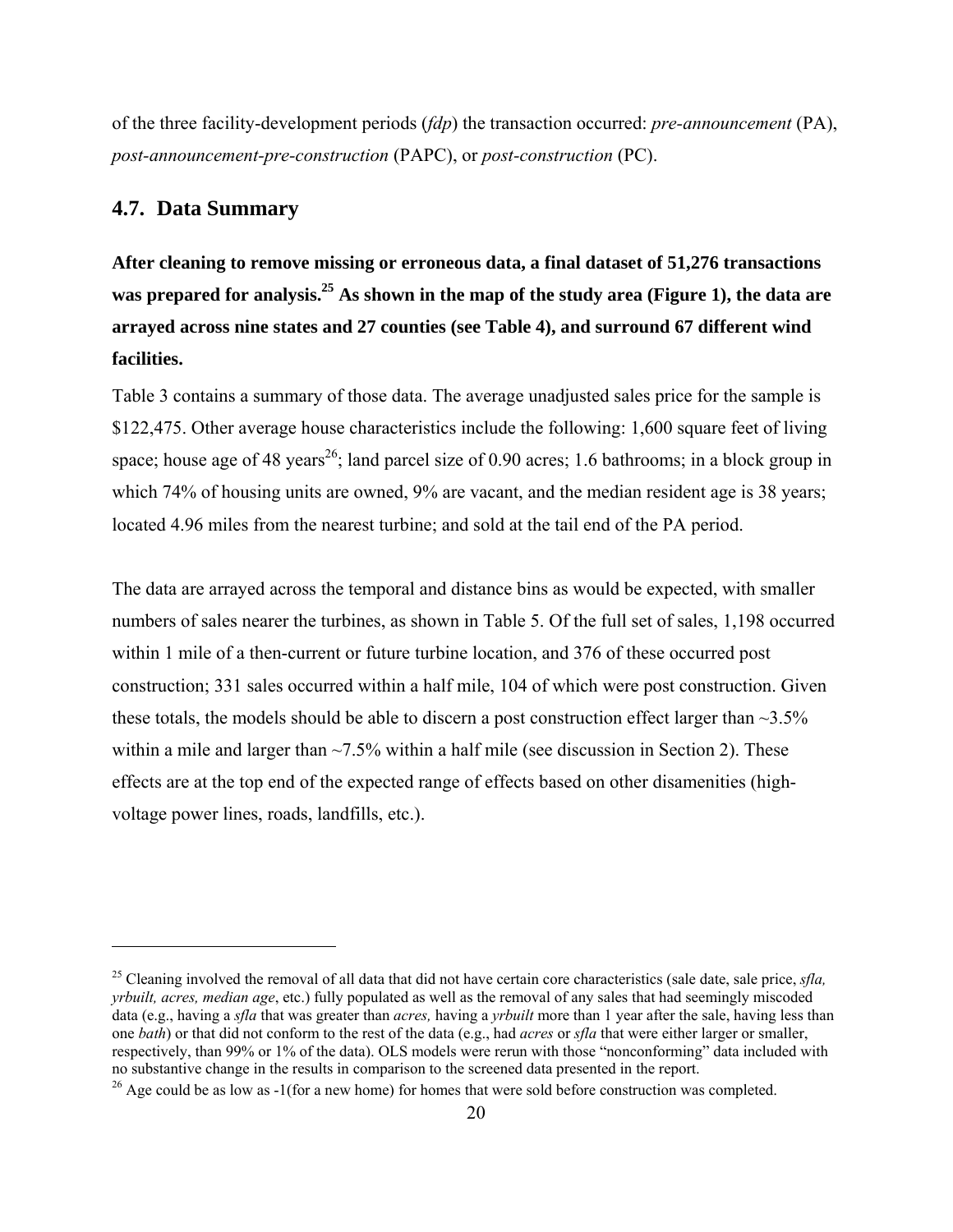

# **Figure 1: Map of Transactions, States, and Counties**

# **Table 3: Summary Statistics**

| <b>Variable</b>                                                      | <b>Description</b>                                                                                                  |           | Mean Std. Dev.         | Min                    | <b>Max</b> |
|----------------------------------------------------------------------|---------------------------------------------------------------------------------------------------------------------|-----------|------------------------|------------------------|------------|
| sp                                                                   | sale price in dollars                                                                                               | \$122,475 | \$80,367               | <sup>\$</sup><br>9,750 | \$690,000  |
| lsp                                                                  | natural log of sale price                                                                                           | 11.52     | 0.65                   | 9.19                   | 13.44      |
| sd                                                                   | sale date                                                                                                           |           | $1/18/2005$ 1,403 days | 1/1/1996               | 9/30/2011  |
| sy                                                                   | sale year                                                                                                           | 2005      | 3.84                   | 1996                   | 2011       |
| $s$ fla 1000                                                         | living area in 1000s of square feet                                                                                 | 1.60      | 0.57                   | 0.60                   | 4.50       |
| $\text{Isfla}1000$                                                   | natural log of sfla1000                                                                                             | 0.41      | 0.34                   | $-0.50$                | 1.50       |
| acres                                                                | number of acres in parcel                                                                                           | 0.90      | 1.79                   | 0.03                   | 14.95      |
| acresh1*                                                             | acres less than 1                                                                                                   | $-0.58$   | 0.34                   | $-0.97$                | 0.00       |
| age                                                                  | age of home at time of sale                                                                                         | 48        | 37                     | $-1$                   | 297        |
| agesq                                                                | age squared                                                                                                         | 3689      | 4925                   | $\Omega$               | 88209      |
| baths**                                                              | number of bathrooms                                                                                                 | 1.60      | 0.64                   | 1.00                   | 5.50       |
| pctowner                                                             | fraction of house units in block group that are owned (as of 2000)                                                  | 0.74      | 0.17                   | 0.63                   | 0.98       |
| pctvacant                                                            | fraction of house units in block group that are vacant (as of 2000)                                                 | 0.09      | 0.10                   | 0.00                   | 0.38       |
| med age                                                              | median age of residents in block group (as of 2000)                                                                 | 38        | 6                      | 20                     | 63         |
| tdis                                                                 | distance to nearest turbine (as of December 2011) in miles                                                          | 4.96      | 2.19                   | 0.09                   | 10.00      |
| $fdp***$                                                             | facility development period of nearest turbine at time of sale                                                      | 1.94      | 0.87                   | 1.00                   | 3.00       |
|                                                                      | Note: The number of cases for the full dataset is 51,276                                                            |           |                        |                        |            |
| * acreslt1 is calculated as follows: acres (if less than $1$ ) * - 1 |                                                                                                                     |           |                        |                        |            |
|                                                                      | ** Some counties did not have bathrooms populated; for those, these variables are entered into the regression as 0. |           |                        |                        |            |
|                                                                      | *** fdp periods are: 1, pre-announcement,; 2, post-announcement-pre-construction; and, 3, post-construction.        |           |                        |                        |            |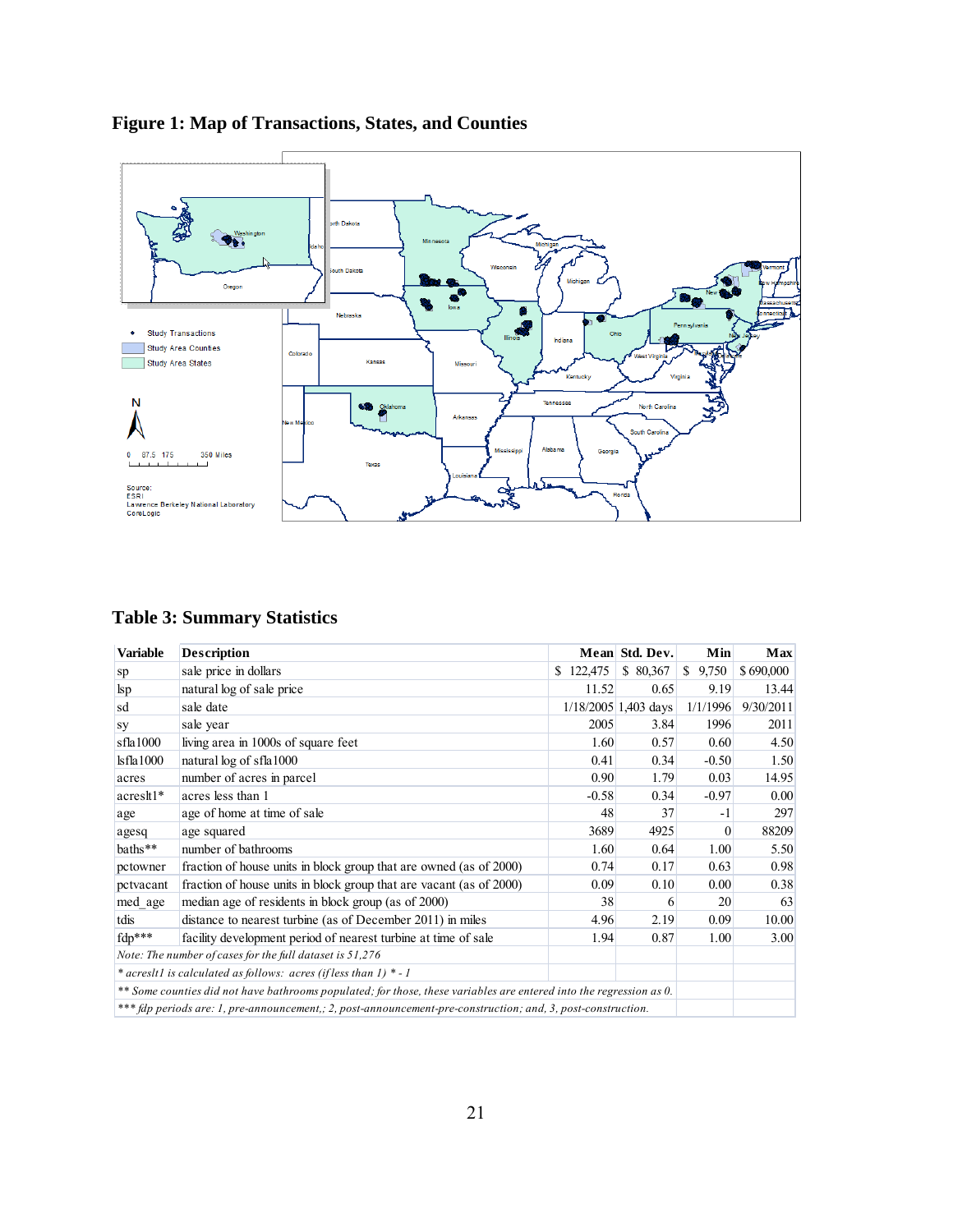| County     | <b>State</b> | $<1/2$ mile             | $1/2-1$ mile   | 1-3 miles | 3-10 miles | Total  |
|------------|--------------|-------------------------|----------------|-----------|------------|--------|
| Carroll    | IA           | 12                      | 56             | 331       | 666        | 1,065  |
| Floyd      | IA           | $\overline{3}$          | $\overline{2}$ | 402       | 119        | 526    |
| Franklin   | IA           | 8                       | $\mathbf{1}$   | 9         | 322        | 340    |
| Sac        | IA           | 6                       | 77             | 78        | 485        | 646    |
| DeKalb     | IL           | $\overline{4}$          | 8              | 44        | 605        | 661    |
| Livingston | IL           | 16                      | 6              | 237       | 1,883      | 2,142  |
| McLean     | IL           | 18                      | 88             | 380       | 4,359      | 4,845  |
| Cottonwood | MN           | $\overline{3}$          | 10             | 126       | 1,012      | 1,151  |
| Freeborn   | MN           | 17                      | 16             | 117       | 2,521      | 2,671  |
| Jackson    | MN           | 19                      | 28             | 36        | 149        | 232    |
| Martin     | MN           | $\overline{7}$          | 25             | 332       | 2,480      | 2,844  |
| Atlantic   | NJ           | 34                      | 96             | 1,532     | 6,211      | 7,873  |
| Paulding   | <b>OH</b>    | 15                      | 58             | 115       | 309        | 497    |
| Wood       | <b>OH</b>    | 5                       | 31             | 563       | 4,844      | 5,443  |
| Custer     | <b>OK</b>    | 45                      | 24             | 1,834     | 349        | 2,252  |
| Grady      | OK           | $\mathbf{1}$            | 6              | 97        | 874        | 978    |
| Fayette    | PA           | $\mathbf{1}$            | $\overline{2}$ | 10        | 284        | 297    |
| Somerset   | PA           | 23                      | 100            | 1,037     | 2,144      | 3,304  |
| Wayne      | PA           | $\overline{4}$          | 29             | 378       | 739        | 1,150  |
| Kittitas   | WA           | $\overline{2}$          | 6              | 61        | 349        | 418    |
| Clinton    | NY           | $\overline{4}$          | 6              | 49        | 1,419      | 1,478  |
| Franklin   | NY           | 16                      | 41             | 75        | 149        | 281    |
| Herkimer   | NY           | $\overline{\mathbf{3}}$ | 17             | 354       | 1,874      | 2,248  |
| Lewis      | NY           | 5                       | 6              | 93        | 732        | 836    |
| Madison    | NY           | 5                       | 26             | 239       | 3,053      | 3,323  |
| Steuben    | NY           | 5                       | 52             | 140       | 1,932      | 2,129  |
| Wyoming    | NY           | 50                      | 50             | 250       | 1,296      | 1,646  |
| Total      |              | 331                     | 867            | 8,919     | 41,159     | 51,276 |

**Table 4: Summary of Transactions by County** 

**Table 5: Frequency Crosstab of Wind Turbine Distance and Development Period Bins** 

|             | $\leq$ 1/2 mile | $1/2-1$ mile | 1-3 miles | $3-10$ miles | total  |
|-------------|-----------------|--------------|-----------|--------------|--------|
| PA          | 143             | 383          | 3,892     | 16,615       | 21,033 |
| <b>PAPC</b> | 84              | 212          | 1,845     | 9.995        | 12,136 |
| PC          | 104             | 272          | 3,182     | 14,549       | 18,107 |
| total       | 331             | 867          | 8.919     | 41,159       | 51,276 |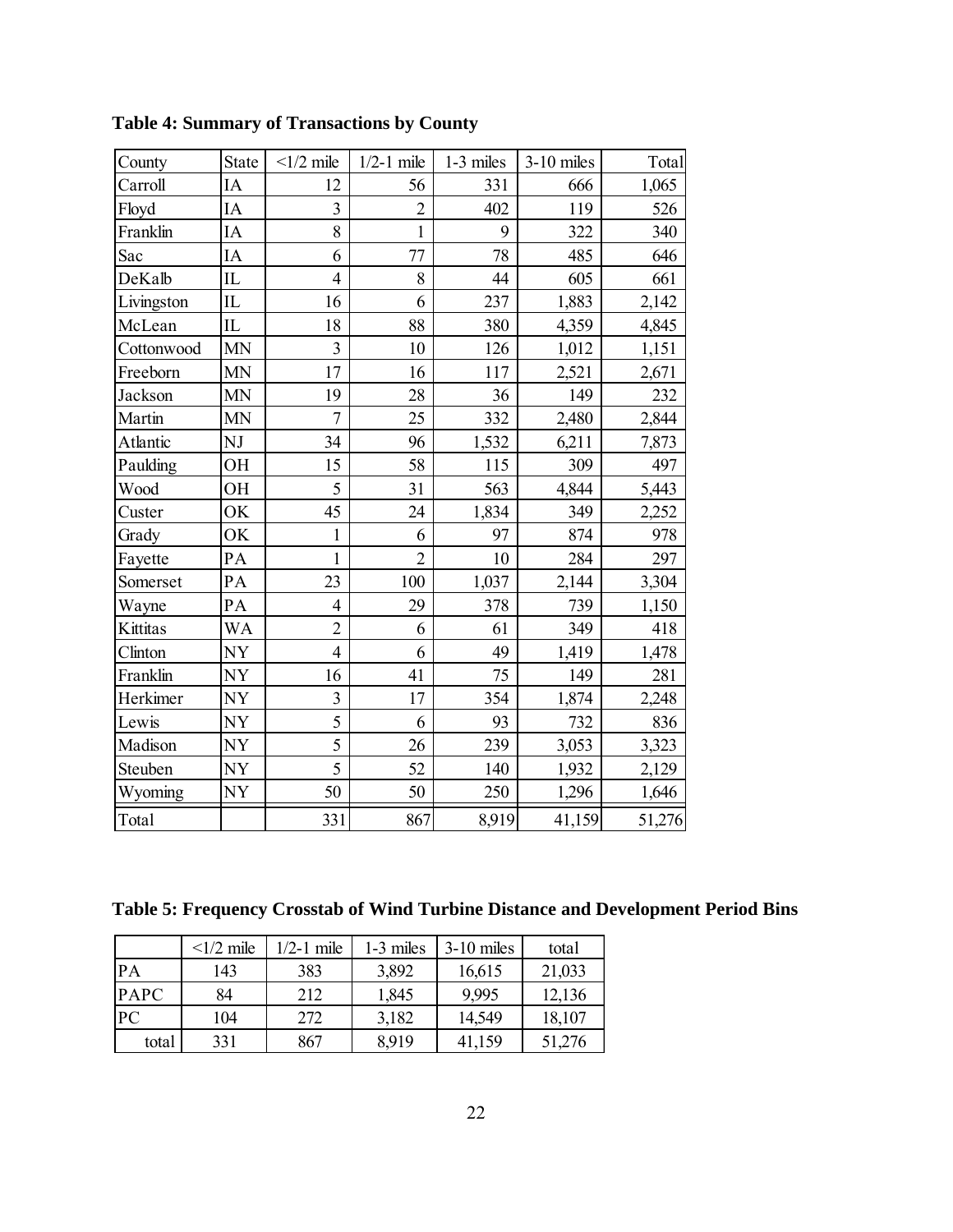As shown in Table 6, the home sales occurred around wind facilities that range from a singleturbine project to projects of 150 turbines, with turbines of 290–476 feet (averaging almost 400 feet) in total height from base to tip of blade and with an average nameplate capacity of 1,637 kW. The average facility was announced in 2004 and constructed in 2007, but some were announced as early as 1998 and others were constructed as late as 2011.

#### **Table 6: Wind Facility Summary**

|                                     |      |      | 25th       |        | 75 <sub>th</sub> |      |
|-------------------------------------|------|------|------------|--------|------------------|------|
|                                     | mean | min  | percentile | median | percentile       | max  |
| turbine rotor diameter (feet)       | 262  | 1541 | 253        | 253    | 269              | 328  |
| turbine hub height (feet)           | 256  | 197  | 256        | 262    | 262              | 328  |
| turbine total height (feet)         | 388  | 290  | 387        | 389    | 397              | 476  |
| turbine capacity (kW)               | 1637 | 660  | 1500       | 1500   | 1800             | 2500 |
| facility announcement year          | 2004 | 1998 | 2002       | 2003   | 2005             | 2010 |
| facility construction year          | 2007 | 2000 | 2004       | 2006   | 2010             | 2011 |
| number of turbines in facility      | 48   |      |            | 35     | 84               | 150  |
| nameplate capacity of facility (MW) | 79   | l.5  | 7.5        | 53     | 137              | 300  |

 *Note: The data correspond to 67 wind facilities located in the study areas. Mean values are rounded to integers*

#### **4.8. Comparison of Means**

 $\overline{a}$ 

To provide additional context for the analysis discussed in the next section, we further summarize the data here using four key variables across the sets of development period (*fdp*) and distance bins (*tdis*) used in the *one-mile* models.<sup>27</sup> The variables are the dependent variable log of sale price *(lsp)* and three independent variables: *lsfla100, acres*, and *age*. These summaries are provided in Table 7; each sub-table gives the mean values of the variables across the three *fdp* bins and three *tdis* bins, and the corresponding figures plot those values.

The top set of results are focused on the log of the sales price, and show that, based purely on price and not controlling for differences in homes, homes located within 1 mile of turbines had lower sale prices than homes farther away; this is true across all of the three development periods. Moreover, the results also show that, over the three periods, the closer homes appreciated to a somewhat lesser degree than homes located farther from the turbines. As a result, focusing only on the post-construction period, these results might suggest that home prices near turbines are

<sup>27</sup> Summaries for the *half-mile* models reveal a similar relationship, so only the *one-mile* model summaries are shown here.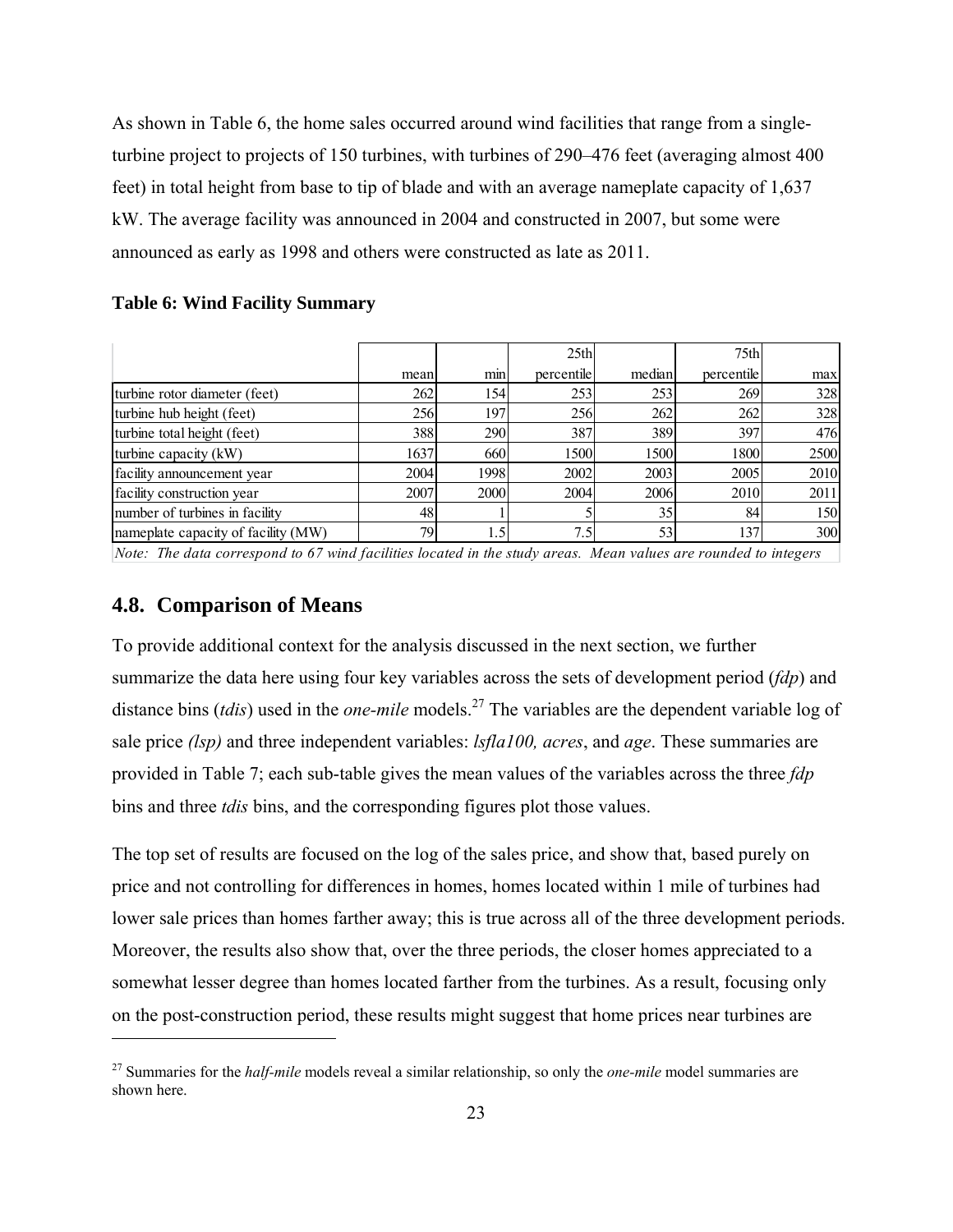adversely impacted by the turbines. After all, the logarithmic values for the homes within a mile of the turbines  $(11.39)$  and those outside of a three miles  $(11.72)$  translate into an approximately 40% difference, in comparison to an 21% difference before the wind facilities were announced  $(11.16 \text{ vs. } 11.35)$ .<sup>28</sup> Focusing on the change in average values between the pre-announcement and post-construction periods might also suggest an adverse effect due to the turbines, because homes inside of 1 mile appreciated more slowly (11.16 to 11.39, or 25%) than those outside of 3 miles (11.35 to 11.72, or 45%). Both conclusions of adverse turbine effects, however, disregard other important differences between the homes, which vary over the periods and distances. Similarly, comparing the values of the PA inside 1 mile homes (11.16) and the PC outside of 3 miles homes (11.72), which translates into a difference of 75%, and which is the basis for comparison in the regressions discussed below, but also ignores any differences in the underlying characteristics.

The remainder of Table 7, for example, indicates that, although the homes that sold within 1 mile are lower in value, they are also generally (in all but the PA period) smaller, on larger parcels of land, and older. These differences in home size and age across the periods and distances might explain the differences in price, while the differences in the size of the parcel, which add value, further amplifying the differences in price. Without controlling for these possible impacts, one cannot reliably estimate the impact of wind turbines on sales prices.

In summary, focusing solely on trends in home price (or price per square foot) alone, and for only the PC period, as might be done in a simpler analysis, might incorrectly suggest that wind turbines are affecting price when other aspects of the markets, and other home and sites characteristic differences, could be driving the observed price differences. This is precisely why researchers generally prefer the hedonic model approach to control for such effects, and the results from our hedonic OLS and spatial modeling detailed in the next section account for these and many other possible influencing factors.

<sup>&</sup>lt;sup>28</sup> Percentage differences are calculated as follows:  $\exp(11.72-11.39)$ -1=0.40 and  $\exp(11.35-11.16)$ -1=0.21.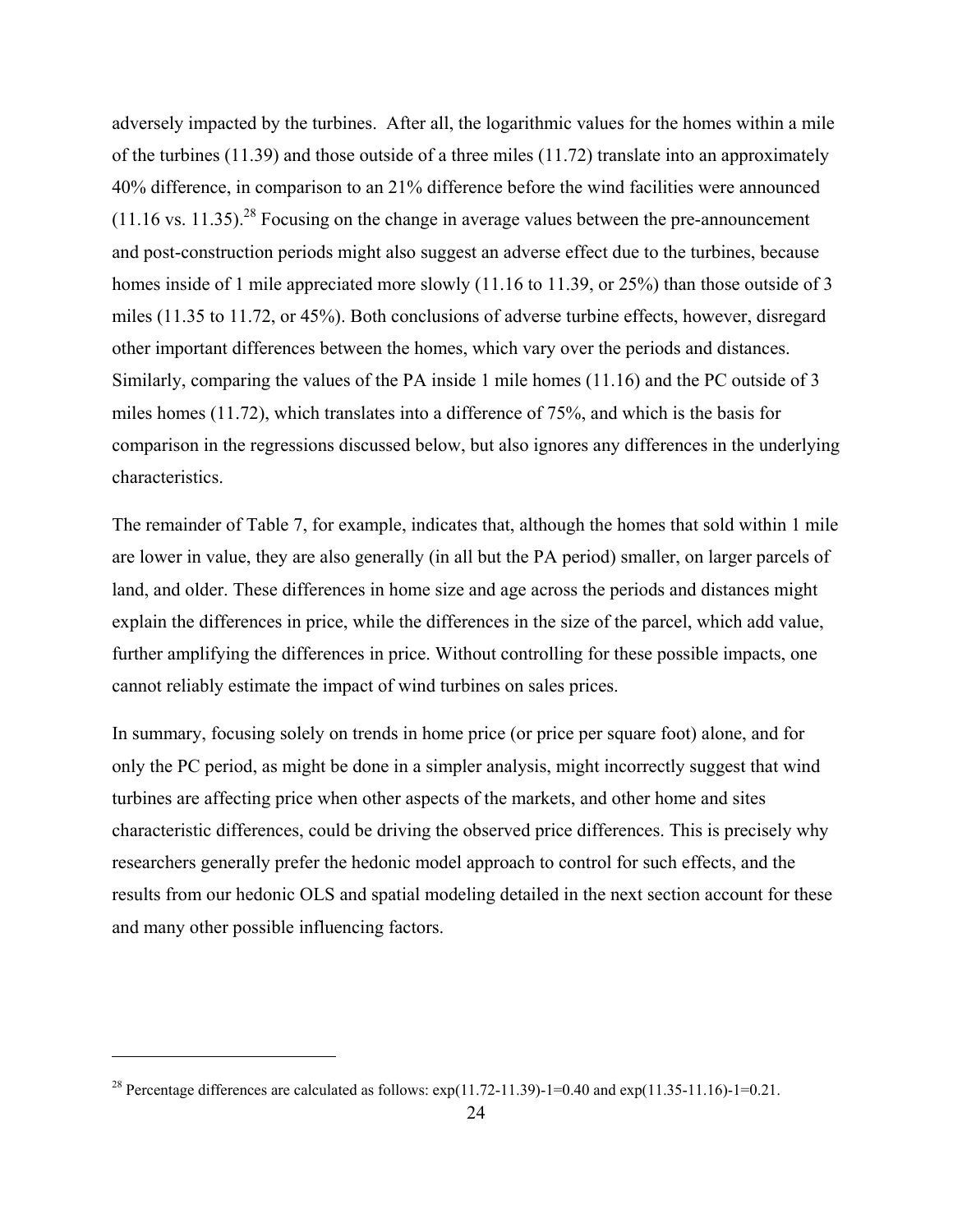| <b>Sale Price</b><br>\$160,000<br>$\leq$ 1mile<br>$1-3$ miles $3-10$ miles<br>\$140,000<br>sale price<br>-<1mile<br>\$84,830<br>\$98,676<br>PA<br>\$100,485<br>\$120,000<br>$-1-3$ miles<br><b>PAPC</b><br>\$95,223<br>\$127,054<br>\$124,532<br>\$100,000<br>$-4$ 3-10 miles<br>PC<br>\$109,133<br>\$134,647<br>\$151,559<br>\$80,000<br>PC<br>PAPC<br>PA<br><b>Log of Sale Price</b><br>11.75<br>price)<br>$1-3$ miles<br>$1$ mile<br>$3-10$ miles<br>$-1$ mile<br>11.50<br>PA<br>11.16<br>11.32<br>11.35<br>in (sale<br>$-$ -1-3 miles<br>11.25<br><b>PAPC</b><br>11.30<br>11.52<br>11.56<br>$-4$ 3-10 miles<br>PC<br>11.39<br>11.61<br>11.72<br>11.00<br>PAPC<br>PA<br>PC<br>Log of Square Feet (in 1000s)<br>0.45<br>In (1000s of sfla)<br>$1-3$ miles<br>$3-10$ miles<br>$1$ mile<br>0.43<br>-<1mile<br>PA<br>0.43<br>0.42<br>0.38<br>0.40<br>$ -$ 1-3 miles<br><b>PAPC</b><br>0.38<br>0.42<br>0.42<br>0.38<br>$-4$ -3-10 miles<br>PC<br>0.38<br>0.42<br>0.44<br>0.35<br>PC<br>PA<br>PAPC<br><b>Number of Acres</b><br>2.50<br>1-3 miles<br>$<1$ mile<br>$3-10$ miles<br>2.00<br>$\leftarrow$ <1mile<br>acres<br>PA<br>2.08<br>0.80<br>0.83<br>1.50<br>$-$ -1-3 miles<br><b>PAPC</b><br>1.98<br>0.94<br>0.90<br>1.00<br>r.<br>$-4$ 3-10 miles<br>PC<br>2.09<br>0.84<br>0.89<br>0.50<br>PAPC<br>PA<br>PC<br>Age at the Time of Sale<br>60.00<br>$<1$ mile<br>1-3 miles<br>$3-10$ miles<br>at sale<br>55.00<br>$\leftarrow$ <1mile<br>PA<br>55.32<br>42.34<br>47.19<br>50.00<br>$-$ -1-3 miles<br><b>PAPC</b><br>월 45.00<br>58.01<br>50.34<br>49.73<br>$-4$ -3-10 miles<br>PC<br>58.63<br>47.39<br>47.73<br>40.00<br>PA<br>PAPC<br>PC |  |  |  |
|-------------------------------------------------------------------------------------------------------------------------------------------------------------------------------------------------------------------------------------------------------------------------------------------------------------------------------------------------------------------------------------------------------------------------------------------------------------------------------------------------------------------------------------------------------------------------------------------------------------------------------------------------------------------------------------------------------------------------------------------------------------------------------------------------------------------------------------------------------------------------------------------------------------------------------------------------------------------------------------------------------------------------------------------------------------------------------------------------------------------------------------------------------------------------------------------------------------------------------------------------------------------------------------------------------------------------------------------------------------------------------------------------------------------------------------------------------------------------------------------------------------------------------------------------------------------------------------------------------------------------------------------|--|--|--|
|                                                                                                                                                                                                                                                                                                                                                                                                                                                                                                                                                                                                                                                                                                                                                                                                                                                                                                                                                                                                                                                                                                                                                                                                                                                                                                                                                                                                                                                                                                                                                                                                                                           |  |  |  |
|                                                                                                                                                                                                                                                                                                                                                                                                                                                                                                                                                                                                                                                                                                                                                                                                                                                                                                                                                                                                                                                                                                                                                                                                                                                                                                                                                                                                                                                                                                                                                                                                                                           |  |  |  |
|                                                                                                                                                                                                                                                                                                                                                                                                                                                                                                                                                                                                                                                                                                                                                                                                                                                                                                                                                                                                                                                                                                                                                                                                                                                                                                                                                                                                                                                                                                                                                                                                                                           |  |  |  |
|                                                                                                                                                                                                                                                                                                                                                                                                                                                                                                                                                                                                                                                                                                                                                                                                                                                                                                                                                                                                                                                                                                                                                                                                                                                                                                                                                                                                                                                                                                                                                                                                                                           |  |  |  |
|                                                                                                                                                                                                                                                                                                                                                                                                                                                                                                                                                                                                                                                                                                                                                                                                                                                                                                                                                                                                                                                                                                                                                                                                                                                                                                                                                                                                                                                                                                                                                                                                                                           |  |  |  |
|                                                                                                                                                                                                                                                                                                                                                                                                                                                                                                                                                                                                                                                                                                                                                                                                                                                                                                                                                                                                                                                                                                                                                                                                                                                                                                                                                                                                                                                                                                                                                                                                                                           |  |  |  |
|                                                                                                                                                                                                                                                                                                                                                                                                                                                                                                                                                                                                                                                                                                                                                                                                                                                                                                                                                                                                                                                                                                                                                                                                                                                                                                                                                                                                                                                                                                                                                                                                                                           |  |  |  |
|                                                                                                                                                                                                                                                                                                                                                                                                                                                                                                                                                                                                                                                                                                                                                                                                                                                                                                                                                                                                                                                                                                                                                                                                                                                                                                                                                                                                                                                                                                                                                                                                                                           |  |  |  |
|                                                                                                                                                                                                                                                                                                                                                                                                                                                                                                                                                                                                                                                                                                                                                                                                                                                                                                                                                                                                                                                                                                                                                                                                                                                                                                                                                                                                                                                                                                                                                                                                                                           |  |  |  |
|                                                                                                                                                                                                                                                                                                                                                                                                                                                                                                                                                                                                                                                                                                                                                                                                                                                                                                                                                                                                                                                                                                                                                                                                                                                                                                                                                                                                                                                                                                                                                                                                                                           |  |  |  |
|                                                                                                                                                                                                                                                                                                                                                                                                                                                                                                                                                                                                                                                                                                                                                                                                                                                                                                                                                                                                                                                                                                                                                                                                                                                                                                                                                                                                                                                                                                                                                                                                                                           |  |  |  |
|                                                                                                                                                                                                                                                                                                                                                                                                                                                                                                                                                                                                                                                                                                                                                                                                                                                                                                                                                                                                                                                                                                                                                                                                                                                                                                                                                                                                                                                                                                                                                                                                                                           |  |  |  |
|                                                                                                                                                                                                                                                                                                                                                                                                                                                                                                                                                                                                                                                                                                                                                                                                                                                                                                                                                                                                                                                                                                                                                                                                                                                                                                                                                                                                                                                                                                                                                                                                                                           |  |  |  |
|                                                                                                                                                                                                                                                                                                                                                                                                                                                                                                                                                                                                                                                                                                                                                                                                                                                                                                                                                                                                                                                                                                                                                                                                                                                                                                                                                                                                                                                                                                                                                                                                                                           |  |  |  |
|                                                                                                                                                                                                                                                                                                                                                                                                                                                                                                                                                                                                                                                                                                                                                                                                                                                                                                                                                                                                                                                                                                                                                                                                                                                                                                                                                                                                                                                                                                                                                                                                                                           |  |  |  |
|                                                                                                                                                                                                                                                                                                                                                                                                                                                                                                                                                                                                                                                                                                                                                                                                                                                                                                                                                                                                                                                                                                                                                                                                                                                                                                                                                                                                                                                                                                                                                                                                                                           |  |  |  |
|                                                                                                                                                                                                                                                                                                                                                                                                                                                                                                                                                                                                                                                                                                                                                                                                                                                                                                                                                                                                                                                                                                                                                                                                                                                                                                                                                                                                                                                                                                                                                                                                                                           |  |  |  |
|                                                                                                                                                                                                                                                                                                                                                                                                                                                                                                                                                                                                                                                                                                                                                                                                                                                                                                                                                                                                                                                                                                                                                                                                                                                                                                                                                                                                                                                                                                                                                                                                                                           |  |  |  |
|                                                                                                                                                                                                                                                                                                                                                                                                                                                                                                                                                                                                                                                                                                                                                                                                                                                                                                                                                                                                                                                                                                                                                                                                                                                                                                                                                                                                                                                                                                                                                                                                                                           |  |  |  |
|                                                                                                                                                                                                                                                                                                                                                                                                                                                                                                                                                                                                                                                                                                                                                                                                                                                                                                                                                                                                                                                                                                                                                                                                                                                                                                                                                                                                                                                                                                                                                                                                                                           |  |  |  |
|                                                                                                                                                                                                                                                                                                                                                                                                                                                                                                                                                                                                                                                                                                                                                                                                                                                                                                                                                                                                                                                                                                                                                                                                                                                                                                                                                                                                                                                                                                                                                                                                                                           |  |  |  |
|                                                                                                                                                                                                                                                                                                                                                                                                                                                                                                                                                                                                                                                                                                                                                                                                                                                                                                                                                                                                                                                                                                                                                                                                                                                                                                                                                                                                                                                                                                                                                                                                                                           |  |  |  |
|                                                                                                                                                                                                                                                                                                                                                                                                                                                                                                                                                                                                                                                                                                                                                                                                                                                                                                                                                                                                                                                                                                                                                                                                                                                                                                                                                                                                                                                                                                                                                                                                                                           |  |  |  |
|                                                                                                                                                                                                                                                                                                                                                                                                                                                                                                                                                                                                                                                                                                                                                                                                                                                                                                                                                                                                                                                                                                                                                                                                                                                                                                                                                                                                                                                                                                                                                                                                                                           |  |  |  |
|                                                                                                                                                                                                                                                                                                                                                                                                                                                                                                                                                                                                                                                                                                                                                                                                                                                                                                                                                                                                                                                                                                                                                                                                                                                                                                                                                                                                                                                                                                                                                                                                                                           |  |  |  |
|                                                                                                                                                                                                                                                                                                                                                                                                                                                                                                                                                                                                                                                                                                                                                                                                                                                                                                                                                                                                                                                                                                                                                                                                                                                                                                                                                                                                                                                                                                                                                                                                                                           |  |  |  |
|                                                                                                                                                                                                                                                                                                                                                                                                                                                                                                                                                                                                                                                                                                                                                                                                                                                                                                                                                                                                                                                                                                                                                                                                                                                                                                                                                                                                                                                                                                                                                                                                                                           |  |  |  |
|                                                                                                                                                                                                                                                                                                                                                                                                                                                                                                                                                                                                                                                                                                                                                                                                                                                                                                                                                                                                                                                                                                                                                                                                                                                                                                                                                                                                                                                                                                                                                                                                                                           |  |  |  |
|                                                                                                                                                                                                                                                                                                                                                                                                                                                                                                                                                                                                                                                                                                                                                                                                                                                                                                                                                                                                                                                                                                                                                                                                                                                                                                                                                                                                                                                                                                                                                                                                                                           |  |  |  |
|                                                                                                                                                                                                                                                                                                                                                                                                                                                                                                                                                                                                                                                                                                                                                                                                                                                                                                                                                                                                                                                                                                                                                                                                                                                                                                                                                                                                                                                                                                                                                                                                                                           |  |  |  |
|                                                                                                                                                                                                                                                                                                                                                                                                                                                                                                                                                                                                                                                                                                                                                                                                                                                                                                                                                                                                                                                                                                                                                                                                                                                                                                                                                                                                                                                                                                                                                                                                                                           |  |  |  |
|                                                                                                                                                                                                                                                                                                                                                                                                                                                                                                                                                                                                                                                                                                                                                                                                                                                                                                                                                                                                                                                                                                                                                                                                                                                                                                                                                                                                                                                                                                                                                                                                                                           |  |  |  |
|                                                                                                                                                                                                                                                                                                                                                                                                                                                                                                                                                                                                                                                                                                                                                                                                                                                                                                                                                                                                                                                                                                                                                                                                                                                                                                                                                                                                                                                                                                                                                                                                                                           |  |  |  |
|                                                                                                                                                                                                                                                                                                                                                                                                                                                                                                                                                                                                                                                                                                                                                                                                                                                                                                                                                                                                                                                                                                                                                                                                                                                                                                                                                                                                                                                                                                                                                                                                                                           |  |  |  |

# **Table 7: Dependent and Independent Variable Means**

# **5. Results**

This section contains analysis results and discussion for the four base models, as well as the results from the robustness models.

# **5.1. Estimation Results for Base Models**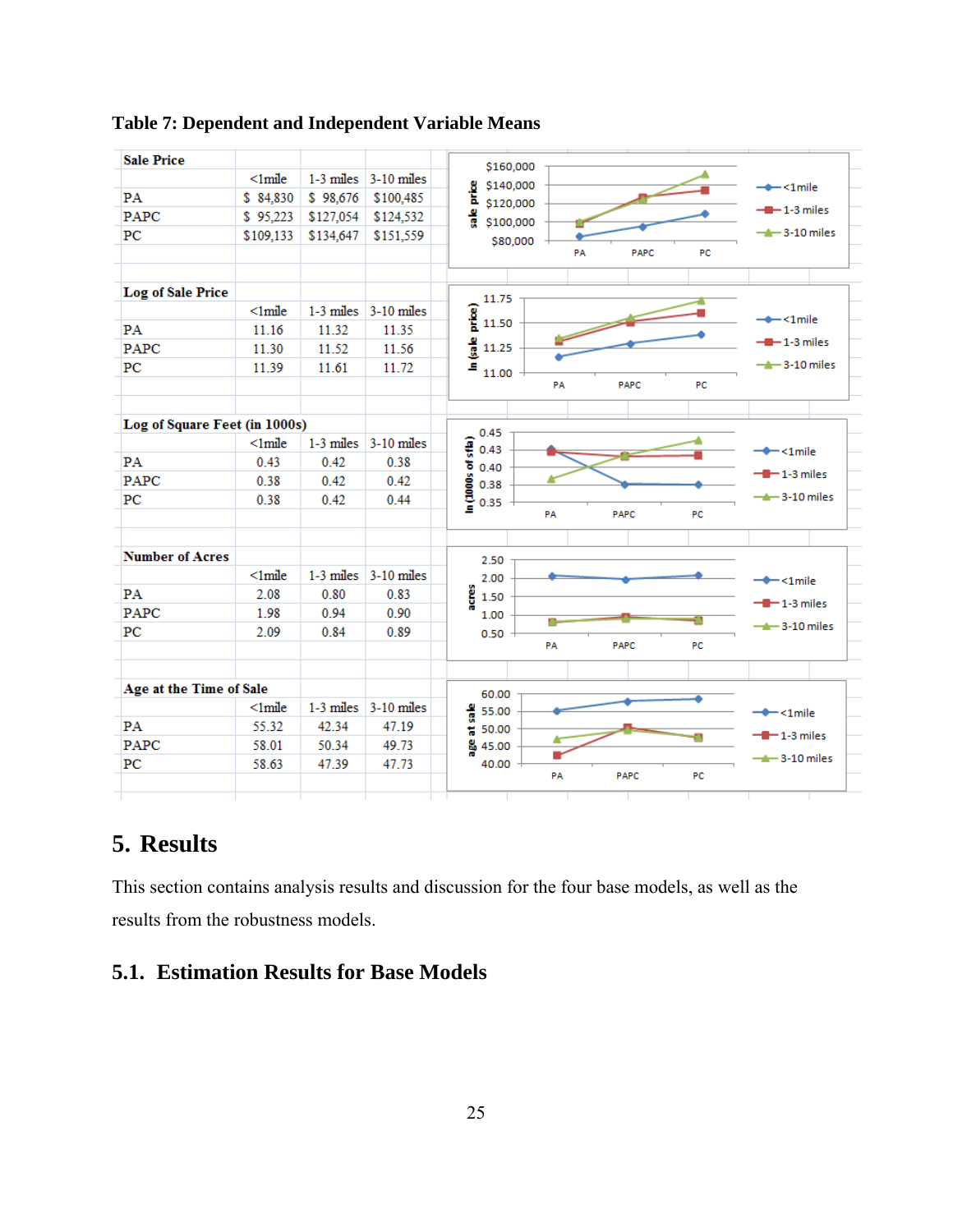Estimation results for the "base" models are shown in Table 8 and Table 9.29 In general, given the diverse nature of the data, the models perform adequately, with adjusted  $R^2$  values ranging from 0.63 to 0.67 (bottom of Table 9).

#### **5.1.1. Control Variables**

<u>.</u>

The controlling home, site, and block group variables, which are interacted at the county level, are summarized in Table 8. Table 8 focuses on only one of the base models, the *one-mile* OLS model, but full results from all models are shown in the Appendix.<sup>30</sup> To concisely summarize results for all of the 27 counties, the table contains the percentage of all 27 counties for which each controlling variable has statistically significant (at or below the 10% level) coefficients for the *one-mile* OLS model. For those controlling variables that are found to be statistically significant, the table further contains mean values, standard deviations, and minimum and maximum levels.

Many of the county-interacted controlling variables (e.g., *lsfla1000, lt1acre, age, agesqr, baths,*  and *swinter*) are consistently (in more than two thirds of the counties) statistically significant (with a *p*-value  $\leq$  0.10) and have appropriately sized mean values. The seemingly spurious minimum and maximum values among some of the county-level controlling variables (e.g., *lt1acre* minimum of -0.069) likely arise when these variables in particular counties are highly correlated with other variables, such as square feet (*lsfla1000*), and also when sample size is limited.31 The other variables (*acres* and the three block group level census variables: *pctvacant, pctowner,* and *med\_age*) are statistically significant in 33-59% of the counties. Only one variable's mean value—the percent of housing units vacant in the block group as of the 2000 census (*pctvacant*)—was counterintuitive. In that instance, a positive coefficient was estimated, when in fact, one would expect that increasing the percent of vacant housing would lower prices;

<sup>&</sup>lt;sup>29</sup> The OLS models are estimated using the areg procedure in Stata with robust (White's corrected) standard errors (White, 1980). The spatial error models are estimated using the *gstslshet* routine in the sphet package in R, which also allows for robust standard errors to be estimated. See: http://cran.r-project.org/web/packages/sphet/sphet.pdf <sup>30</sup> The controlling variables' coefficients were similar across the base models, so only the *one-mile* r summarized here.

 $31$  The possible adverse effects of these collinearities were fully explored both via the removal of the variables and by examining VIF statistics. The VOI results are robust to controlling variable removal and have relatively low (< 5) VIF statistics.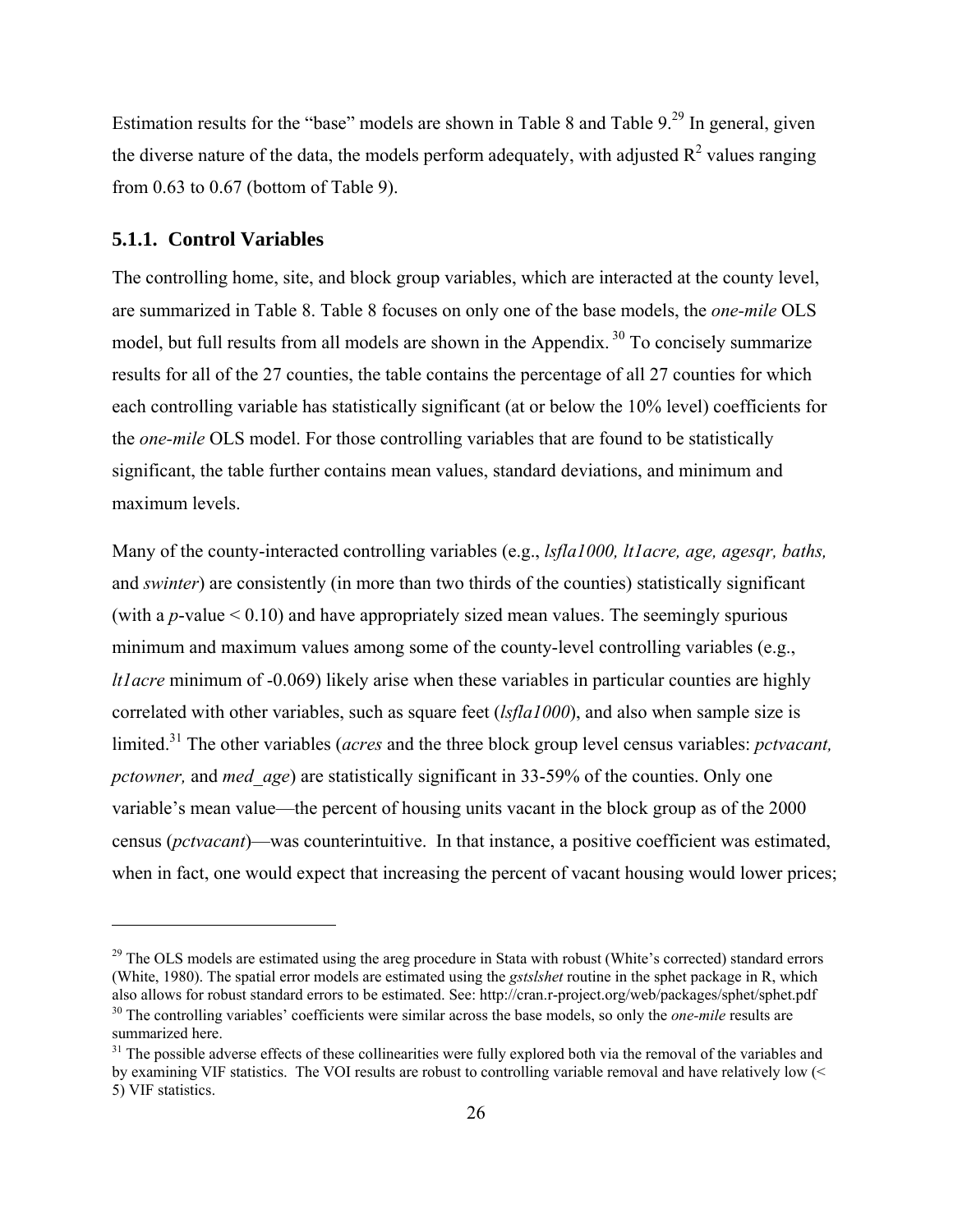this counter-intuitive effect may be due to collinearity with one or more of the other variables, or possible measurement errors.32

The sale year variables, which are interacted with the state, are also summarized in Table 8, with the percentages indicating the number of states in which the coefficients are statistically significant. The inclusion of these sale year variables in the regressions control for inflation and deflation across the various states over the study period. The coefficients represent a comparison to the omitted year, which is 2011. All sale year state-level coefficients are statistically significant in at least 50% of the states in all years except 2010, and they are significant in two thirds of the states in all except 3 years. The mean values of all years are appropriately signed, showing a monotonically ordered peak in values in 2007, with lower values in the prior and following years. The minimum and maximum values are similarly signed (negative) through 2003 and from 2007 through 2010 (positive), and are both positive and negative in years 2003 through 2006, indicating the differences in inflation/deflation in those years across the various states. This reinforces the appropriateness of interacting the sale years at the state level. Finally, although not shown, the model also contains 250 fixed effects for the census tract delineations, of which approximately 50% were statistically significant.

 $32$  The removal of this, as well as the other block group census variables, however, did not substantively influence the results of the VOI.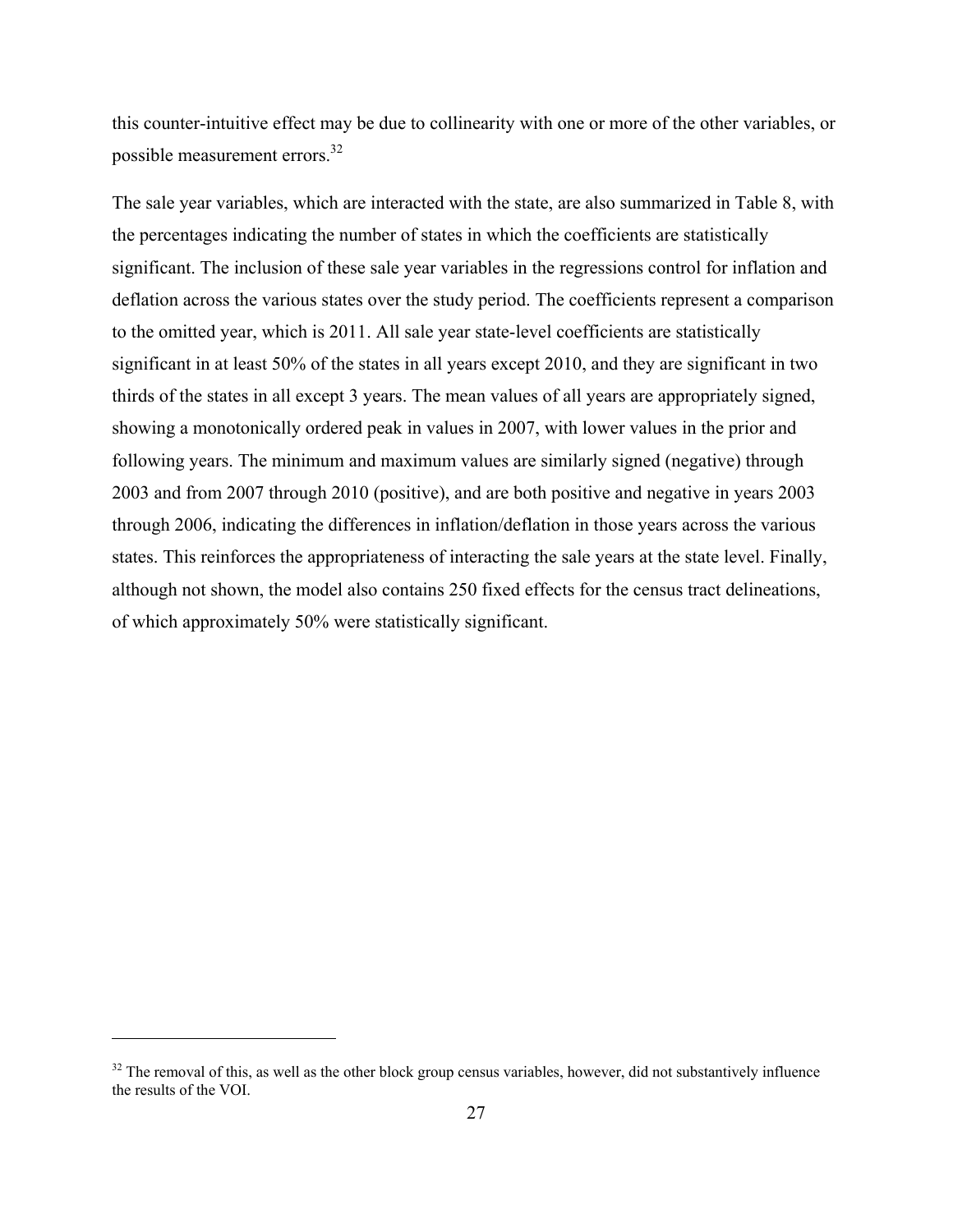|           | % of Counties/States<br>Having Significant<br>$(p$ -value < 0.10) |          | <b>Statistics for Significant Variables</b> |          |          |
|-----------|-------------------------------------------------------------------|----------|---------------------------------------------|----------|----------|
| Variable  | Coefficients                                                      | Mean     | St Dev                                      | Min      | Max      |
| lsfla1000 | 100%                                                              | 0.604    | 0.153                                       | 0.332    | 0.979    |
| acres     | 48%                                                               | 0.025    | 0.035                                       | $-0.032$ | 0.091    |
| ltl acre  | 85%                                                               | 0.280    | 0.170                                       | $-0.069$ | 0.667    |
| age       | 81%                                                               | $-0.006$ | 0.008                                       | $-0.021$ | 0.010    |
| agesqr    | 74%                                                               | $-0.006$ | 0.063                                       | $-0.113$ | 0.108    |
| baths*    | 85%                                                               | 0.156    | 0.088                                       | 0.083    | 0.366    |
| pctvacant | 48%                                                               | 1.295    | 3.120                                       | $-2.485$ | 9.018    |
| pctowner  | 33%                                                               | 0.605    | 0.811                                       | $-0.091$ | 2.676    |
| med age   | 59%                                                               | $-0.016$ | 0.132                                       | $-0.508$ | 0.066    |
| swinter   | 78%                                                               | $-0.034$ | 0.012                                       | $-0.053$ | $-0.020$ |
| sy1996    | 100%                                                              | $-0.481$ | 0.187                                       | $-0.820$ | $-0.267$ |
| sy1997    | 100%                                                              | $-0.448$ | 0.213                                       | $-0.791$ | $-0.242$ |
| sy1998    | 100%                                                              | $-0.404$ | 0.172                                       | $-0.723$ | $-0.156$ |
| sy1999    | 100%                                                              | $-0.359$ | 0.169                                       | $-0.679$ | $-0.156$ |
| syz000    | 88%                                                               | $-0.298$ | 0.189                                       | $-0.565$ | $-0.088$ |
| sy2001    | 88%                                                               | $-0.286$ | 0.141                                       | $-0.438$ | $-0.080$ |
| $s$ y2002 | 67%                                                               | $-0.261$ | 0.074                                       | $-0.330$ | $-0.128$ |
| sy2003    | 67%                                                               | $-0.218$ | 0.069                                       | $-0.326$ | $-0.119$ |
| $s$ y2004 | 75%                                                               | $-0.084$ | 0.133                                       | $-0.208$ | 0.087    |
| $s$ y2005 | 67%                                                               | 0.082    | 0.148                                       | $-0.111$ | 0.278    |
| $s$ y2006 | 67%                                                               | 0.128    | 0.158                                       | $-0.066$ | 0.340    |
| $s$ y2007 | 67%                                                               | 0.196    | 0.057                                       | 0.143    | 0.297    |
| sy2008    | 56%                                                               | 0.160    | 0.051                                       | 0.084    | 0.218    |
| sy2009    | 50%                                                               | 0.138    | 0.065                                       | 0.071    | 0.219    |
| $s$ y2010 | 33%                                                               | 0.172    | 0.063                                       | 0.105    | 0.231    |
|           |                                                                   |          |                                             |          |          |

Table 8: Levels and Significance for County- and State-Interacted Controlling Variables<sup>33</sup>

*\* % of counties significant is reported only for counties that had the baths variable populated (17 out of 27 counties)*

### **5.1.2. Variables of Interest**

 $\overline{a}$ 

The variables of interest, the interactions between the *fdp* and *tdis* bins, are shown in Table 9 for the four base models. The reference (i.e., omitted) case for these variables are homes that sold prior to the wind facilities' announcement (PA) and are located between 3 and 10 miles from the

<sup>&</sup>lt;sup>33</sup> Controlling variable statistics are provided for only the *one-mile* OLS model but did not differ substantially for other models. All variables are interacted with counties, except for sale year (sy), which is interacted with the state.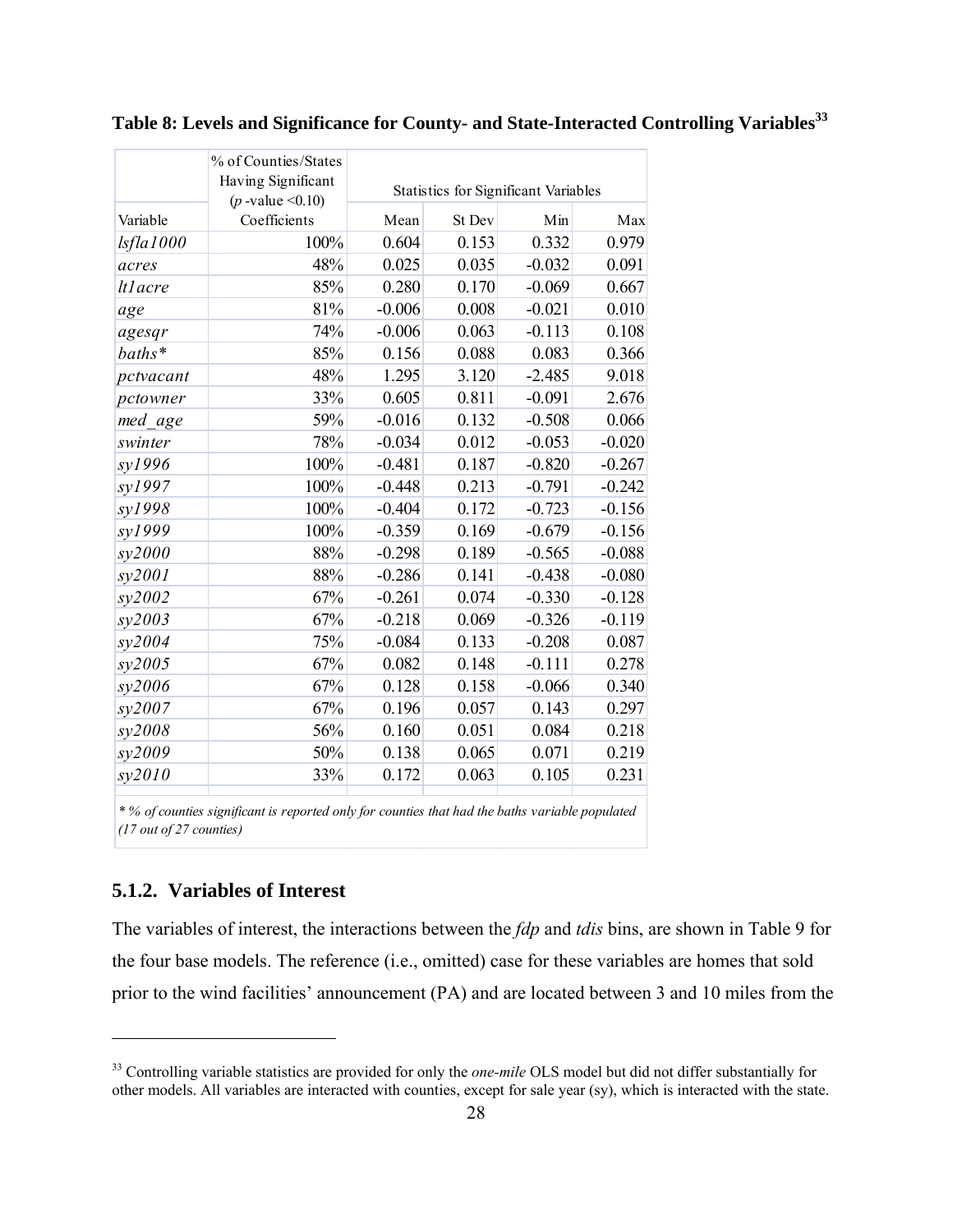wind turbines' eventual locations. In relation to that group of transactions, three of the eight interactions in the *one-mile* models and four of the 11 interactions in the *half-mile* models produce coefficients that are statistically significant (at the 10% level).

Across all four base models none of the PA coefficients show statistically significant differences between the reference category (outside of 3 miles) and the group of transactions within a mile for the *one-mile* models (OLS: -1.7%, *p*-value 0.48; SEM: -0.02%, *p*-value 0.94)<sup>34</sup> or within a half- or between one-half and one-mile for the *half-mile* models (OLS inside a half mile: 0.01%, *p*-value 0.97; between a half and 1 mile: -2.3%, *p*-value 0.38; SEM inside a half mile: 5.3%, *p*value 0.24; between a half and 1 mile: -1.8%, *p*-value 0.60). Further, none of the coefficients are significant, and all are relatively small (which partially explains their non-significance). Given these results, we find an absence of evidence of a PA effect for homes close to the turbines (*research question 1*). These results can be contrasted with the differences in prices between within-1-mile homes and outside-of-3-miles homes as summarized in Section 4.8 when no differences in the homes, the local market, the neighborhood, etc. are accounted for. The approximately 75% difference in price (alone) in the pre-announcement period 1-mile homes, as compared to the PC 3-mile homes, discussed in Section 4.8, is largely explained by differences in the controlling characteristics, which is why the pre-announcement distance coefficients shown here are not statistically significant.

Turning to the PAPC and PC periods, the results also indicate statistically insignificant differences in average home values, all else being equal, between the reference group of transactions (sold in the PA period) and those similarly located more than 3 miles from the turbines but sold in the PAPC or PC periods. Those differences are estimated to be between -  $0.8\%$  and  $-0.5\%$ .

The results presented above, and in Table 8, include both OLS and spatial models. Prior to estimating the spatial models, the Moran's I was calculated using the residuals of an OLS model that uses the same explanatory variables as the spatial models and the same dataset (only the most recent transactions). The Moran's I statistic (0.133) was highly significant (*p*-value 0.00),

<sup>&</sup>lt;sup>34</sup> p-values are not shown in the table can but can be derived from the standard errors, which are shown.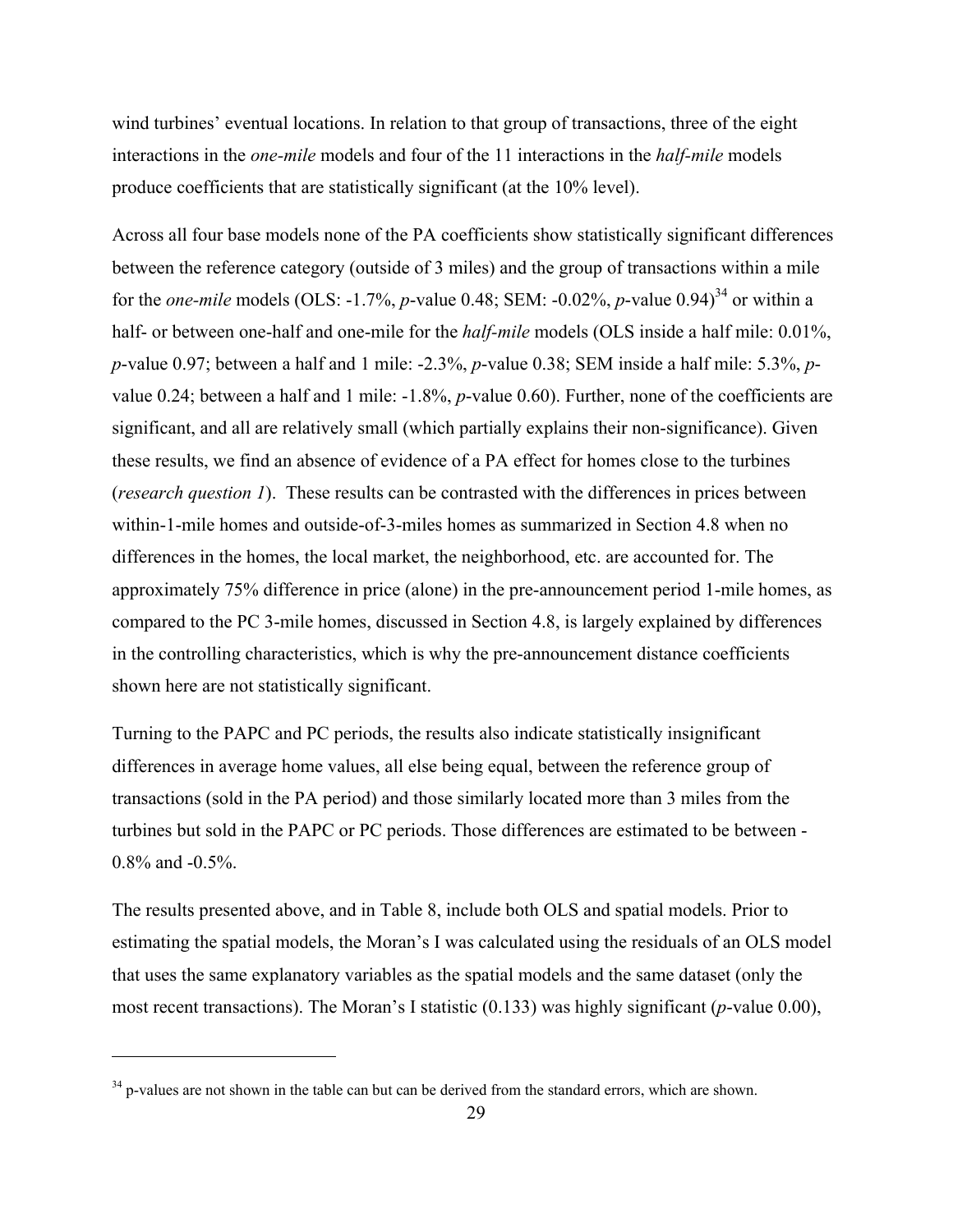which allows us to reject the hypothesis that the residuals are spatially independent. Therefore, there was justification in estimating the spatial models. However, after estimation, we determined that only the spatial error process was significant. As a result, we estimated spatial error models (SEMs) for the final specification. The spatial autoregressive coefficient, lambda (bottom of Table 9), which is an indication of spatial autocorrelation in the residuals, is sizable and statistically significant in both SEMs (0.26, *p*-value 0.00). The SEM models' variable-ofinterest coefficients are quite similar to those of the OLS models. In most cases, the coefficients are the same sign, approximately the same level, and often similarly insignificant, indicating that although spatial dependence is present it does not substantively bias the variables of interest. The one material difference is the coefficient size and significance for homes outside of 3 miles in the PAPC and PC periods, 3.3% (*p*-value 0.000) and 3.1% (*p*-value 0.008), indicating there are important changes to home values over the periods that must be accounted for in the later DD models in order to isolate the potential impacts that occur due to the presence of wind turbines.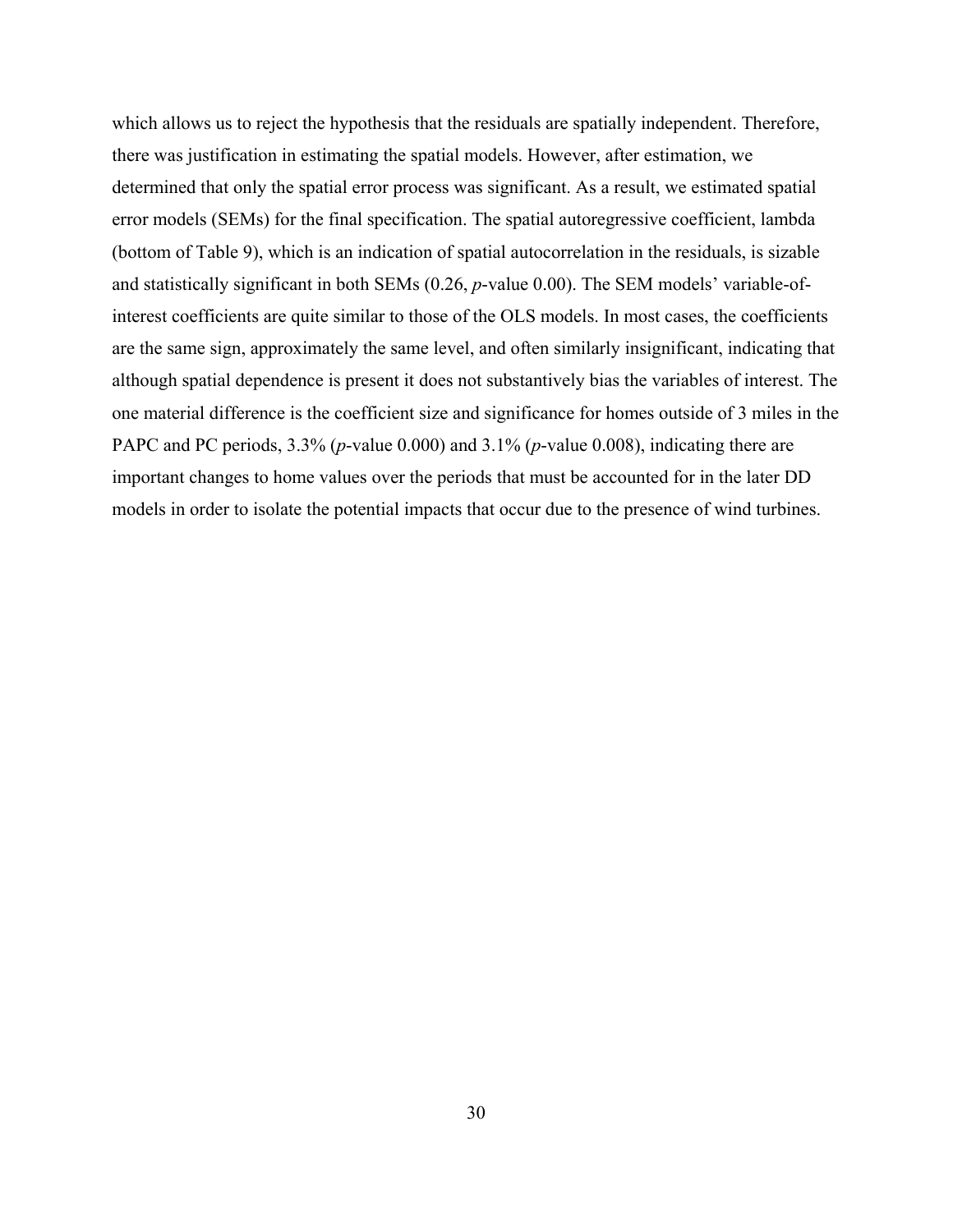|                                                       |                 | one-mile     | one-mile     | half-mile        | half-mile           |
|-------------------------------------------------------|-----------------|--------------|--------------|------------------|---------------------|
|                                                       |                 | <b>OLS</b>   | <b>SEM</b>   | <b>OLS</b>       | <b>SEM</b>          |
| fdp                                                   | tdis            | $\beta$ (se) | $\beta$ (se) | $\beta$ (se)     | $\beta$ (se)        |
|                                                       |                 | $-0.017$     | 0.002        |                  |                     |
| PA                                                    | $< 1$ mile      | (0.024)      | (0.031)      |                  |                     |
|                                                       |                 | $-0.015$     | 0.008        |                  |                     |
| PA                                                    | 1-2 miles       | (0.011)      | (0.016)      |                  |                     |
| PA                                                    | $>$ 3 miles     | Omitted      | Omitted      |                  |                     |
|                                                       |                 | n/a          | n/a          |                  |                     |
| PAPC                                                  | $< 1$ mile      | $-0.035$     | $-0.038$     |                  |                     |
|                                                       |                 | (0.029)      | (0.033)      |                  |                     |
| PAPC                                                  | 1-2 miles       | $-0.001$     | $-0.033$ .   |                  |                     |
|                                                       |                 | (0.014)      | (0.018)      |                  |                     |
| PAPC                                                  | $>$ 3 miles     | $-0.006$     | $-0.033***$  |                  |                     |
|                                                       |                 | (0.008)      | (0.01)       |                  |                     |
| PC                                                    | $< 1$ mile      | 0.019        | $-0.022$     |                  |                     |
|                                                       |                 | (0.026)      | (0.032)      |                  |                     |
| PC                                                    | 1-2 miles       | $0.044***$   | $-0.001$     |                  |                     |
|                                                       |                 | (0.014)      | (0.019)      |                  |                     |
| PC                                                    | $>$ 3 miles     | $-0.005$     | $-0.031**$   |                  |                     |
|                                                       |                 | (0.010)      | (0.012)      |                  |                     |
| PA                                                    | $< 1/2$ mile    |              |              | 0.001            | 0.053               |
|                                                       |                 |              |              | (0.039)          | (0.045)             |
| PA                                                    | $1/2 - 1$ mile  |              |              | $-0.023$         | $-0.018$            |
|                                                       |                 |              |              | (0.027)          | (0.035)             |
| PA                                                    | 1-2 miles       |              |              | $-0.015$         | 0.008               |
|                                                       |                 |              |              | (0.011)          | (0.016)             |
| PA                                                    | $>$ 3 miles     |              |              | Omitted          | Omitted             |
|                                                       |                 |              |              | n/a              | n/a                 |
| <b>PAPC</b>                                           | $< 1/2$ mile    |              |              | $-0.028$         | $-0.065$            |
|                                                       |                 |              |              | (0.049)          | (0.056)             |
| PAPC                                                  | $1/2 - 1$ mile  |              |              | $-0.038$         | $-0.027$            |
|                                                       |                 |              |              | (0.033)          | (0.036)             |
| PAPC                                                  | 1-2 miles       |              |              | $-0.001$         | $-0.034.$           |
|                                                       |                 |              |              | (0.014)          | (0.017)             |
| <b>PAPC</b>                                           | $>$ 3 miles     |              |              | $-0.006$         | $-0.033***$         |
|                                                       |                 |              |              | (0.008)          | (0.009)             |
| PC                                                    | $\leq$ 1/2 mile |              |              | $-0.016$         | $-0.036$            |
|                                                       |                 |              |              | (0.041)          | (0.046)             |
| PC                                                    | $1/2 - 1$ mile  |              |              | 0.032<br>(0.031) | $-0.016$            |
|                                                       |                 |              |              | $0.044***$       | (0.035)             |
| PC                                                    | 1-2 miles       |              |              | (0.014)          | $-0.001$<br>(0.018) |
|                                                       |                 |              |              | $-0.005$         | $-0.031**$          |
| PC                                                    | $>$ 3 miles     |              |              | (0.010)          | (0.012)             |
|                                                       |                 |              | $0.247***$   |                  | $0.247$ ***         |
| lambda                                                |                 |              | (0.008)      |                  | (0.008)             |
|                                                       |                 |              |              |                  |                     |
| Note: p-values: $< 0.1$ *, $< 0.05$ **, $< 0.01$ ***. |                 |              |              |                  |                     |
|                                                       |                 |              |              |                  |                     |
| n                                                     |                 | 51,276       | 38,407       | 51,276           | 38,407              |
| adj R-sqr                                             |                 | 0.67         | 0.64         | 0.67             | 0.64                |

**Table 9: Results of Interacted Variables of Interest:** *fdp* **and** *tdis*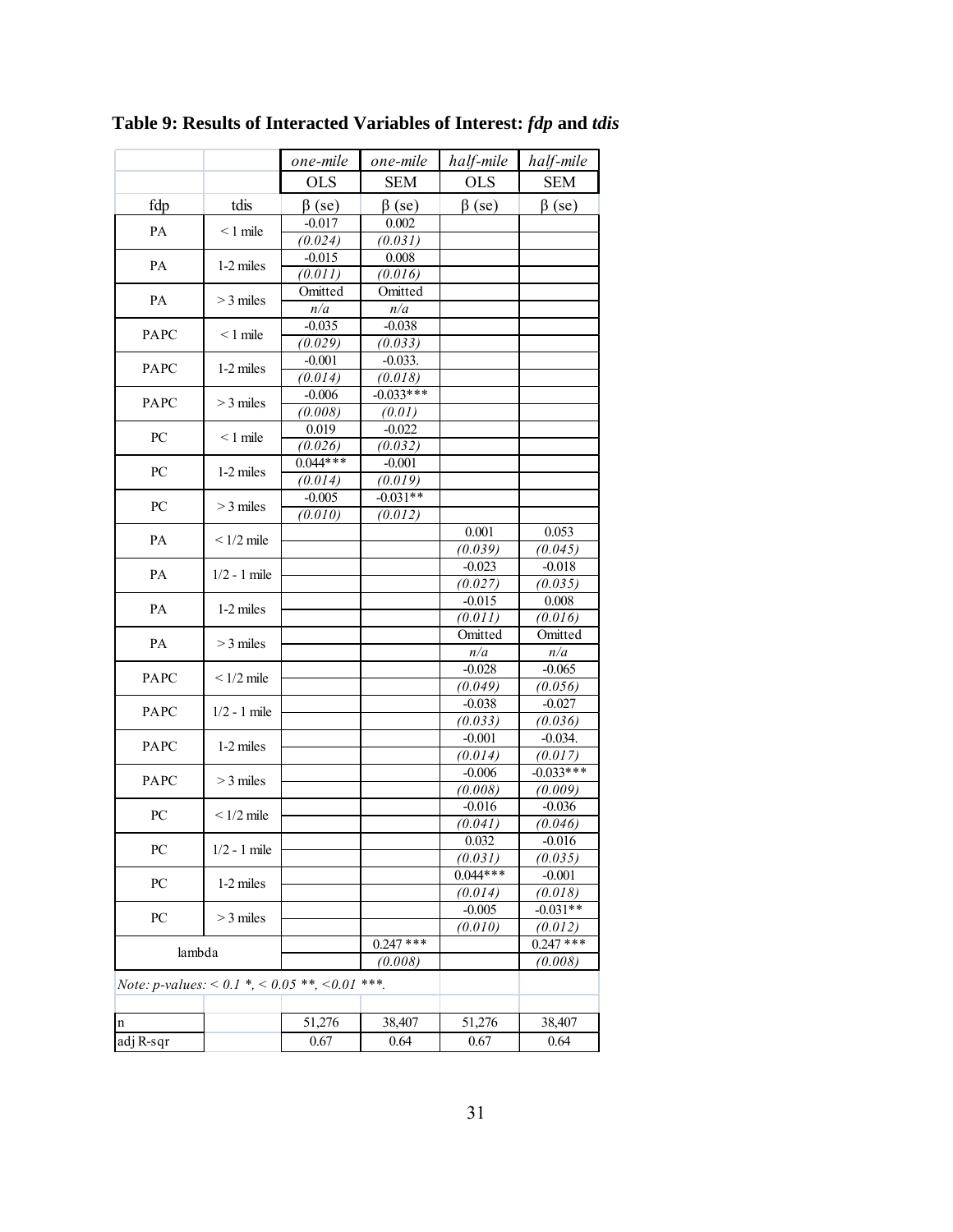#### **5.1.3. Impact of Wind Turbines**

1

As discussed above, there are important differences in property values between development periods for the reference group of homes (those located outside of 3 miles) that must be accounted for. Further, although they are not significant, differences between the reference category and those transactions inside of 1 mile in the PA period still must be accounted for if accurate measurements of PAPC or PC wind turbine effects are to be estimated. The DD specification accounts for both of these critical effects.

Table 10 shows the results of the DD tests across the four models, based on the results for the variables of interest presented in Table 9.<sup>35</sup> For example, to determine the net difference for homes that sold inside of a half mile (drawing from the *half-mile* OLS model) in the PAPC period, we use the following formula: PAPC half-mile coefficient (-0.028) less the PAPC 3-mile coefficient (-0.006) less the PA half-mile coefficient (0.001), which equals -0.024 (without rounding), which equates to 2.3% difference,  $36$  and is not statistically significant.

None of the DD effects in either the OLS or SEM specifications are statistically significant in the PAPC or PC periods, indicating that we do not observe a statistically significant impact of wind turbines on property values. Some small differences are apparent in the calculated coefficients, with those for PAPC being generally more negative/less positive than their PC counterparts, perhaps suggestive of a small announcement effect that declines once a facility is constructed. Further, the inside-a-half-mile coefficients are more negative/less positive than their between-ahalf-and-1-mile counterparts, perhaps suggestive of a small property value impact very close to turbines.<sup>37</sup> However, in all cases, the sizes of these differences are smaller than the margins of error in the model (i.e., 90% confidence interval) and thus are not statistically significant. Therefore, based on these results, we do not find evidence supporting either of our two core hypotheses (*research questions 2 and 3*). In other words, there is no statistical evidence that homes in either the PAPC or PC periods that sold near turbines (i.e., within a mile or even a half

<sup>&</sup>lt;sup>35</sup> All DD estimates for the OLS models were calculated using the post-estimation "lincom" test in Stata, which uses the stored results' variance/covariance matrix to test if a linear combination of coefficients is different from 0. For the SEM models, a similar test was performed in R.

<sup>&</sup>lt;sup>36</sup> All differences in coefficients are converted to percentages in the table as follows:  $\exp(\text{coef})-1$ .<br><sup>37</sup> Although not discussed in the text, this trend continues with homes between 1 and 2 miles being less

negative/more positive than homes closer to the turbines (e.g., those within 1 mile).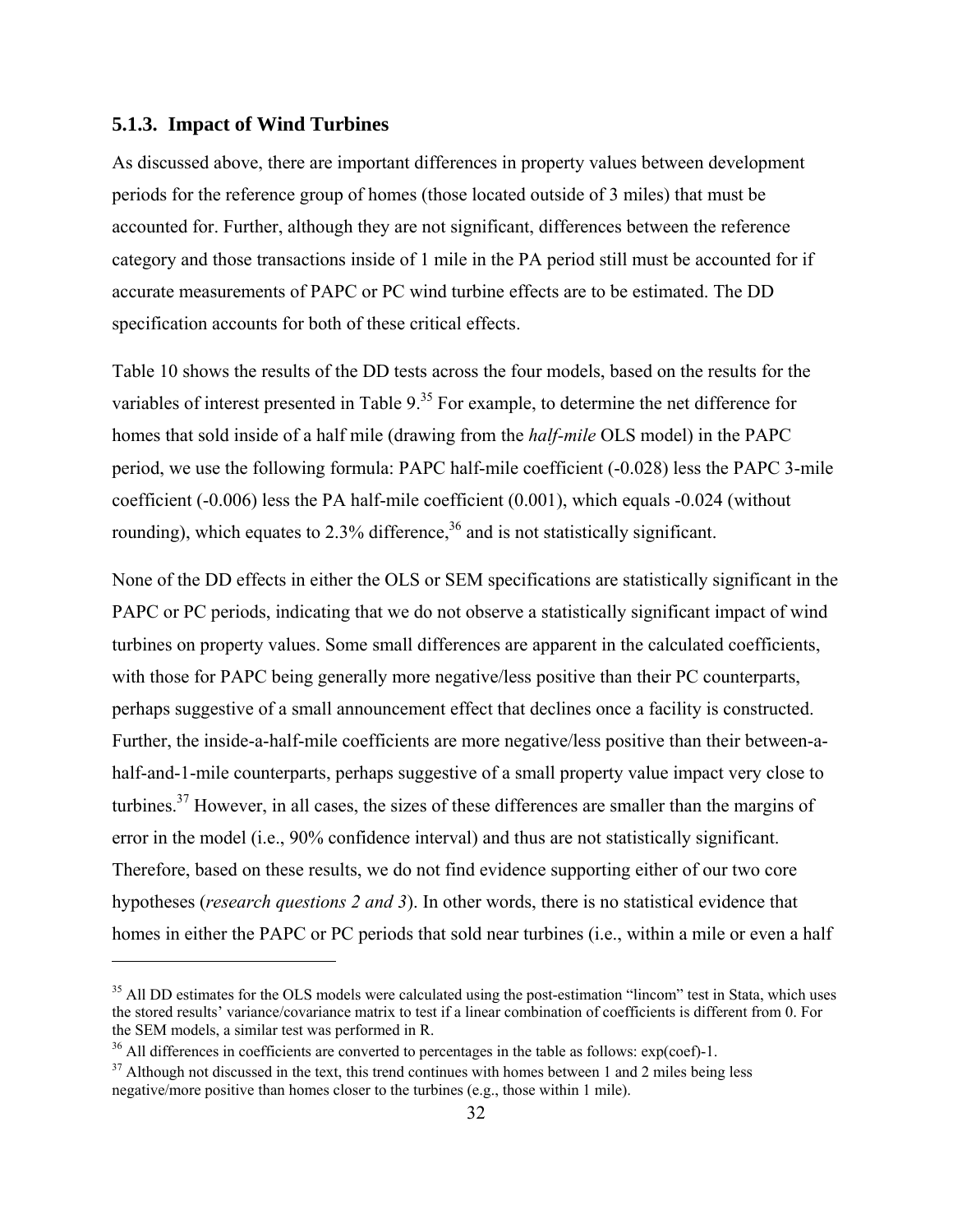mile) did so for less than similar homes that sold between 3 and 10 away miles in the same period.

Further, using the standard errors from the DD models we can estimate the maximum size an average effect would have to be in our sample for the model to detect it (*research question 4*). For an average effect in the PC period to be found for homes within 1 mile of the existing turbines (therefore using the *one-mile* model results), an effect greater than 4.9%, either positive or negative, would have to be present to be detected by the model.<sup>38</sup> In other words, it is highly unlikely that the true average effect for homes that sold in our sample area within 1 mile of an existing turbine is larger than +/-4.9%. Similarly, it is highly unlikely that the true average effect for homes that sold in our sample area within a half mile of an existing turbine is larger than  $+/-$ 9.0%.39 Regardless of these maximum effects, however, as well as the very weak suggestion of a possible small announcement effect and a possible small effect on homes that are very close to turbines, the core results of these models show effect sizes that are not statistically significant from zero, and are considerably smaller than these maximums.<sup>40</sup>

<sup>&</sup>lt;sup>38</sup> Using the 90% confidence interval (i.e., 10% level of significance) and assuming more than 300 cases, the critical t-value is 1.65. Therefore, using the standard error of 0.030, the 90% confidence intervals for the test will be +/- 0.049.

 $39$  Using the critical t-value of 1.66 for the 100 PC cases within a half mile in our sample and the standard error of 0.054.

 $40$  It is of note that these maximum effects are slightly larger than those we expected to find, as discussed earlier. This likely indicates that there was more variation in this sample, causing relatively higher standard errors for the same number of cases, than in the sample used for the 2009 study (Hoen et al., 2009, 2011).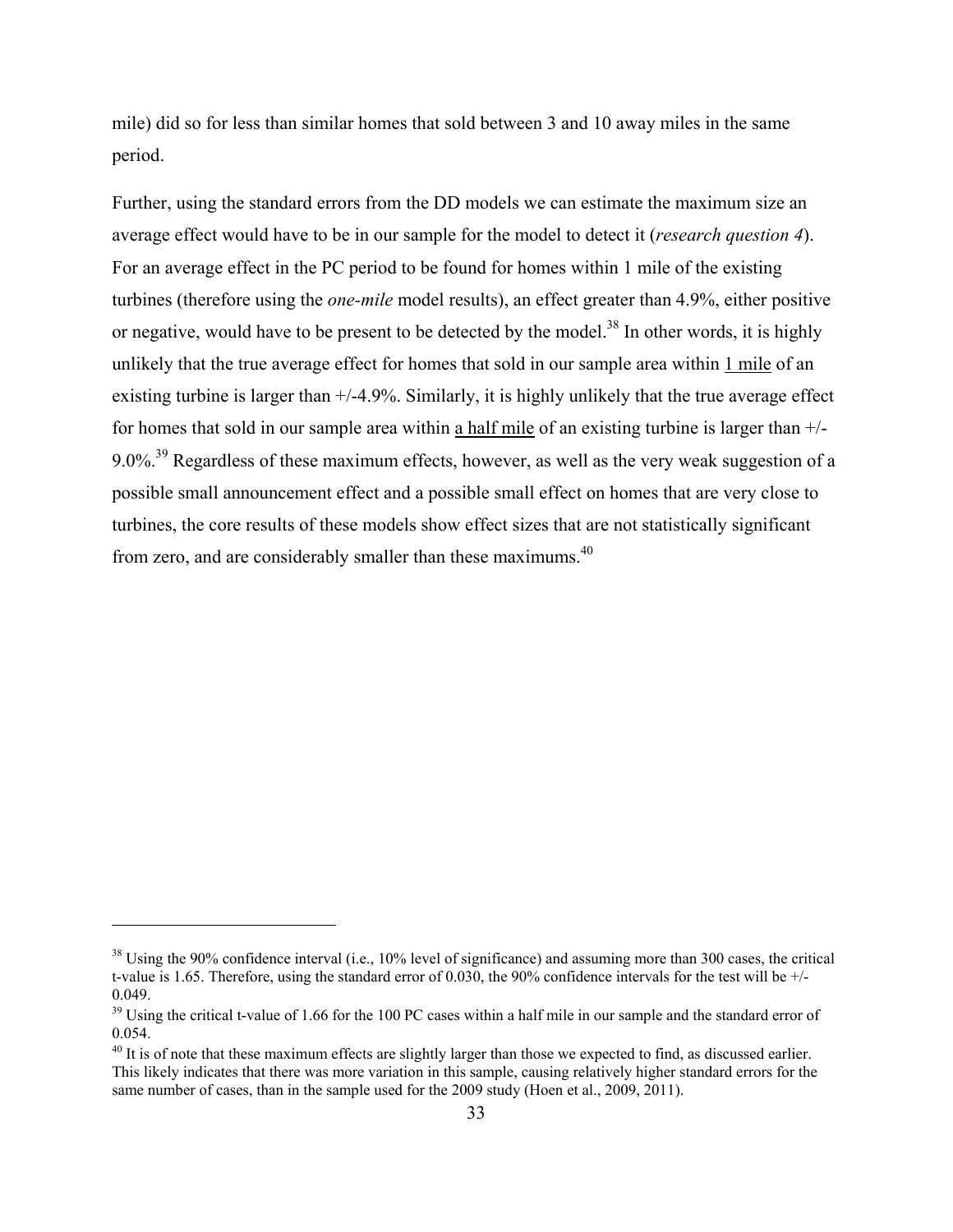|      |                                                                           | $\leq 1$ Mile          | $\leq 1$ Mile          | $< 1/2$ Mile           | $< 1/2$ Mile            |  |  |  |  |
|------|---------------------------------------------------------------------------|------------------------|------------------------|------------------------|-------------------------|--|--|--|--|
|      |                                                                           | <b>OLS</b>             | <b>SEM</b>             | <b>OLS</b>             | <b>SEM</b>              |  |  |  |  |
| fdp  | tdis                                                                      | $b$ /se                | $b$ /se                | b/se                   | b/se                    |  |  |  |  |
| PAPC | $< 1$ mile                                                                | $-1.2\%$ <sup>NS</sup> | $-0.7\%$ <sup>NS</sup> |                        |                         |  |  |  |  |
|      |                                                                           | (0.033)                | (0.037)                |                        |                         |  |  |  |  |
| PC   | $\leq 1$ mile                                                             | $4.2\%$ <sup>NS</sup>  | $0.7\%$ <sup>NS</sup>  |                        |                         |  |  |  |  |
|      |                                                                           | (0.030)                | (0.035)                |                        |                         |  |  |  |  |
| PAPC | $\leq$ 1/2 mile                                                           |                        |                        | $-2.3\%$ $\sqrt{8}$    | $-8.1\%$ <sup>NS</sup>  |  |  |  |  |
|      |                                                                           |                        |                        | (0.060)                | (0.065)                 |  |  |  |  |
| PAPC | $1/2 - 1$ mile                                                            |                        |                        | $-0.8\%$ <sup>NS</sup> | $2.5\%$ <sup>NS</sup>   |  |  |  |  |
|      |                                                                           |                        |                        | (0.039)                | (0.043)                 |  |  |  |  |
| PC   | $\leq$ 1/2 mile                                                           |                        |                        | $-1.2\%$ <sup>NS</sup> | $-5.6\%$ <sup>NS</sup>  |  |  |  |  |
|      |                                                                           |                        |                        | (0.054)                | (0.057)                 |  |  |  |  |
| PC   | $1/2 - 1$ mile                                                            |                        |                        | $6.3\%$ <sup>NS</sup>  | $3.4\%$ $\overline{NS}$ |  |  |  |  |
|      |                                                                           |                        |                        | (0.036)                | (0.042)                 |  |  |  |  |
|      | <i>Note: p</i> -values: > 10% <sup>NS</sup> , < 10% *, < 5% **, < 1 % *** |                        |                        |                        |                         |  |  |  |  |

**Table 10: "Net" Difference-in-Difference Impacts of Turbines** 

**5.2. Robustness Tests** 

 $\overline{a}$ 

Table 11 summarizes the results from the robustness tests. For simplicity, only the DD coefficients are shown and only for the *half-mile* OLS models.<sup>41</sup> The first two columns show the base OLS and SEM *half-mile* DD results (also presented earlier, in Table 9), and the remaining columns show the results from the robustness models as follows: exclusion of outliers and influential cases from the dataset (*outlier*); using sale year/county interactions instead of sale year/state (*sycounty*); using only the most recent sales instead of the most recent and prior sales (*recent*); using homes between 5 and 10 miles as the reference category, instead of homes between 3 and 10 miles (*outside5*); and using transactions occurring more than 2 years before announcement as the reference category instead of using transactions simply *before* announcement (*prior*).

<sup>41</sup> Results were also estimated for the *one-mile* OLS models for each of the robustness tests and are available upon request: the results do not substantively differ from what is presented here for the *half-mile* models. Because of the similarities in the results between the OLS and SEM "base" models, robustness tests on the SEM models were not prepared as we assumed that differences between the two models for the robustness tests would be minimal as well.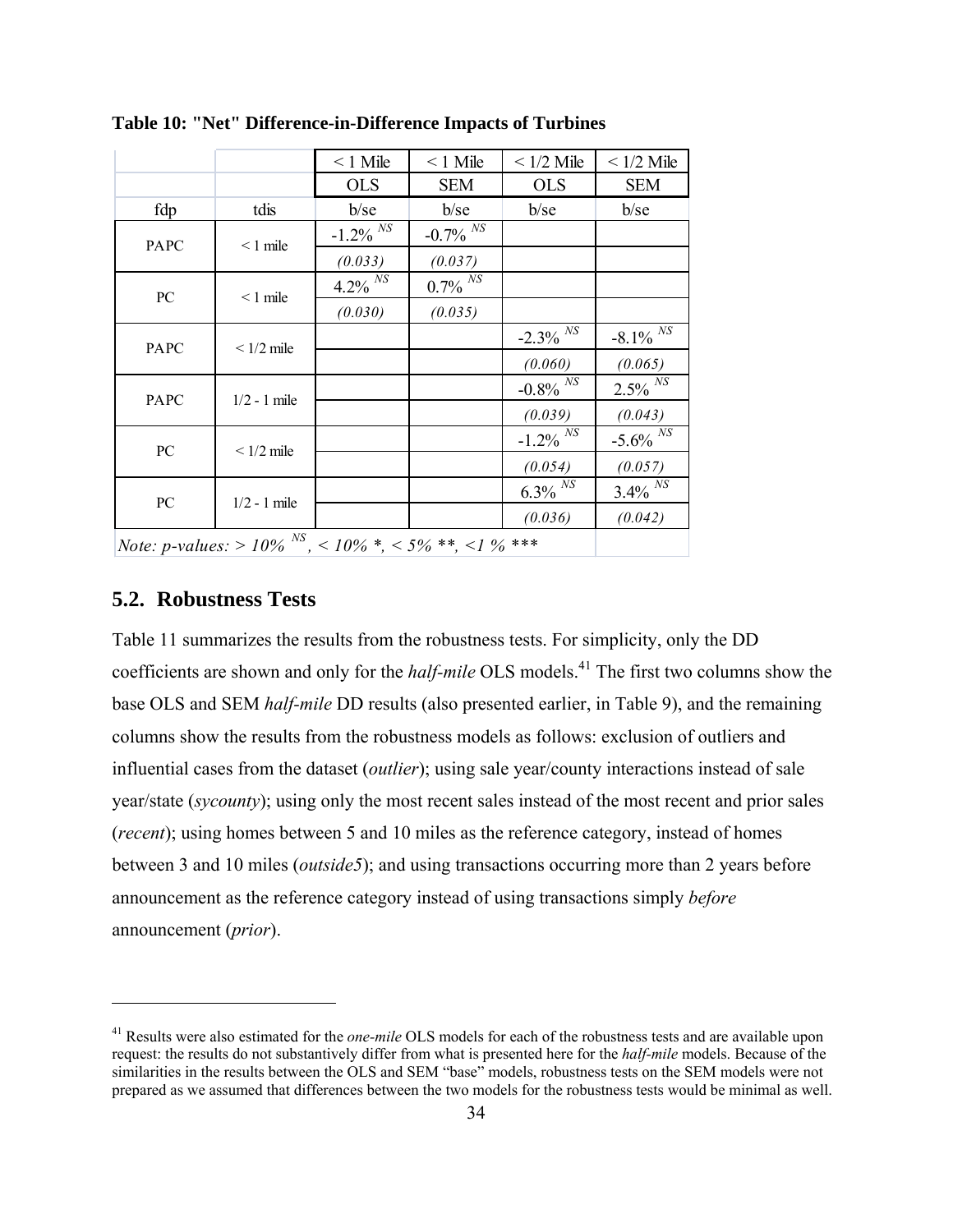The robustness results have patterns similar to the base model results: none of the coefficients are statistically different from zero; all coefficients (albeit non-significant) are lower in the PAPC period than the PC period; and, all coefficients (albeit non-significant) are lower (i.e., less negative/more positive) within a half mile than outside a half mile.<sup>42</sup> In sum, regardless of dataset or specification, there is no change in the basic conclusions drawn from the base model results: there is no evidence that homes near operating or announced wind turbines are impacted in a statistically significant fashion. Therefore, if effects do exist, either the average impacts are relatively small (within the margin of error in the models) and/or sporadic (impacting only a small subset of homes). Moreover, these results seem to corroborate what might be predicted given the other, potentially analogous disamenity literature that was reviewed earlier, which might be read to suggest that any property value effect of wind turbines might coalesce at a maximum of 3%–4%, on average. Of course, we cannot offer that corroboration directly because, although the size of the coefficients in the models presented here are reasonably consistent with effects of that magnitude, none of our models offer results that are statistically different from zero.

 $42$  This trend also continues outside of 1 mile, with those coefficients being less negative/more positive than those within 1 mile.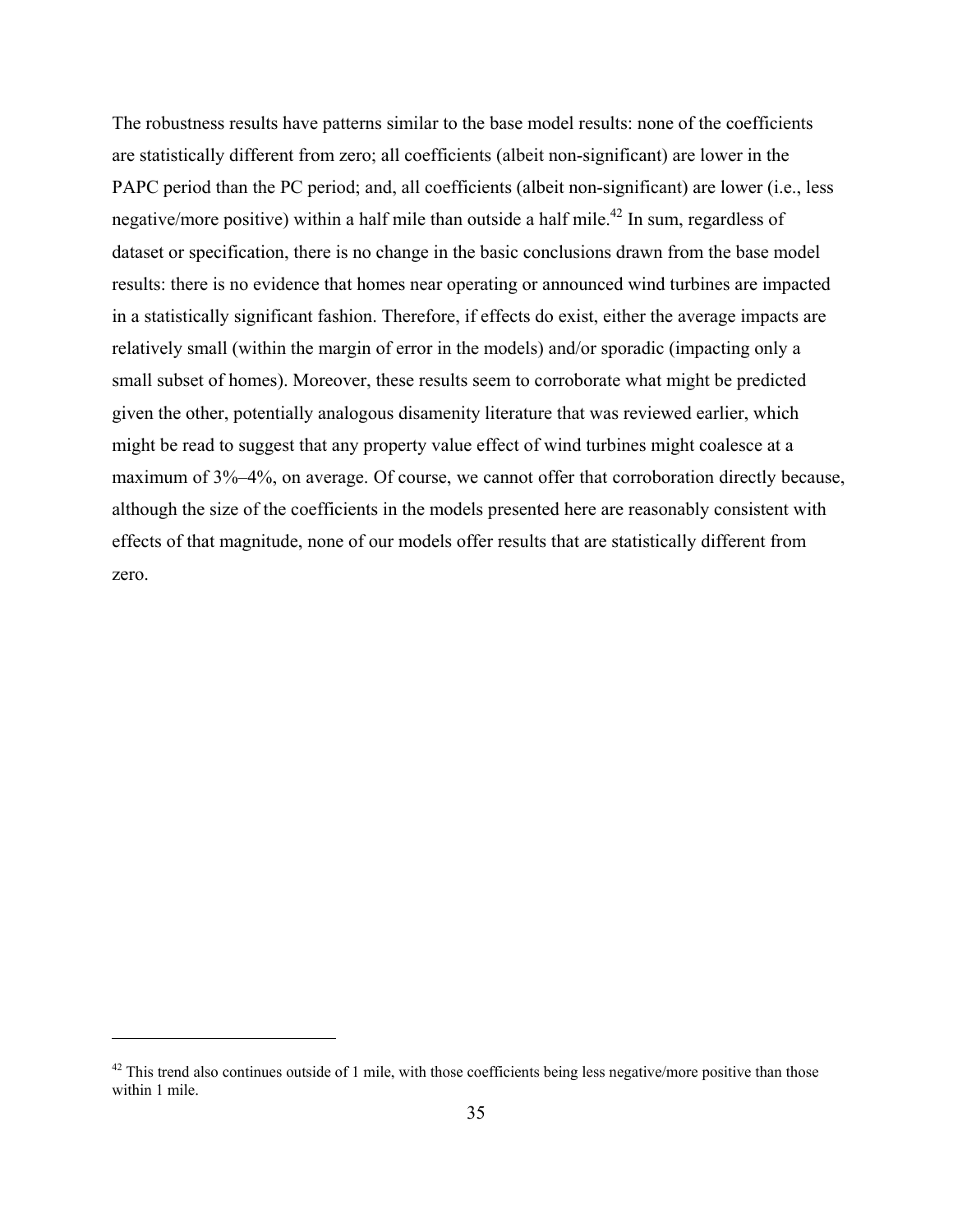|             |                                                                                  |                        |                                |                                 |                          | <b>Robustness OLS Models</b> |                                  |                       |
|-------------|----------------------------------------------------------------------------------|------------------------|--------------------------------|---------------------------------|--------------------------|------------------------------|----------------------------------|-----------------------|
|             |                                                                                  | Base                   | Base                           |                                 |                          |                              |                                  |                       |
|             |                                                                                  | <b>OLS</b>             | <b>SEM</b>                     | outlier                         | sycounty                 | recent                       | outside5                         | prior                 |
| fdp         | tdis                                                                             | $\beta$ (se)           | $\beta$ (se)                   | $\beta$ (se)                    | $\beta$ (se)             | $\beta$ (se)                 | $\beta$ (se)                     | $\beta$ (se)          |
| <b>PAPC</b> | $< 1/2$ mile                                                                     | $-2.3\%$ $^{NS}$       | $-8.1\%$                       | $-4.7\%$ <sup>NS</sup>          | $-4.2\%$ $^{NS}$         | $-5.6\%$ <sup>NS</sup>       | $-1.7\%$ <sup>NS</sup>           | $0.1\%$ <sup>NS</sup> |
|             |                                                                                  | (0.060)                | (0.065)                        | (0.056)                         | (0.060)                  | (0.066)                      | (0.060)                          | (0.062)               |
| <b>PAPC</b> | $1/2 - 1$ mile                                                                   | $-0.8\%$ <sup>NS</sup> | $2.5\%$ <sup>NS</sup>          | $-1.7\%$ $\frac{\sqrt{SS}}{SS}$ | $-2.5\%$ $\overline{NS}$ | $2.3\%$ $\overline{NS}$      | $-0.2\%$ NS                      | $0.4\%$ <sup>NS</sup> |
|             |                                                                                  | (0.039)                | (0.043)                        | (0.036)                         | (0.039)                  | (0.043)                      | (0.039)                          | (0.044)               |
| PC          | $< 1/2$ mile                                                                     | $-1.2\%$ <sup>NS</sup> | $-5.6\%$ <sup>NS</sup>         | $-0.5\%$ <sup>NS</sup>          | $-1.8\%$ <sup>NS</sup>   | $-4.3\%$ <sup>NS</sup>       | $-0.3\%$ <sup>NS</sup>           | $1.3\%$ $^{NS}$       |
|             |                                                                                  | (0.054)                | (0.057)                        | (0.047)                         | (0.054)                  | (0.056)                      | (0.054)                          | (0.056)               |
| PC          | $1/2 - 1$ mile                                                                   | $6.3\%$ <sup>NS</sup>  | $3.4\%$ $\frac{\sqrt{SS}}{SS}$ | $6.2\%$ $\frac{\sqrt{S}}{S}$    | $3.8\%$ <sup>NS</sup>    | 4.1% $\frac{\sqrt{SS}}{S}$   | $7.1\%$ $\frac{\overline{NS}}{}$ | $7.5\%$ <sup>NS</sup> |
|             |                                                                                  | (0.036)                | (0.041)                        | (0.033)                         | (0.036)                  | (0.042)                      | (0.036)                          | (0.041)               |
|             | <i>Note:</i> p-values: $> 0.1^{NS}$ , $< 0.1^{*}$ , $< 0.5^{**}$ , $< 0.01^{**}$ |                        |                                |                                 |                          |                              |                                  |                       |
|             |                                                                                  |                        |                                |                                 |                          |                              |                                  |                       |
|             | n                                                                                | 51,276                 | 38,407                         | 50,106                          | 51,276                   | 38,407                       | 51,276                           | 51,276                |
|             | adj R-sqr                                                                        | 0.67                   | 0.64                           | 0.66                            | 0.67                     | 0.66                         | 0.67                             | 0.67                  |

**Table 11: Robustness Half-Mile Model Results**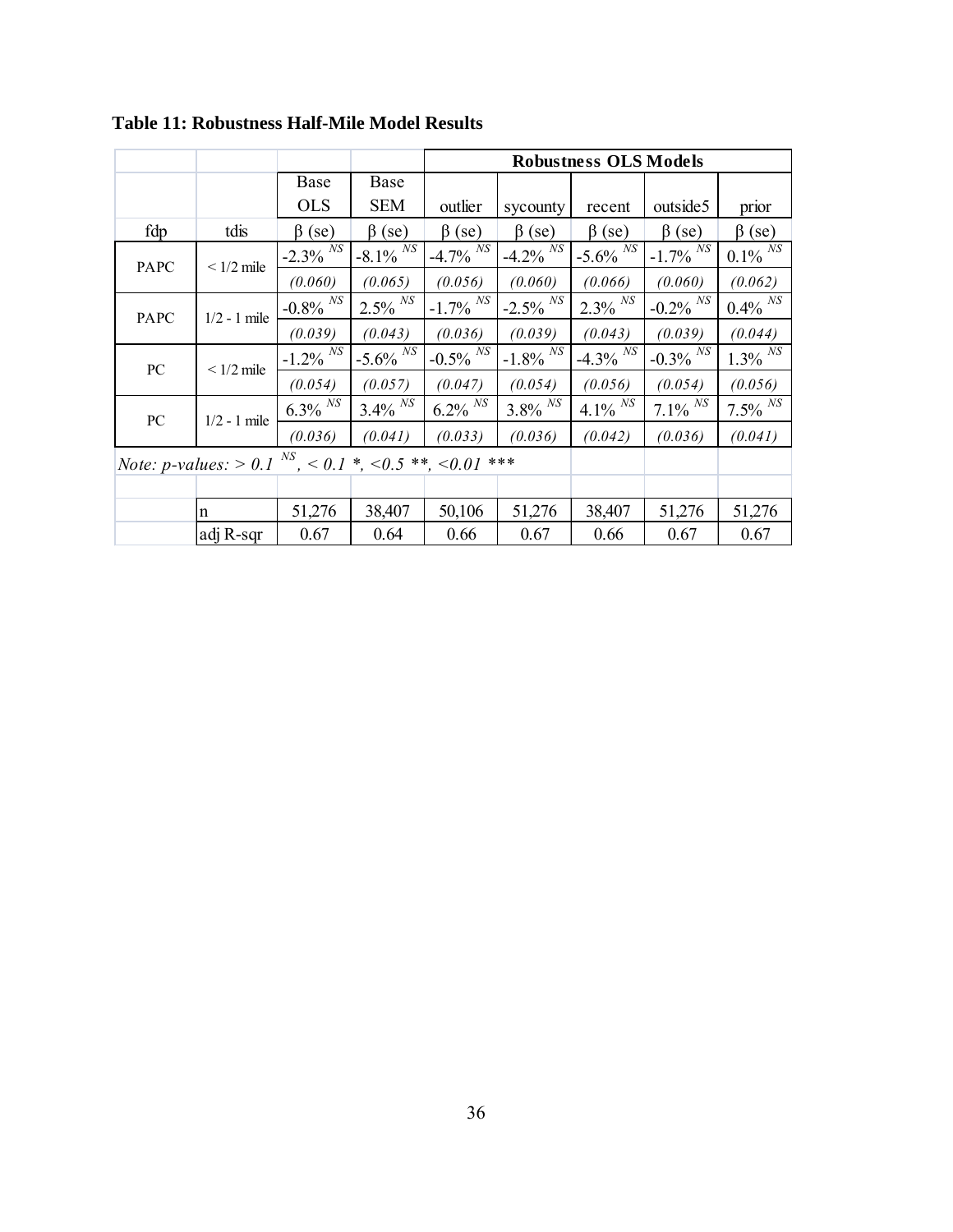# **6. Conclusion**

Wind energy facilities are expected to continue to be developed in the United States. Some of this growth is expected to occur in more-populated regions, raising concerns about the effects of wind development on home values in surrounding communities.

Previous published and academic research on this topic has tended to indicate that wind facilities, after they have been constructed, produce little or no effect on home values. At the same time, some evidence has emerged indicating potential home-value effects occurring after a wind facility has been announced but before construction. These previous studies, however, have been limited by their relatively small sample sizes, particularly in relation to the important population of homes located very close to wind turbines, and have sometimes treated the variable for distance to wind turbines in a problematic fashion. Analogous studies of other disamenities including high-voltage transmission lines, landfills, and noisy roads—suggest that if reductions in property values near turbines were to occur, they would likely be no more than 3%–4%, on average, but to discover such small effects near turbines, much larger amounts of data are needed than have been used in previous studies. Moreover, previous studies have not accounted adequately for potentially confounding home-value factors, such as those affecting home values before wind facilities were announced, nor have they adequately controlled for spatial dependence in the data, i.e., how the values and characteristics of homes located near one another influence the value of those homes (independent of the presence of wind turbines).

This study helps fill those gaps by collecting a very large data sample and analyzing it with methods that account for confounding factors and spatial dependence. We collected data from more than 50,000 home sales among 27 counties in nine states. These homes were within 10 miles of 67 different then-current or existing wind facilities, with 1,198 sales that were within 1 mile of a turbine (331 of which were within a half mile)—many more than were collected by previous research efforts. The data span the periods well before announcement of the wind facilities to well after their construction. We use OLS and spatial-process difference-indifference hedonic models to estimate the home-value impacts of the wind facilities; these models control for value factors existing prior to the wind facilities' announcements, the spatial dependence of home values, and value changes over time. We also employ a series of robustness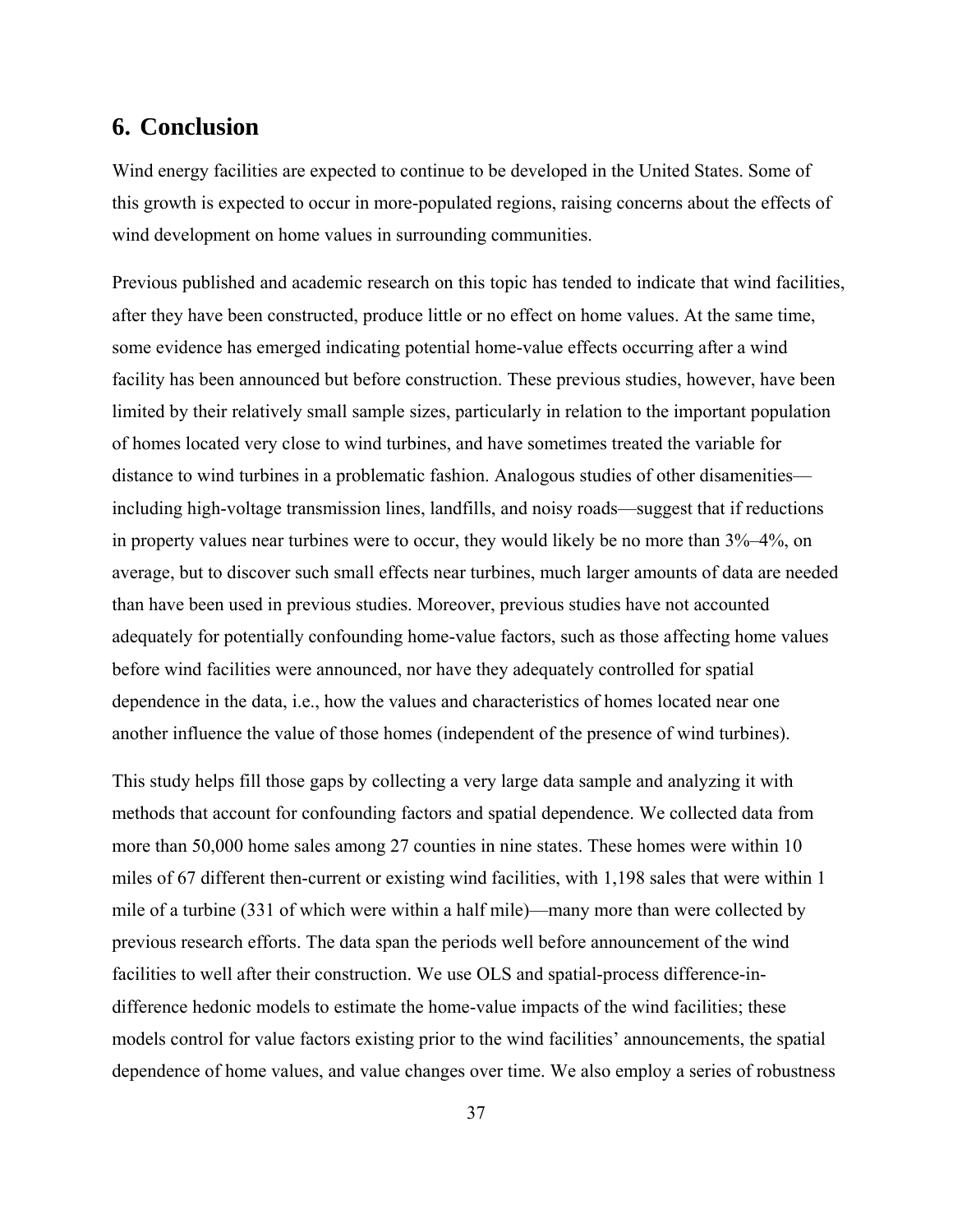models, which provide greater confidence in our results by testing the effects of data outliers and influential cases, heterogeneous inflation/deflation across regions, older sales data for multi-sale homes, the distance from turbines for homes in our reference case, and the amount of time before wind-facility announcement for homes in our reference case.

**Across all model specifications, we find no statistical evidence that home prices near wind turbines were affected in either the post-construction or post-announcement/preconstruction periods**. Therefore, if effects do exist, either the average impacts are relatively small (within the margin of error in the models) and/or sporadic (impacting only a small subset of homes). Related, our sample size and analytical methods enabled us to bracket the size of effects that would be detected, if those effects were present at all. Based on our results, we find that it is *highly unlikely* that the actual average effect for homes that sold in our sample area within 1 mile of an existing turbine is larger than  $+/4.9\%$ . In other words, the average value of these homes could be as much as 4.9% higher than it would have been without the presence of wind turbines, as much as 4.9% lower, the same (i.e., zero effect), or anywhere in between. Similarly, it is highly unlikely that the average actual effect for homes that sold in our sample area within a half mile of an existing turbine is larger than +/-9.0%. In other words, the average value of these homes could be as much as 9% higher than it would have been without the presence of wind turbines, as much as 9% lower, the same (i.e., zero effect), or anywhere in between.

Regardless of these potential maximum effects, the core results of our analysis consistently show no sizable statistically significant impact of wind turbines on nearby property values. The maximum impact suggested by potentially analogous disamenities (high-voltage transmission lines, landfills, roads etc.) of 3%-4% is at the far end of what the models presented in this study would have been able to discern, potentially helping to explain why no statistically significant effect was found. If effects of this size are to be discovered in future research, even larger samples of data may be required. For those interested in estimating such effects on a more micro (or local) scale, such as appraisers, these possible data requirements may be especially daunting, though it is also true that the inclusion of additional market, neighborhood, and individual property characteristics in these more-local assessments may sometimes improve model fidelity.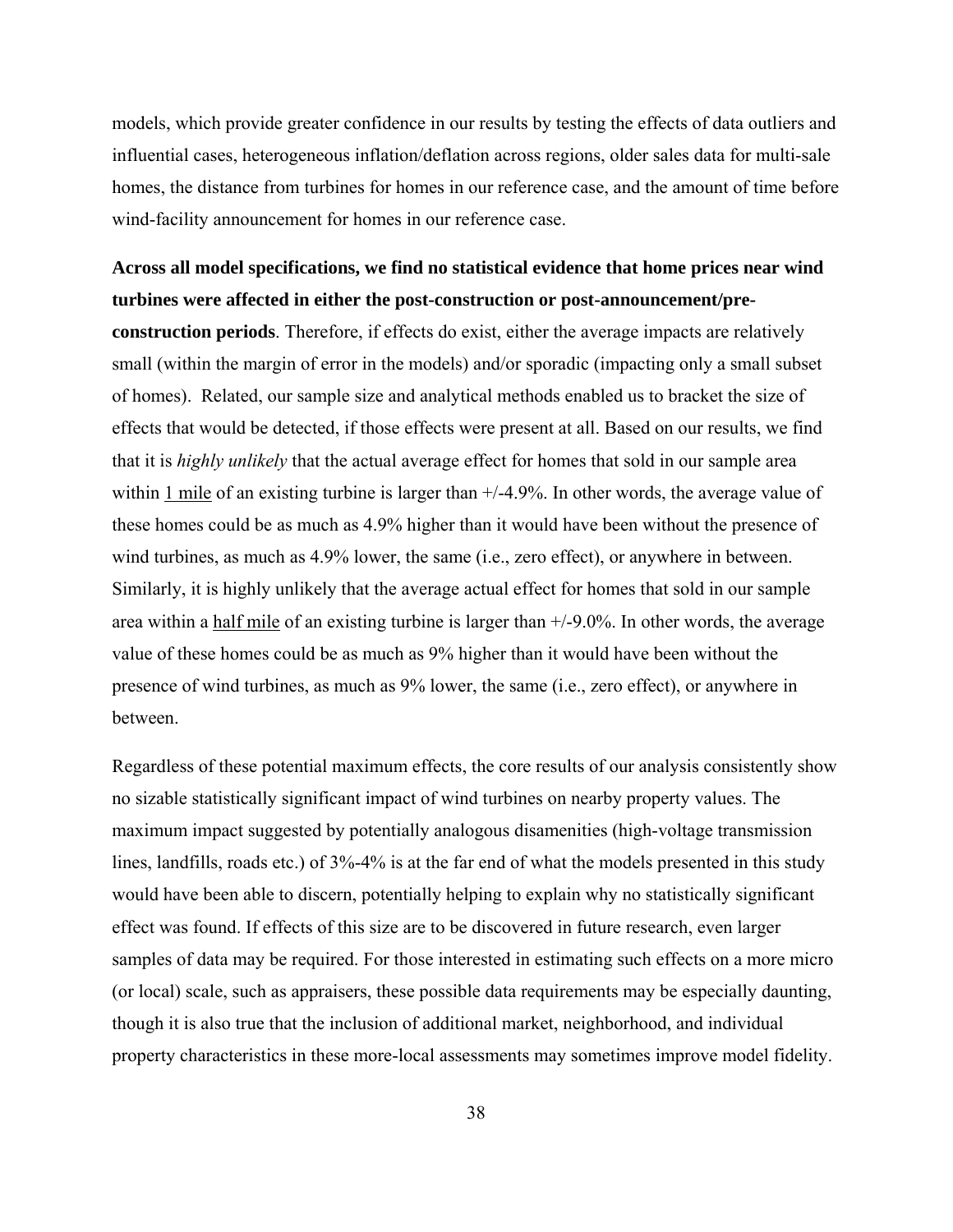# **7. References**

- *Edward and Gail Kenney v. The Municipal Property Assessment Corporation (MPAC),* (2012) Ontario Assessment Review Board (ARB). File No: WR 113994.
- *Wiggins v. WPD Canada Corporation,* (2013) Superior Court of Justice Ontario, CA. May 22, 2013. File No: CV-11-1152.
- American Wind Energy Association (AWEA) (2013) Awea U.S. Wind Industry Fourth Quarter 2012 Market Report - Executive Summary. American Wind Energy Association, Washington, DC. January 30, 2012. 11 pages.
- Anselin, L. (1988) Spatial Econometrics: Methods and Models. Springer. 304 pages. 9024737354.
- Anselin, L. (2002) Under the Hood Issues in the Specification and Interpretation of Spatial Regression Models. *Agricultural Economics.* 27(3): 247-267.
- Anselin, L. and Lozano-Gracia, N. (2009) Errors in Variables and Spatial Effects in Hedonic House Price Models of Ambient Air Quality. *Spatial Econometrics*: 5-34.
- Arraiz, I., Drukker, D. M., Kelejian, H. H. and Prucha, I. R. (2009) A Spatial Cliff-Ord-Type Model with Heteroskedastic Innovations: Small and Large Sample Results. *Journal of Regional Science.* 50(2): 592-614.
- Bateman, I., Day, B. and Lake, I. (2001) The Effect of Road Traffic on Residential Property Values: A Literature Review and Hedonic Pricing Study. Prepared for Scottish Executive and The Stationary Office, Edinburgh, Scotland. January, 2001. 207 pages.
- Baxter, J., Morzaria, R. and Hirsch, R. (2013) A Case-Control Study of Support/Opposition to Wind Turbines: The Roles of Health Risk Perception, Economic Benefits, and Community Conflict. *Energy Policy.* Forthcoming: 40.
- Bloomberg New Energy Finance (Bloomberg) (2013) Q1 2013 North America Wind Market Outlook. Bloomberg New Energy Finance, New York, NY. March 11, 2013. 25 pages.
- Bond, S. (2008) Attitudes Towards the Development of Wind Farms in Australia. *Journal of Environmental Health Australia.* 8(3): 19-32.
- Bond, S. (2010) Community Perceptions of Wind Farm Development and the Property Value Impacts of Siting Decisions. *Pacific Rim Property Research Journal.* 16(1): 52-69.
- Boyle, M. A. and Kiel, K. A. (2001) A Survey of House Price Hedonic Studies of the Impact of Environmental Externalities. *Journal of Real Estate Research.* 9(2): 117-144.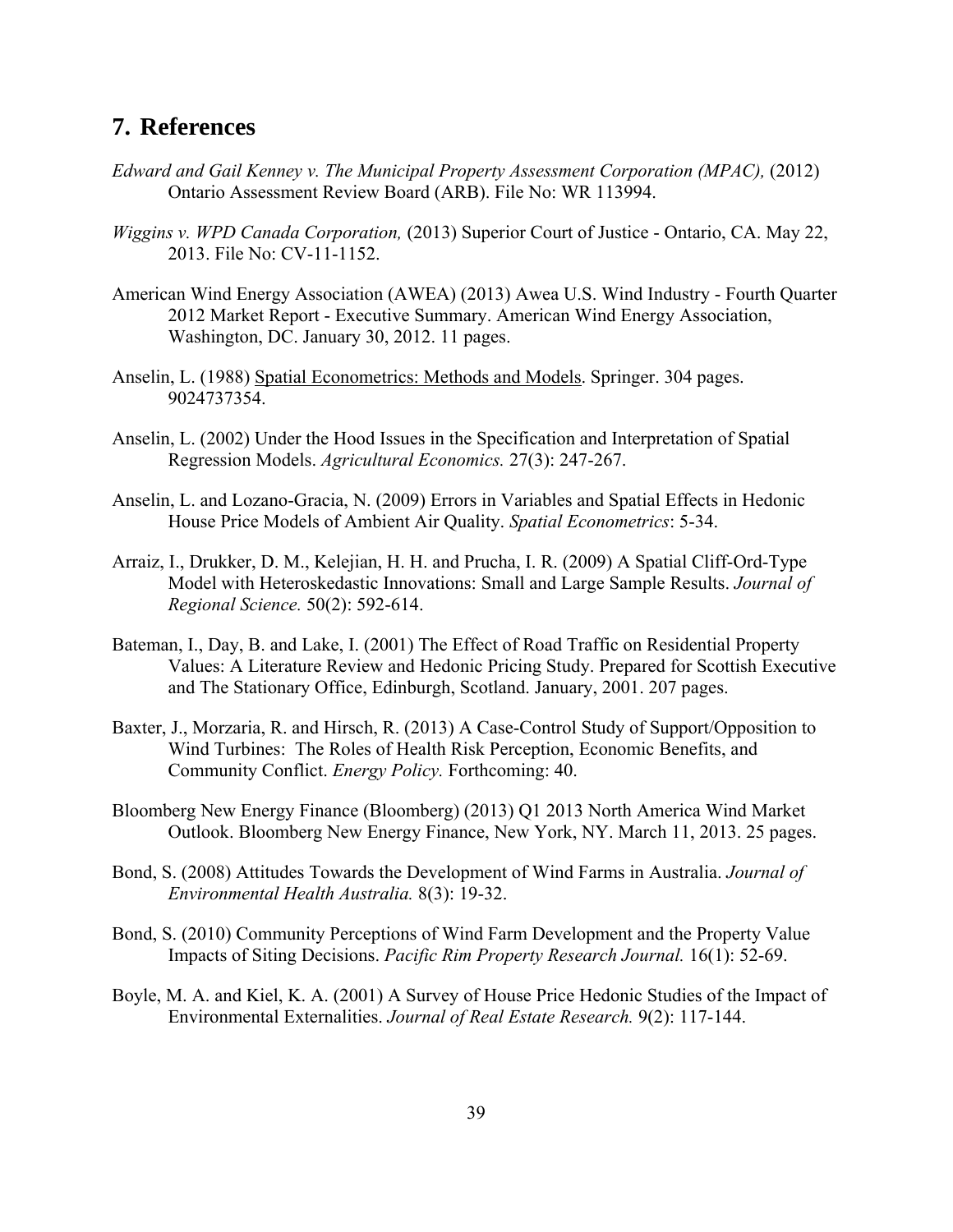- Braunholtz, S. and MORI Scotland (2003) Public Attitudes to Windfarms: A Survey of Local Residents in Scotland. Prepared for Scottish Executive, Edinburgh. August 25, 2003. 21 pages. 0-7559 35713.
- Brown, J., Pender, J., Wiser, R., Lantz, E. and Hoen, B. (2012) Ex Post Analysis of Economic Impacts from Wind Power Development in U.S. Counties. *Energy Economics.* 34(6): 1743-1745.
- Carter, J. (2011) The Effect of Wind Farms on Residential Property Values in Lee County, Illinois. Thesis Prepared for Masters Degree. Illinois State University, Normal. Spring 2011. 35 pages.
- Cook, R. D. (1977) Detection of Influential Observations in Linear Regression. *Technometrics.* 19(1): 15-18.
- Cook, R. D. and Weisberg, S. (1982) Residuals and Influence in Regression. Chapman & Hall. New York.
- Currie, J., Davis, L., Greenstone, M. and Walker, R. (2012) Do Housing Prices Reflect Environmental Health Risks? Evidence from More Than 1600 Toxic Plant Openings and Closings. Working Paper Series. Prepared for Massachusetts Institute of Technology, Department of Economics, Cambridge, MA. December 21, 2012. Working Paper 12-30.
- Devine-Wright, P. (2005) Beyond Nimbyism: Towards an Integrated Framework for Understanding Public Perceptions of Wind Energy. *Wind Energy.* 8(2): 125-139.
- Donovan, G. H., Champ, P. A. and Butry, D. T. (2007) Wildfire Risk and Housing Prices: A Case Study from Colorado Springs. *Land Economics.* 83(2): 217-233.
- Freeman, A. M. (1979) Hedonic Prices, Property Values and Measuring Environmental Benefits: A Survey of the Issues. *Scandinavian Journal of Economics.* 81(2): 154-173.
- Gipe, P. (1995) Wind Energy Comes of Age. Wiley Press. New York, NY. 560 pages. ISBN 978-0471109242.
- Haurin, D. R. and Brasington, D. (1996) School Quality and Real House Prices: Inter-and Intrametropolitan Effects. *Journal of Housing Economics.* 5(4): 351-368.
- Heintzelman, M. D. and Tuttle, C. (2011) Values in the Wind: A Hedonic Analysis of Wind Power Facilities. *Working Paper*: 39.
- Heintzelman, M. D. and Tuttle, C. (2012) Values in the Wind: A Hedonic Analysis of Wind Power Facilities. *Land Economics.* August (88): 571-588.
- Hinman, J. L. (2010) Wind Farm Proximity and Property Values: A Pooled Hedonic Regression Analysis of Property Values in Central Illinois. Thesis Prepared for Masters Degree in Applied Economics. Illinois State University, Normal. May, 2010. 143 pages.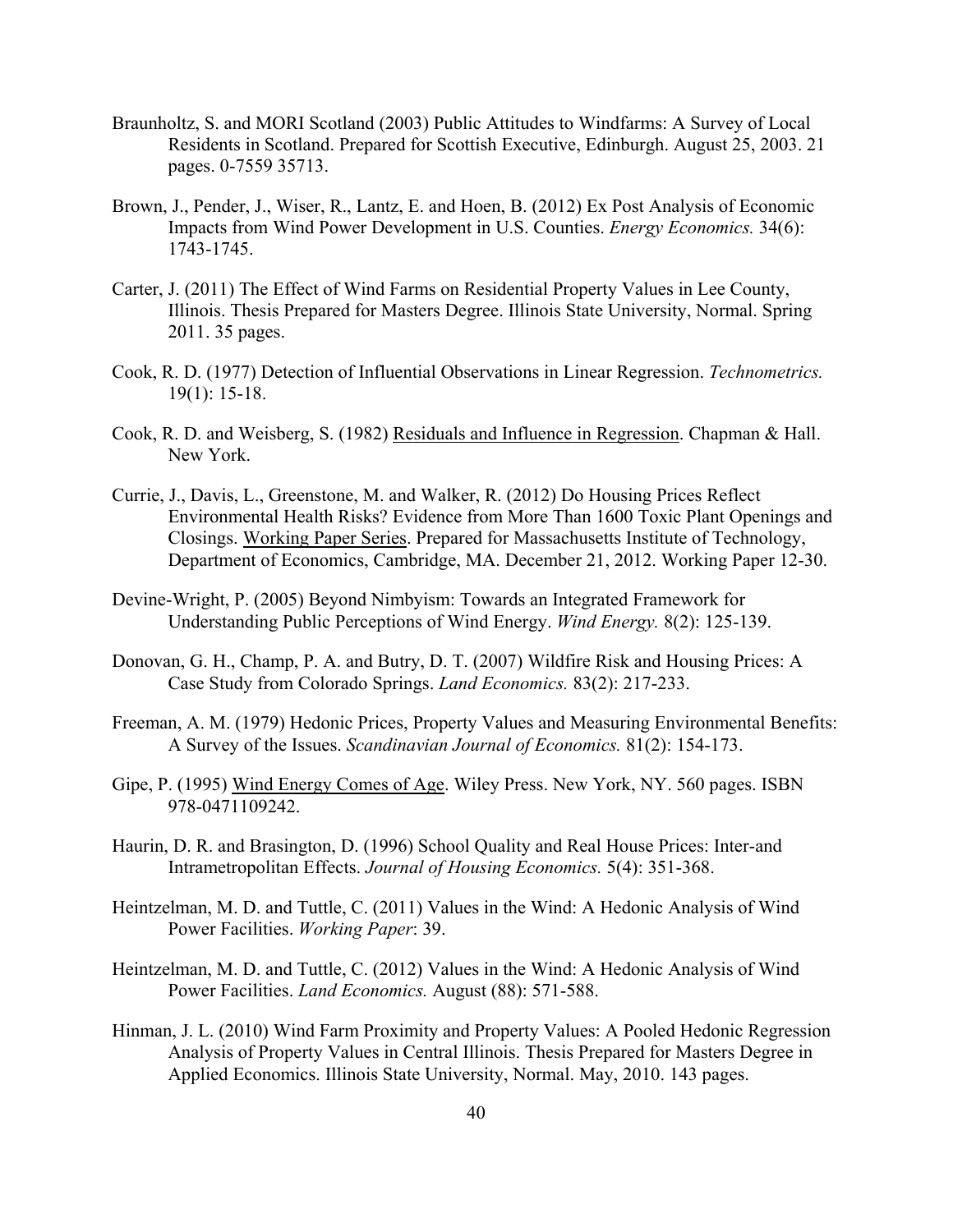- Hoen, B., Wiser, R., Cappers, P., Thayer, M. and Sethi, G. (2009) The Impact of Wind Power Projects on Residential Property Values in the United States: A Multi-Site Hedonic Analysis. Lawrence Berkeley National Laboratory, Berkeley, CA. December, 2009. 146 pages. LBNL-2829E.
- Hoen, B., Wiser, R., Cappers, P., Thayer, M. and Sethi, G. (2011) Wind Energy Facilities and Residential Properties: The Effect of Proximity and View on Sales Prices. *Journal of Real Estate Research.* 33(3): 279-316.
- Hubbard, H. H. and Shepherd, K. P. (1991) Aeroacoustics of Large Wind Turbines. *The Journal of the Acoustical Society of America.* 89(6): 2495-2508.
- Intergovernmental Panel on Climate Change (IPCC) (2011) Special Report on Renewable Energy Sources and Climate Change Mitigation. Cambridge University Press. Cambridge, United Kingdom and New York, NY, USA. 1076 pages. ISBN 978-1-107-02340-6.
- Jackson, T. O. (2001) The Effects of Environmental Contamination on Real Estate: A Literature Review. *Journal of Real Estate Research.* 9(2): 93-116.
- Jackson, T. O. (2003) Methods and Techniques for Contaminated Property Valuation. *The Appraisal Journal.* 71(4): 311-320.
- Kane, T. J., Riegg, S. K. and Staiger, D. O. (2006) School Quality, Neighborhoods, and Housing Prices. *American Law and Economics Review.* 8(2): 183-212.
- Kelejian, H. H. and Prucha, I. R. (1998) A Generalized Spatial Two-Stage Least Squares Procedure for Estimating a Spatial Autoregressive Model with Autoregressive Disturbances. *The Journal of Real Estate Finance and Economics.* 17(1): 99-121.
- Kelejian, H. H. and Prucha, I. R. (2010) Specification and Estimation of Spatial Autoregressive Models with Autoregressive and Heteroskedastic Disturbances. *Journal of Econometrics.* 157(1): 53-67.
- Kroll, C. A. and Priestley, T. (1992) The Effects of Overhead Transmission Lines on Property Values: A Review and Analysis of the Literature. Prepared for Edison Electric Institute, Washington, DC. July, 1992. 99 pages.
- Kuethe, T. H. (2012) Spatial Fragmentation and the Value of Residential Housing. *Land Economics.* 88(1): 16-27.
- Lantz, E. and Tegen, S. (2009) Economic Development Impacts of Community Wind Projects: A Review and Empirical Evaluation. Prepared for National Renewable Energy Laboratory, Golden, CO. Conference Paper, NREL/CP-500-45555.
- Laposa, S. P. and Mueller, A. (2010) Wind Farm Announcements and Rural Home Prices: Maxwell Ranch and Rural Northern Colorado. *Journal of Sustainable Real Estate.* 2(1): 383-402.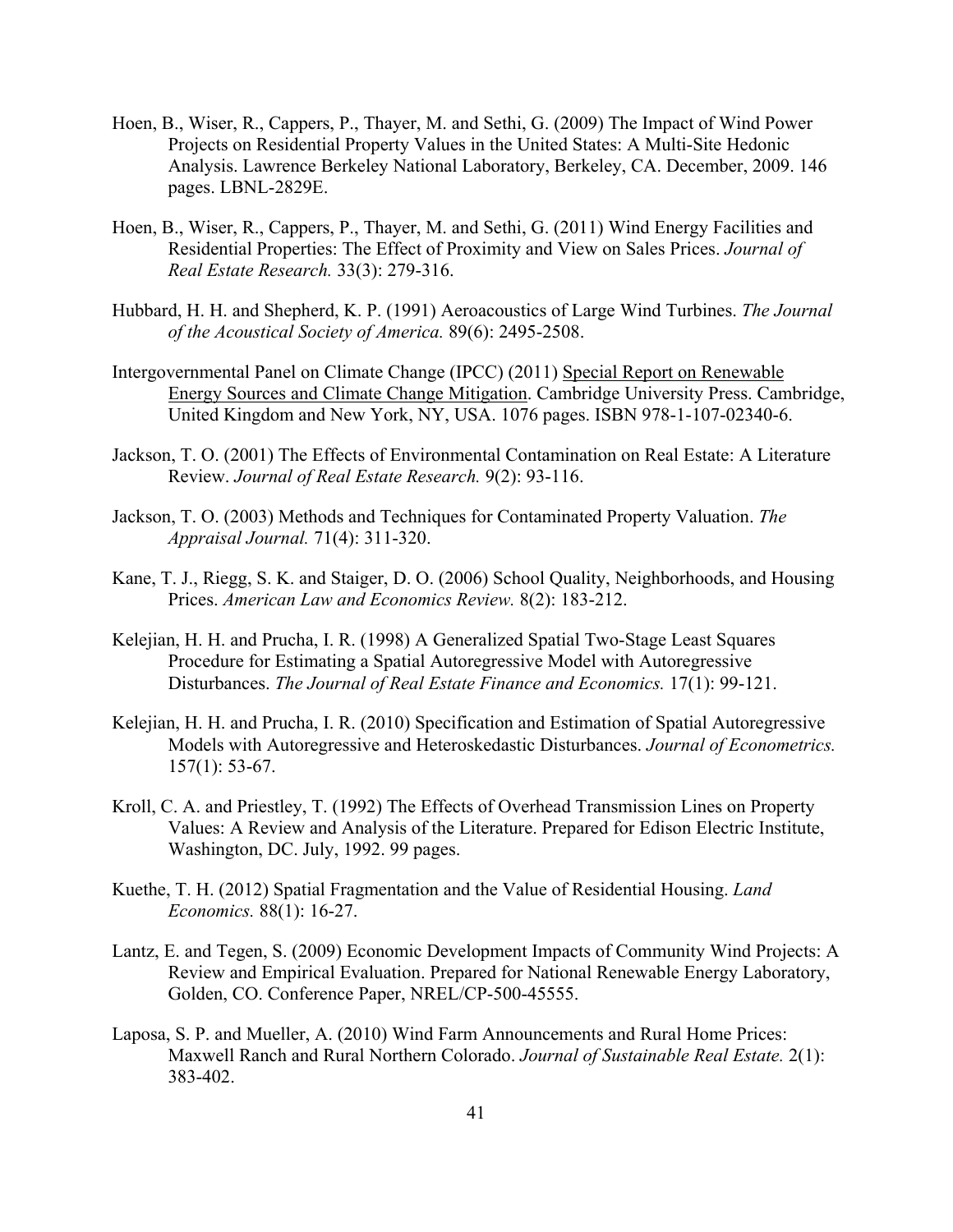- Loomis, D. and Aldeman, M. (2011) Wind Farm Implications for School District Revenue. Prepared for Illinois State University's Center for Renewable Energy,, Normal, IL. July 2011. 48 pages.
- Loomis, D., Hayden, J. and Noll, S. (2012) Economic Impact of Wind Energy Development in Illinois. Prepared for Illinois State University's Center for Renewable Energy,, Normal, IL. June 2012. 36 pages.
- Malpezzi, S. (2003) Hedonic Pricing Models: A Selective and Applied Review. Section in Housing Economics and Public Policy: Essays in Honor of Duncan Maclennan. Wiley-Blackwell. Hoboken, NJ. pp. 67-85. ISBN 978-0-632-06461-8.
- Palmer, J. (1997) Public Acceptance Study of the Searsburg Wind Power Project One Year Post Construction. Prepared for Vermont Environmental Research Associates, Inc., Waterbury Center, VT. December 1997. 58 pages.
- Ready, R. C. (2010) Do Landfills Always Depress Nearby Property Values? *Journal of Real Estate Research.* 32(3): 321-339.
- Rogers, W. H. (2006) A Market for Institutions: Assessing the Impact of Restrictive Covenants on Housing. *Land Economics.* 82(4): 500-512.
- Rosen, S. (1974) Hedonic Prices and Implicit Markets: Product Differentiation in Pure Competition. *Journal of Political Economy.* 82(1): 34-55.
- Simons, R. A. and Saginor, J. D. (2006) A Meta-Analysis of the Effect of Environmental Contamination and Positive Amenities on Residential Real Estate Values. *Journal of Real Estate Research.* 28(1): 71-104.
- Sims, S. and Dent, P. (2007) Property Stigma: Wind Farms Are Just the Latest Fashion. *Journal of Property Investment & Finance.* 25(6): 626-651.
- Sims, S., Dent, P. and Oskrochi, G. R. (2008) Modeling the Impact of Wind Farms on House Prices in the Uk. *International Journal of Strategic Property Management.* 12(4): 251- 269.
- Sirmans, G. S., Macpherson, D. A. and Zietz, E. N. (2005) The Composition of Hedonic Pricing Models. *Journal of Real Estate Literature.* 13(1): 3-42.
- Slattery, M. C., Lantz, E. and Johnson, B. L. (2011) State and Local Economic Impacts from Wind Energy Projects: A Texas Case Study. *Energy Policy.* 39(12): 7930-7940.
- Sunak, Y. and Madlener, R. (2012) The Impact of Wind Farms on Property Values: A Geographically Weighted Hedonic Pricing Model. Prepared for Institute for Future Energy Consumer Needs and Behavior (ACN), RWTH Aachen University. May, 2012 (revised March 2013). 27 pages. FCN Working Paper No. 3/2012.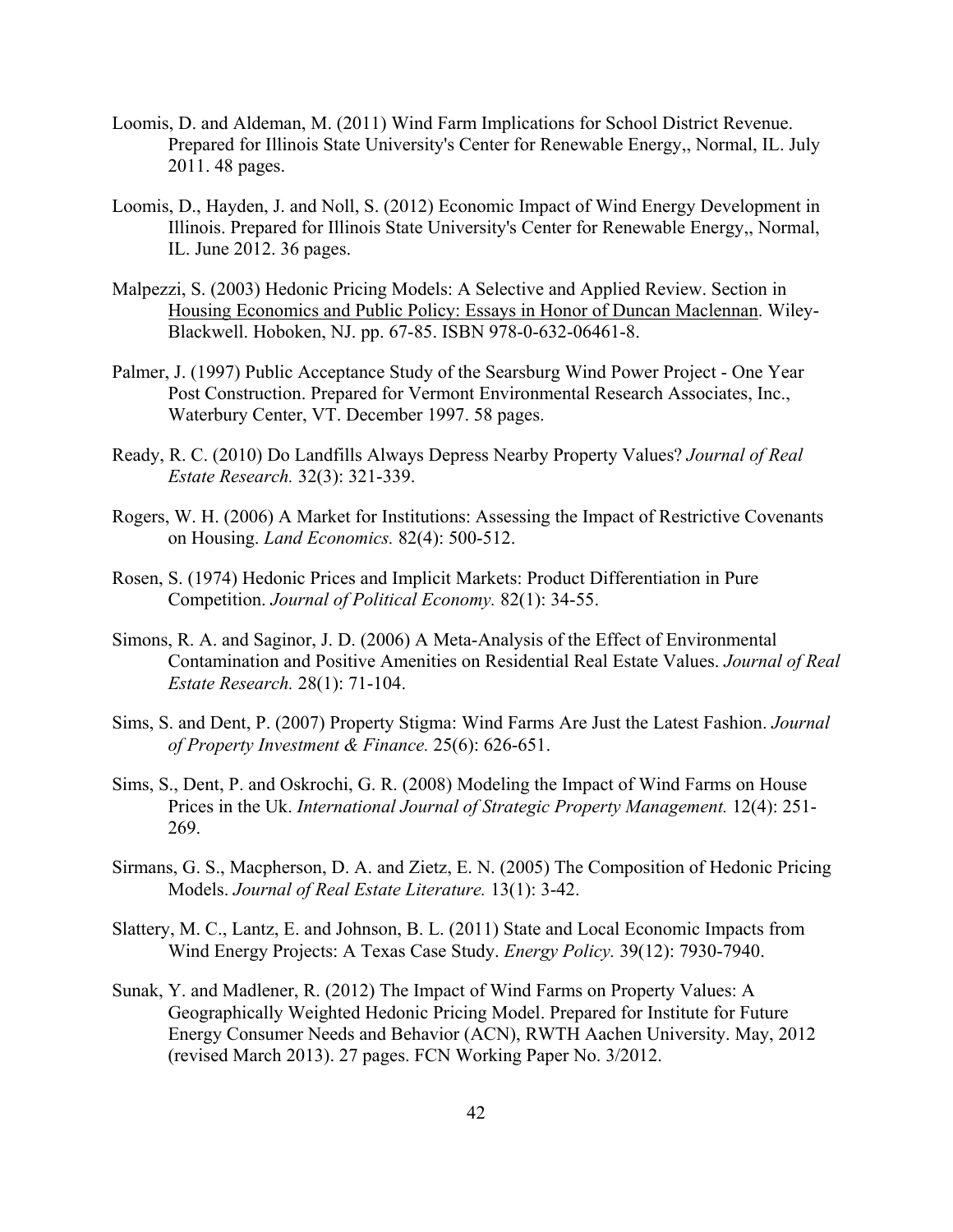- Tiebout, C. M. (1956) A Pure Theory of Local Expenditures. *The Journal of Political Economy.* 64(5): 416-424.
- White, H. (1980) A Heteroskedasticity-Consistent Covariance Matrix Estimator and a Direct Test for Heteroskedasticity. *Econometrica.* 48(4): 817-838.
- Wolsink, M. (2007) Planning of Renewables Schemes: Deliberative and Fair Decision-Making on Landscape Issues Instead of Reproachful Accusations of Non-Cooperation. *Energy Policy.* 35(5): 2692-2704.
- Zabel, J. E. and Guignet, D. (2012) A Hedonic Analysis of the Impact of Lust Sites on House Prices. *Resource and Energy Economics.* 34(4): 549-564.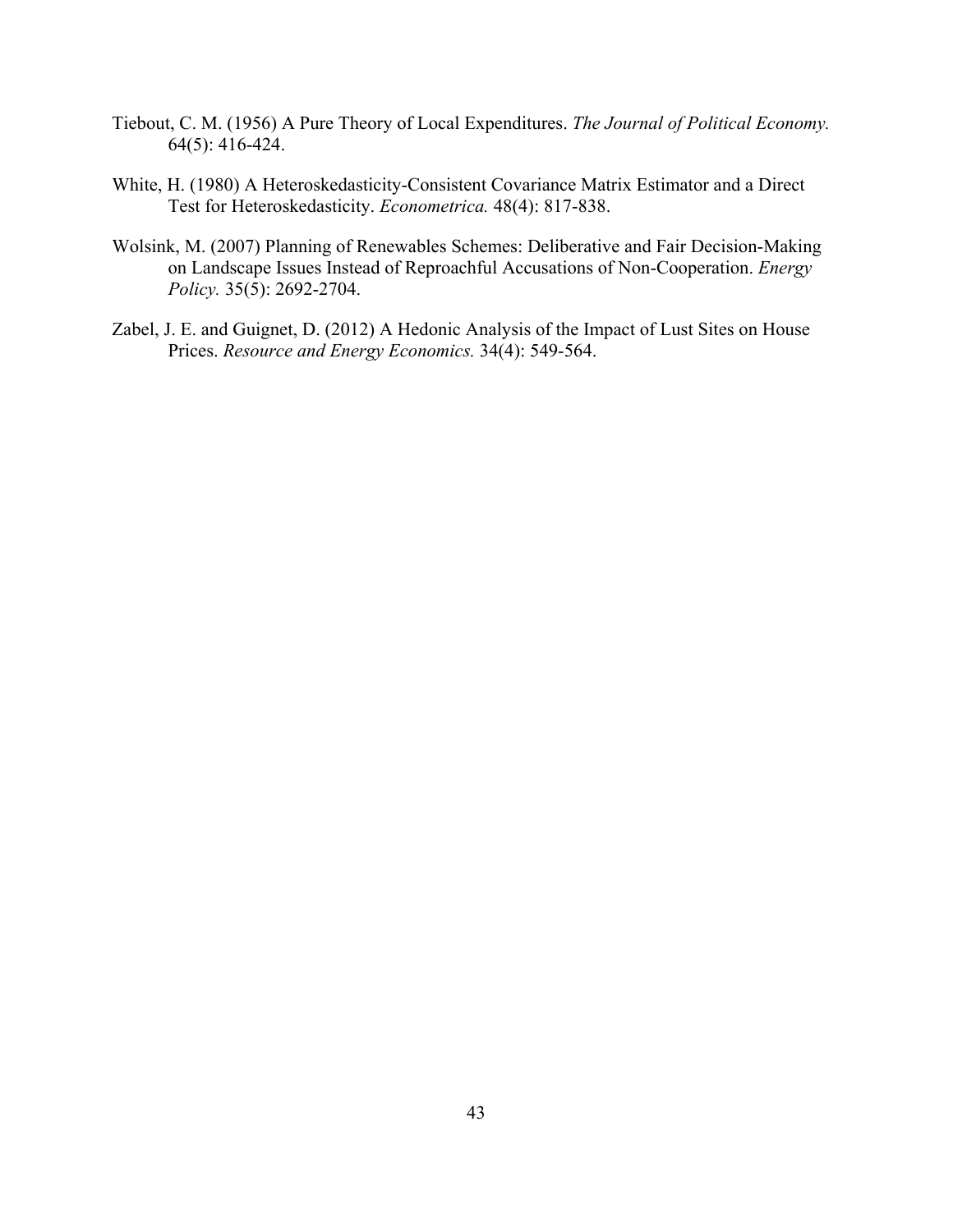|                               | <b>OneMile OLS</b> |         | <b>HalfMile OLS</b> |         |                    | <b>OneMile SEM</b> |             | <b>HalfMile SEM</b> |
|-------------------------------|--------------------|---------|---------------------|---------|--------------------|--------------------|-------------|---------------------|
| <b>Variables</b>              | coef               | se      | coef                | se      | coef               | se                 | coef        | se                  |
| Intercept                     | 11.332***          | (0.058) | $11.330***$         | (0.058) | $11.292***(0.090)$ |                    | $11.292***$ | (0.090)             |
| fdp3tdis3 11                  | $-0.017$           | (0.024) |                     |         | 0.002              | (0.031)            |             |                     |
| $fdp3tdis3_12$                | -0.015             | (0.011) |                     |         | 0.008              | (0.016)            |             |                     |
| fdp3tdis3 21                  | $-0.035$           | (0.029) |                     |         | $-0.038$           | (0.033)            |             |                     |
| $fdp3tdis3_22$                | $-0.001$           | (0.014) |                     |         | $-0.033*$          | (0.017)            |             |                     |
| fdp3tdis3 23                  | $-0.006$           | (0.008) |                     |         | $-0.033***$        | (0.009)            |             |                     |
| fdp3tdis3 31                  | 0.019              | (0.026) |                     |         | $-0.022$           | (0.031)            |             |                     |
| fdp3tdis3 32                  | $0.044***$         | (0.014) |                     |         | -0.001             | (0.018)            |             |                     |
| fdp3tdis3 33                  | $-0.005$           | (0.010) |                     |         | $-0.031***$        | (0.012)            |             |                     |
| fdp3tdis4 10                  |                    |         | 0.001               | (0.039) |                    |                    | 0.053       | (0.045)             |
| fdp3tdis4 11                  |                    |         | $-0.023$            | (0.027) |                    |                    | $-0.018$    | (0.035)             |
| fdp3tdis4 12                  |                    |         | $-0.015$            | (0.011) |                    |                    | 0.008       | (0.016)             |
| fdp3tdis4 20                  |                    |         | $-0.028$            | (0.049) |                    |                    | $-0.065$    | (0.056)             |
| fdp3tdis4 21                  |                    |         | $-0.038$            | (0.033) |                    |                    | $-0.027$    | (0.036)             |
| fdp3tdis4 22                  |                    |         | $-0.001$            | (0.014) |                    |                    | $-0.034*$   | (0.017)             |
| fdp3tdis4 23                  |                    |         | $-0.006$            | (0.008) |                    |                    | $-0.033***$ | (0.009)             |
| fdp3tdis4 30                  |                    |         | $-0.016$            | (0.041) |                    |                    | -0.036      | (0.046)             |
| fdp3tdis4 31                  |                    |         | 0.032               | (0.031) |                    |                    | -0.016      | (0.035)             |
| fdp3tdis4 32                  |                    |         | $0.044***$          | (0.014) |                    |                    | -0.001      | (0.018)             |
| fdp3tdis4 33                  |                    |         | $-0.005$            | (0.010) |                    |                    | $-0.031***$ | (0.012)             |
| lsfla1000 ia car              | $0.750***$         | (0.042) | $0.749***$          | (0.042) | $0.723***$         | (0.045)            | $0.722***$  | (0.045)             |
| lsfla1000 ia flo              | 0.899***           | (0.054) | $0.900***$          | (0.054) | $0.879***$         | (0.060)            | $0.88***$   | (0.060)             |
| lsfla1000 ia fra              | $0.980***$         | (0.077) | 0.980***            | (0.077) | $0.932***$         | (0.083)            | $0.934***$  | (0.083)             |
| $lsfla1000$ ia sac            | $0.683***$         | (0.061) | $0.683***$          | (0.061) | $0.633***$         | (0.065)            | $0.633***$  | (0.064)             |
| lsfla1000 il dek              | $0.442***$         | (0.037) | $0.441***$          | (0.037) | $0.382***$         | (0.040)            | $0.38***$   | (0.040)             |
| $lsfla1000$ il liv            | $0.641***$         | (0.030) | $0.641***$          | (0.030) | $0.643***$         | (0.046)            | $0.643***$  | (0.046)             |
| lsfla1000 il mcl              | $0.512***$         | (0.019) | $0.512***$          | (0.019) | $0.428***$         | (0.029)            | $0.428***$  | (0.029)             |
| lsfla1000 mn cot              | $0.800***$         | (0.052) | $0.800***$          | (0.052) | $0.787***$         | (0.077)            | $0.787***$  | (0.077)             |
| lsfla1000 mn fre              | $0.594***$         | (0.028) | $0.595***$          | (0.028) | $0.539***$         | (0.031)            | $0.539***$  | (0.031)             |
| lsfla1000 mn jac              | $0.587***$         | (0.101) | $0.587***$          | (0.101) | $0.551***$         | (0.102)            | $0.55***$   | (0.102)             |
| lsfla1000 mn mar              | $0.643***$         | (0.025) | $0.643***$          | (0.025) | $0.603***$         | (0.029)            | $0.603***$  | (0.029)             |
| lsfla1000 nj atl              | $0.421***$         | (0.012) | $0.421***$          | (0.012) | $0.389***$         | (0.014)            | $0.389***$  | (0.014)             |
| lsfla1000 ny cli              | $0.635***$         | (0.044) | $0.635***$          | (0.044) | $0.606***$         | (0.045)            | $0.606***$  | (0.045)             |
| lsfla1000 ny fra              | $0.373***$         | (0.092) | $0.375***$          | (0.092) | $0.433***$         | (0.094)            | $0.436***$  | (0.094)             |
| lsfla1000 ny her              | $0.520***$         | (0.034) | $0.520***$          | (0.034) | $0.559***$         | (0.035)            | $0.559***$  | (0.035)             |
| lsfla1000 ny lew              | $0.556***$         | (0.054) | $0.556***$          | (0.054) | $0.518***$         | (0.057)            | $0.518***$  | (0.057)             |
| Isfla1000 ny mad              | $0.503***$         | (0.025) | $0.503***$          | (0.025) | $0.502***$         | (0.025)            | $0.502***$  | (0.025)             |
| lsfla1000 ny ste              | $0.564***$         | (0.032) | $0.564***$          | (0.032) | $0.534***$         | (0.034)            | $0.534***$  | (0.034)             |
| lsfla1000_ny_wyo              | $0.589***$         | (0.034) | $0.589***$          | (0.034) | $0.566$ ***        | (0.034)            | $0.566***$  | (0.034)             |
| lsfla1000_oh_pau              | $0.625***$         | (0.080) | $0.624***$          | (0.080) | $0.567***$         | (0.090)            | $0.565***$  | (0.090)             |
| lsfla1000 oh woo              | $0.529***$         | (0.030) | $0.529***$          | (0.030) | $0.487***$         | (0.035)            | $0.487***$  | (0.035)             |
| lsfla1000_ok_cus              | $0.838***$         | (0.037) | $0.838***$          | (0.037) | $0.794***$         | (0.046)            | $0.793***$  | (0.046)             |
| lsfla1000_ok_gra              | $0.750***$         | (0.063) | $0.750***$          | (0.063) | $0.706***$         | (0.072)            | $0.706***$  | (0.072)             |
| $ls$ fla $1000$<br>_fay<br>pa | $0.332***$         | (0.111) | $0.332***$          | (0.111) | $0.335***$         | (0.118)            | $0.334***$  | (0.118)             |
| $\lg$ fla 1000<br>pa som      | $0.564***$         | (0.025) | $0.564***$          | (0.025) | $0.548***$         | (0.031)            | $0.548***$  | (0.031)             |
| lsfla1000_pa_way              | $0.486***$         | (0.056) | $0.486***$          | (0.056) | $0.44***$          | (0.063)            | $0.44***$   | (0.063)             |
| lsfla1000 wa kit              | $0.540***$         | (0.073) | $0.540***$          | (0.073) | $0.494***$         | (0.078)            | $0.494***$  | (0.078)             |

# **8. Appendix – Full Results**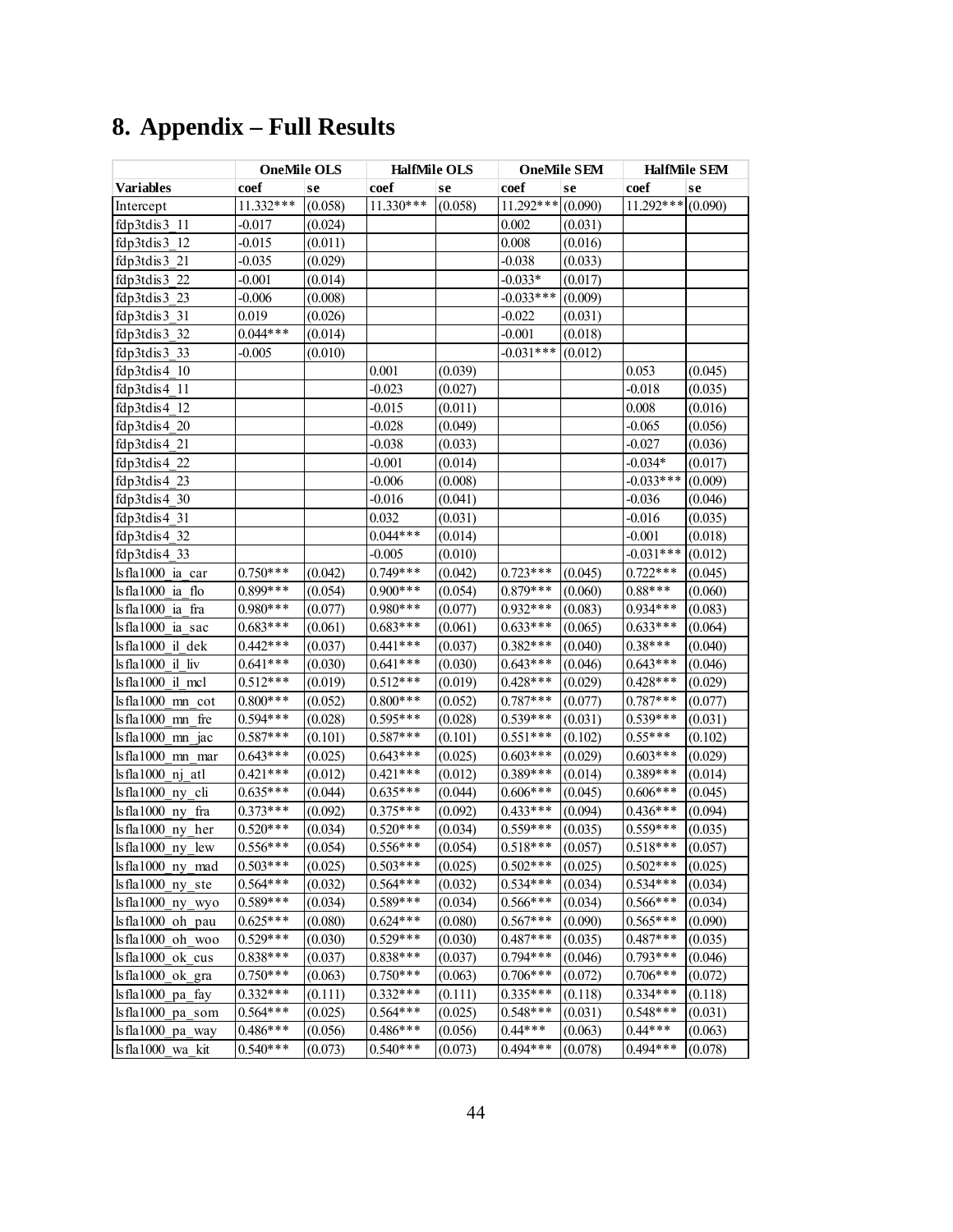|                                | <b>OneMile OLS</b> |         | <b>HalfMile OLS</b> |         |             | <b>OneMile SEM</b> |            | <b>HalfMile SEM</b> |
|--------------------------------|--------------------|---------|---------------------|---------|-------------|--------------------|------------|---------------------|
| <b>Variables</b>               | coef               | se      | coef                | se      | coef        | se                 | coef       | se                  |
| acres ia car                   | 0.033              | (0.030) | 0.033               | (0.030) | 0.013       | (0.032)            | 0.013      | (0.032)             |
| ia flo<br>acres                | $0.050***$         | (0.014) | $0.050***$          | (0.014) | $0.044***$  | (0.014)            | $0.044***$ | (0.014)             |
| ia fra<br>acres                | $-0.008$           | (0.022) | $-0.008$            | (0.022) | $-0.009$    | (0.022)            | $-0.009$   | (0.022)             |
| ia sac<br>acres                | $0.064***$         | (0.014) | $0.064***$          | (0.014) | $0.054***$  | (0.015)            | $0.054***$ | (0.015)             |
| acres il dek                   | $0.068**$          | (0.027) | $0.064**$           | (0.027) | $0.055*$    | (0.029)            | $0.048*$   | (0.029)             |
| acres il liv                   | 0.023              | (0.014) | 0.023               | (0.014) | 0.014       | (0.018)            | 0.014      | (0.018)             |
| il mel<br>acres                | $0.091***$         | (0.010) | $0.091***$          | (0.010) | $0.092***$  | (0.011)            | $0.092***$ | (0.011)             |
| mn cot<br>acres                | $-0.030***$        | (0.011) | $-0.030***$         | (0.011) | $-0.024*$   | (0.013)            | $-0.024*$  | (0.013)             |
| fre<br>acres<br>mn             | $-0.002$           | (0.007) | $-0.002$            | (0.007) | 0.002       | (0.008)            | 0.002      | (0.008)             |
| jac<br>mn<br>acres             | 0.019              | (0.016) | 0.020               | (0.016) | $0.03*$     | (0.016)            | $0.03*$    | (0.016)             |
| mn mar<br>acres                | $0.020**$          | (0.008) | $0.020**$           | (0.008) | $0.017*$    | (0.009)            | $0.017*$   | (0.009)             |
| acres n <sub>1</sub> atl       | $-0.041$           | (0.031) | $-0.041$            | (0.031) | $-0.013$    | (0.026)            | $-0.013$   | (0.026)             |
| ny cli<br>acres                | $0.019***$         | (0.007) | $0.019***$          | (0.007) | $0.022***$  | (0.007)            | $0.022***$ | (0.007)             |
| acres ny fra                   | 0.009              | (0.010) | 0.009               | (0.010) | 0.014       | (0.011)            | 0.014      | (0.011)             |
| her<br>acres<br>ny             | $-0.004$           | (0.008) | $-0.004$            | (0.008) | 0.012       | (0.008)            | 0.012      | (0.008)             |
| lew<br>acres<br>ny             | $0.014*$           | (0.008) | $0.014*$            | (0.008) | 0.014       | (0.009)            | 0.014      | (0.009)             |
| ny mad<br>acres                | $0.021***$         | (0.003) | $0.021***$          | (0.003) | $0.021***$  | (0.004)            | $0.021***$ | (0.004)             |
| acres ny ste                   | $0.009*$           | (0.005) | $0.009*$            | (0.005) | 0.007       | (0.005)            | 0.007      | (0.005)             |
| ny wyo<br>acres                | $0.016***$         | (0.004) | $0.016***$          | (0.004) | $0.019***$  | (0.004)            | $0.019***$ | (0.004)             |
| acres_oh_pau                   | $-0.010$           | (0.020) | $-0.010$            | (0.020) | 0.01        | (0.024)            | 0.009      | (0.024)             |
| oh woo<br>acres                | $-0.007$           | (0.010) | $-0.007$            | (0.010) | 0.002       | (0.010)            | 0.002      | (0.010)             |
| ok cus<br>acres                | $-0.037*$          | (0.019) | $-0.037*$           | (0.019) | $-0.034$    | (0.022)            | $-0.034$   | (0.022)             |
| ok gra<br>acres                | 0.014              | (0.010) | 0.014               | (0.010) | $0.019*$    | (0.011)            | $0.019*$   | (0.011)             |
| pa fay<br>acres                | $-0.006$           | (0.023) | $-0.006$            | (0.023) | 0.01        | (0.023)            | 0.01       | (0.023)             |
| pa som<br>acres                | 0.003              | (0.009) | 0.004               | (0.009) | 0.009       | (0.010)            | 0.009      | (0.010)             |
| pa way<br>acres                | $0.017**$          | (0.007) | $0.017**$           | (0.007) | $0.024***$  | (0.007)            | $0.024***$ | (0.007)             |
| kit<br>acres wa                | 0.009              | (0.010) | 0.009               | (0.010) | 0.014       | (0.011)            | 0.014      | (0.011)             |
| acresti a car                  | $0.446***$         | (0.136) | $0.448***$          | (0.136) | $0.559***$  | (0.144)            | $0.56***$  | (0.143)             |
| ia flo<br>acres <sub>It1</sub> | $0.436***$         | (0.112) | $0.435***$          | (0.112) | $0.384***$  | (0.118)            | $0.383***$ | (0.118)             |
| acresht1 ia fra                | $0.670***$         | (0.124) | $0.668***$          | (0.124) | $0.684***$  | (0.139)            | $0.68***$  | (0.139)             |
| acresht1 ia sac                | 0.159              | (0.115) | 0.160               | (0.115) | $0.222*$    | (0.123)            | $0.221*$   | (0.123)             |
| acresht1 il dek                | $0.278***$         | (0.066) | $0.285***$          | (0.066) | $0.282***$  | (0.073)            | $0.294***$ | (0.073)             |
| acresht1 il liv                | $0.278***$         | (0.063) | $0.276***$          | (0.063) | $0.383***$  | (0.088)            | $0.38***$  | (0.088)             |
| acres <sub>it</sub> if mel     | $-0.069***$        | (0.021) | $-0.070$ ***        | (0.021) | $-0.007$    | (0.032)            | $-0.007$   | (0.032)             |
| acrest <sub>1</sub> m cot      | $0.529***$         | (0.093) | $0.529***$          | (0.093) | $0.466$ *** | (0.120)            | $0.465***$ | (0.120)             |
| acresht1 mn fre                | $0.314***$         | (0.053) | $0.314***$          | (0.053) | $0.294***$  | (0.061)            | $0.293***$ | (0.061)             |
| acres <sub>lt1</sub> mn<br>jac | $0.250*$           | (0.144) | $0.247*$            | (0.145) | 0.169       | (0.146)            | 0.162      | (0.146)             |
| acresht1 mn mar                | $0.452***$         | (0.062) | $0.452***$          | (0.062) | $0.461***$  | (0.069)            | $0.462***$ | (0.069)             |
| acresht1 nj atl                | $0.135***$         | (0.048) | $0.135***$          | (0.048) | 0.044       | (0.047)            | 0.043      | (0.047)             |
| acresht1 ny cli                | $0.115***$         | (0.044) | $0.115***$          | (0.044) | $0.108**$   | (0.047)            | $0.108**$  | (0.047)             |
| fra<br>acresht1 ny             | 0.118              | (0.100) | 0.118               | (0.100) | 0.113       | (0.115)            | 0.113      | (0.115)             |
| acresht1 ny her                | $0.364***$         | (0.047) | $0.364***$          | (0.047) | $0.331***$  | (0.050)            | $0.332***$ | (0.050)             |
| acresht1 ny lew                | $0.119*$           | (0.061) | $0.120**$           | (0.061) | $0.117*$    | (0.067)            | $0.117*$   | (0.067)             |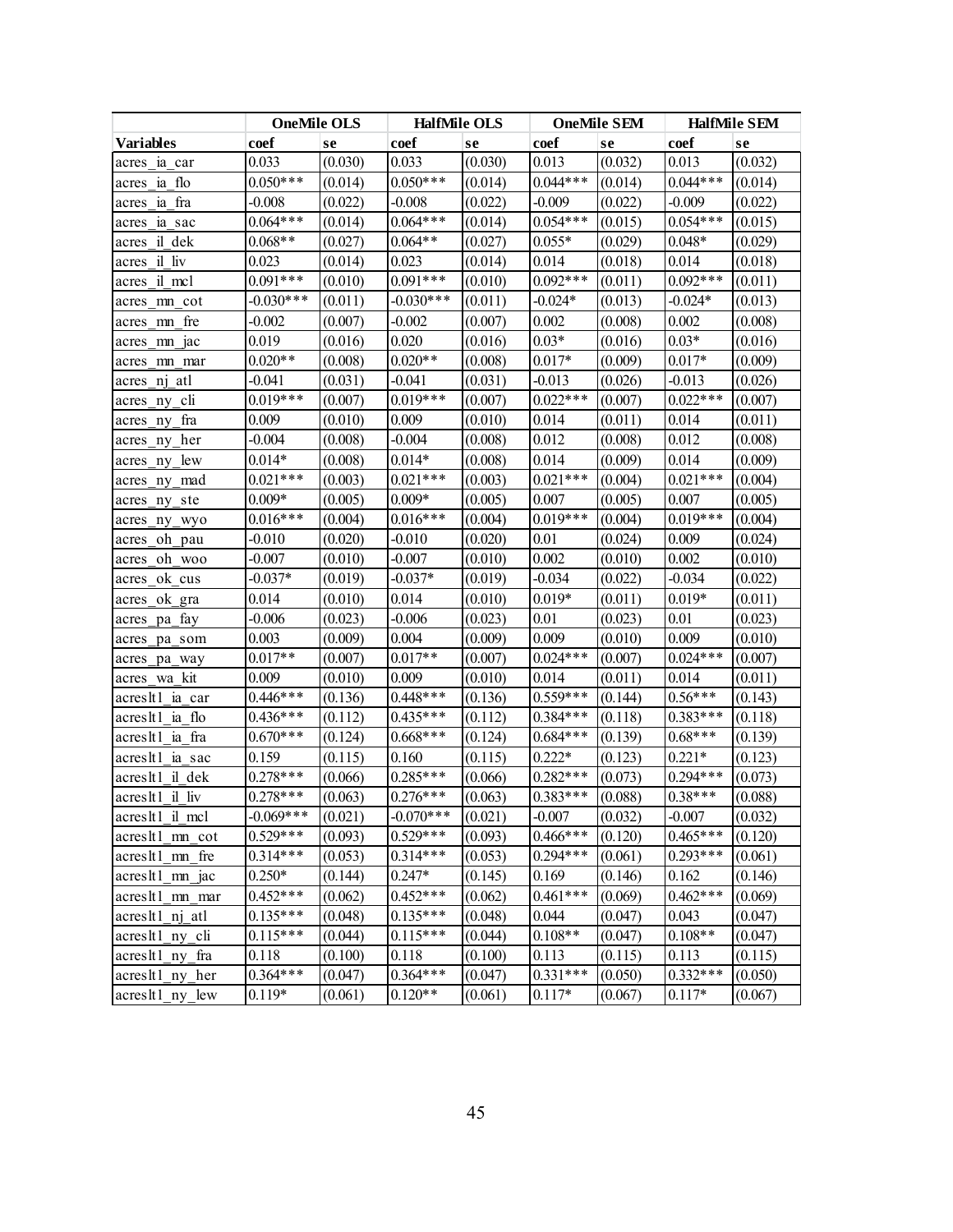|                                   | <b>OneMile OLS</b> |         | <b>HalfMile OLS</b><br><b>OneMile SEM</b> |         |              | <b>HalfMile SEM</b> |              |         |
|-----------------------------------|--------------------|---------|-------------------------------------------|---------|--------------|---------------------|--------------|---------|
| <b>Variables</b>                  | coef               | se      | coef                                      | se      | coef         | se                  | coef         | se      |
| acresht1 ny mad                   | 0.017              | (0.031) | 0.018                                     | (0.031) | 0.043        | (0.032)             | 0.043        | (0.032) |
| acresht ny ste                    | $0.100**$          | (0.042) | $0.100**$                                 | (0.042) | $0.18***$    | (0.047)             | $0.18***$    | (0.047) |
| acreshel ny wyo                   | $0.144***$         | (0.035) | $0.144***$                                | (0.035) | $0.137***$   | (0.039)             | $0.137***$   | (0.039) |
| acres <sub>lt1</sub><br>oh<br>pau | $0.426***$         | (0.087) | $0.425***$                                | (0.087) | $0.507***$   | (0.120)             | $0.507***$   | (0.120) |
| acreshtl<br>oh woo                | $0.124***$         | (0.034) | $0.124***$                                | (0.034) | $0.114***$   | (0.041)             | $0.114***$   | (0.041) |
| acreshtl<br>ok cus                | 0.103              | (0.070) | 0.104                                     | (0.070) | 0.091        | (0.092)             | 0.093        | (0.092) |
| $\arcsin 1$<br>ok gra             | -0.038             | (0.054) | -0.038                                    | (0.054) | $-0.065$     | (0.066)             | $-0.065$     | (0.066) |
| acres <sub>lt1</sub><br>pa fay    | $0.403***$         | (0.153) | $0.403***$                                | (0.153) | $0.42**$     | (0.165)             | $0.42**$     | (0.164) |
| acres <sub>lt1</sub><br>pa som    | $0.243***$         | (0.039) | $0.243***$                                | (0.039) | $0.223***$   | (0.047)             | $0.223***$   | (0.047) |
| acres <sub>lt1</sub><br>pa way    | $0.138**$          | (0.062) | $0.138**$                                 | (0.062) | 0.108        | (0.077)             | 0.109        | (0.077) |
| acresht1 wa kit                   | $0.335**$          | (0.134) | $0.335**$                                 | (0.134) | $0.342**$    | (0.164)             | $0.342**$    | (0.164) |
| age ia car                        | $-0.013***$        | (0.001) | $-0.013***$                               | (0.001) | $-0.011***$  | (0.001)             | $-0.011***$  | (0.001) |
| flo<br>age ia                     | $-0.013***$        | (0.002) | $-0.013***$                               | (0.002) | $-0.013***$  | (0.002)             | $-0.013***$  | (0.002) |
| fra<br>age ia                     | $-0.012***$        | (0.003) | $-0.012***$                               | (0.003) | $-0.011***$  | (0.003)             | $-0.011***$  | (0.003) |
| age_ia sac                        | $-0.013***$        | (0.003) | $-0.013***$                               | (0.003) | $-0.011***$  | (0.003)             | $-0.011***$  | (0.003) |
| age il dek                        | $-0.004***$        | (0.001) | $-0.004***$                               | (0.001) | $-0.004***$  | (0.001)             | -0.004***    | (0.001) |
| age il liv                        | $-0.001$           | (0.001) | $-0.002$                                  | (0.001) | -0.003       | (0.002)             | $-0.003$     | (0.002) |
| age il mel                        | $-0.004***$        | (0.001) | $-0.004***$                               | (0.001) | $-0.006***$  | (0.001)             | $-0.006***$  | (0.001) |
| age_mn cot                        | $-0.021***$        | (0.003) | $-0.021***$                               | (0.003) | $-0.013***$  | (0.005)             | $-0.013***$  | (0.005) |
| fre<br>age mn                     | $-0.013***$        | (0.001) | $-0.013***$                               | (0.001) | $-0.012***$  | (0.002)             | $-0.012***$  | (0.002) |
| age mn<br><sub>1</sub> ac         | $-0.018***$        | (0.005) | $-0.018***$                               | (0.005) | $-0.018***$  | (0.005)             | $-0.018***$  | (0.005) |
| age_mn mar                        | $-0.010***$        | (0.001) | $-0.010***$                               | (0.001) | $-0.009***$  | (0.002)             | $-0.009$ *** | (0.002) |
| age_nj atl                        | $-0.004***$        | (0.000) | $-0.004***$                               | (0.000) | $-0.003***$  | (0.001)             | $-0.003***$  | (0.001) |
| age_ny cli                        | $-0.005***$        | (0.001) | $-0.005***$                               | (0.001) | $-0.005***$  | (0.001)             | $-0.005***$  | (0.001) |
| fra<br>age ny                     | -0.004             | (0.003) | $-0.005$                                  | (0.003) | $-0.005*$    | (0.003)             | $-0.005*$    | (0.003) |
| age_ny her                        | $-0.008$ ***       | (0.001) | $-0.008$ ***                              | (0.001) | $-0.008***$  | (0.001)             | $-0.008$ *** | (0.001) |
| lew<br>age ny                     | $-0.008$ ***       | (0.001) | $-0.008$ ***                              | (0.001) | $-0.009***$  | (0.001)             | $-0.009$ *** | (0.001) |
| age ny mad                        | $-0.006$ ***       | (0.001) | $-0.006$ ***                              | (0.001) | $-0.006***$  | (0.001)             | $-0.006$ *** | (0.001) |
| age_ny_ste                        | $-0.006$ ***       | (0.001) | $-0.006$ ***                              | (0.001) | $-0.007$ *** | (0.001)             | $-0.007$ *** | (0.001) |
| age ny wyo                        | $-0.006$ ***       | (0.001) | $-0.006***$                               | (0.001) | $-0.006***$  | (0.001)             | $-0.006***$  | (0.001) |
| age oh pau                        | 0.003              | (0.003) | 0.003                                     | (0.003) | 0.003        | (0.004)             | 0.003        | (0.004) |
| age oh woo                        | $0.008***$         | (0.001) | $0.008***$                                | (0.001) | $0.01***$    | (0.001)             | $0.01***$    | (0.001) |
| age ok cus                        | $-0.000$           | (0.002) | $-0.000$                                  | (0.002) | 0.002        | (0.003)             | 0.002        | (0.003) |
| age_ok_gra                        | $-0.000$           | (0.002) | $-0.000$                                  | (0.002) | 0.001        | (0.002)             | 0.001        | (0.002) |
| age_pa_fay                        | $0.010**$          | (0.004) | $0.010**$                                 | (0.004) | $0.01**$     | (0.005)             | $0.01**$     | (0.005) |
| age_pa_som                        | $-0.006$ ***       | (0.001) | $-0.006$ ***                              | (0.001) | $-0.008$ *** | (0.001)             | $-0.008$ *** | (0.001) |
| age_pa_way                        | $0.006***$         | (0.002) | $0.006***$                                | (0.002) | $0.007***$   | (0.002)             | $0.007$ ***  | (0.002) |
| age_wa_kit                        | $0.010***$         | (0.003) | $0.010***$                                | (0.003) | $0.014***$   | (0.003)             | $0.014***$   | (0.003) |
| agesq_ia_car                      | $0.034***$         | (0.011) | $0.034***$                                | (0.000) | $0.022*$     | (0.012)             | $0.022*$     | (0.012) |
| agesq ia flo                      | $0.040***$         | (0.016) | $0.040**$                                 | (0.016) | $0.044***$   | (0.016)             | $0.044***$   | (0.016) |
| agesq ia fra                      | 0.025              | (0.022) | 0.025                                     | (0.022) | 0.02         | (0.023)             | 0.021        | (0.023) |
| agesq ia sac                      | 0.032              | (0.022) | 0.032                                     | (0.022) | 0.025        | (0.023)             | 0.025        | (0.023) |
| agesq il dek                      | 0.008              | (0.010) | 0.008                                     | (0.010) | 0.013        | (0.012)             | 0.013        | (0.011) |
| agesq il liv                      | $-0.023**$         | (0.009) | $-0.023**$                                | (0.009) | $-0.011$     | (0.014)             | $-0.011$     | (0.014) |
| agesq_il_mcl                      | 0.005              | (0.007) | 0.005                                     | (0.007) | $0.021*$     | (0.011)             | $0.021*$     | (0.011) |
| agesq_mn_cot                      | $0.109**$          | (0.043) | $0.109**$                                 | (0.043) | 0.032        | (0.069)             | 0.033        | (0.069) |
| agesq_mn_fre                      | $0.046***$         | (0.010) | $0.045***$                                | (0.010) | $0.044***$   | (0.012)             | $0.044***$   | (0.012) |
| jac<br>agesq mn                   | $0.103***$         | (0.035) | $0.104***$                                | (0.035) | $0.1***$     | (0.034)             | $0.101***$   | (0.034) |
| agesq_mn_mar                      | 0.012              | (0.012) | 0.012                                     | (0.012) | 0.006        | (0.014)             | 0.006        | (0.014) |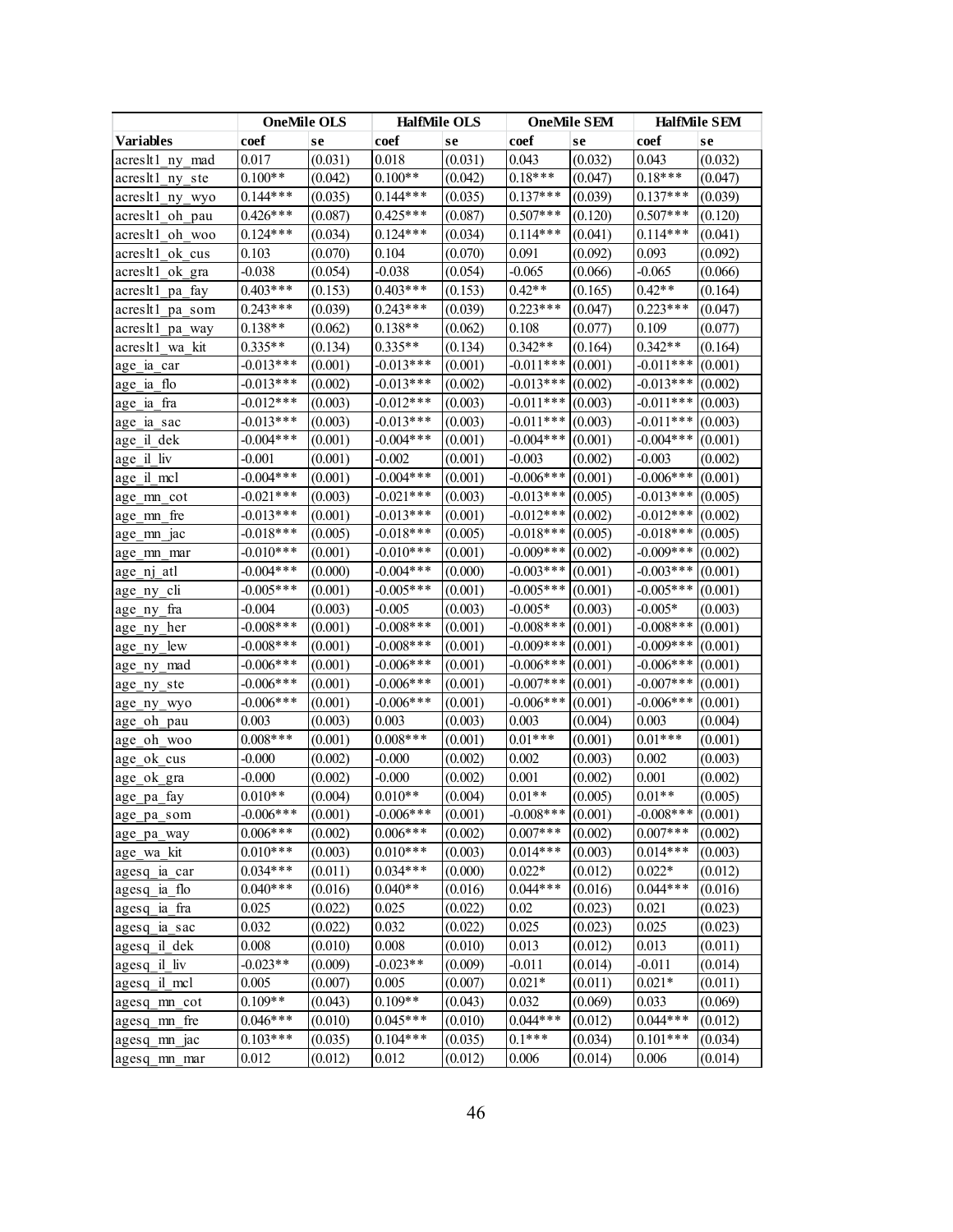|                     | <b>OneMile OLS</b> |         | <b>HalfMile OLS</b><br><b>OneMile SEM</b> |         |             |         | <b>HalfMile SEM</b> |         |
|---------------------|--------------------|---------|-------------------------------------------|---------|-------------|---------|---------------------|---------|
| <b>Variables</b>    | coef               | se      | coef                                      | se      | coef        | se      | coef                | se      |
| agesq_nj_atl        | $0.010***$         | (0.003) | $0.010***$                                | (0.003) | 0.003       | (0.005) | 0.003               | (0.005) |
| agesq_ny_cli        | $0.011*$           | (0.006) | $0.011*$                                  | (0.006) | $0.011*$    | (0.006) | $0.011*$            | (0.006) |
| fra<br>agesq_ny     | -0.011             | (0.022) | $-0.011$                                  | (0.022) | $-0.002$    | (0.020) | -0.002              | (0.020) |
| her<br>agesq_ny     | $0.022***$         | (0.005) | $0.022***$                                | (0.005) | $0.022***$  | (0.006) | $0.022***$          | (0.006) |
| lew<br>agesq_ny     | $0.031***$         | (0.006) | $0.031***$                                | (0.006) | $0.032***$  | (0.007) | $0.032***$          | (0.007) |
| agesq_ny_mad        | $0.017***$         | (0.003) | $0.017***$                                | (0.003) | $0.023***$  | (0.003) | $0.023***$          | (0.003) |
| agesq_ny_ste        | $0.013**$          | (0.005) | $0.013**$                                 | (0.005) | $0.018***$  | (0.005) | $0.018***$          | (0.005) |
| agesq_ny_wyo        | $0.016***$         | (0.005) | $0.016***$                                | (0.005) | $0.017***$  | (0.005) | $0.017***$          | (0.005) |
| agesq_oh_pau        | $-0.044**$         | (0.022) | $-0.045**$                                | (0.022) | $-0.043$    | (0.028) | $-0.043$            | (0.028) |
| agesq_oh_woo        | $-0.074***$        | (0.007) | $-0.074***$                               | (0.007) | $-0.091***$ | (0.009) | $-0.091***$         | (0.009) |
| agesq_ok_cus        | $-0.091***$        | (0.019) | $-0.091***$                               | (0.019) | $-0.113***$ | (0.026) | $-0.113***$         | (0.026) |
| agesq ok gra        | $-0.081***$        | (0.023) | $-0.081***$                               | (0.023) | $-0.097***$ | (0.029) | $-0.097***$         | (0.029) |
| agesq_pa_fay        | $-0.112***$        | (0.032) | $-0.112***$                               | (0.032) | $-0.105***$ | (0.034) | $-0.106***$         | (0.034) |
| agesq_pa_som        | 0.000              | (0.008) | 0.002                                     | (0.008) | $0.016*$    | (0.009) | $0.016*$            | (0.009) |
| agesq pa way        | $-0.000$ ***       | (0.012) | $-0.052***$                               | (0.012) | $-0.053***$ | (0.014) | $-0.053***$         | (0.014) |
| agesq_wa kit        | $-0.000***$        | (0.027) | $-0.097***$                               | (0.027) | $-0.132***$ | (0.031) | $-0.132***$         | (0.031) |
| bathsim ia sac      | $-0.050$           | (0.073) | $-0.050$                                  | (0.073) | $-0.082$    | (0.077) | $-0.081$            | (0.077) |
| bathsim il dek      | -0.005             | (0.015) | $-0.005$                                  | (0.015) | 0.001       | (0.018) | 0.001               | (0.018) |
| bathsim ny cli      | $0.090***$         | (0.025) | $0.090***$                                | (0.025) | $0.087***$  | (0.024) | $0.087***$          | (0.024) |
| bathsim_ny_fra      | $0.246***$         | (0.062) | $0.245***$                                | (0.062) | $0.213***$  | (0.064) | $0.212***$          | (0.064) |
| bathsim ny her      | $0.099***$         | (0.022) | $0.099***$                                | (0.022) | $0.079***$  | (0.022) | $0.079***$          | (0.022) |
| bathsim ny lew      | $0.168***$         | (0.030) | $0.167***$                                | (0.030) | $0.142***$  | (0.031) | $0.142***$          | (0.031) |
| bathsim ny mad      | $0.180***$         | (0.014) | $0.180***$                                | (0.014) | $0.157***$  | (0.013) | $0.157***$          | (0.013) |
| bathsim ny ste      | $0.189***$         | (0.019) | $0.189***$                                | (0.019) | $0.166***$  | (0.020) | $0.166***$          | (0.020) |
| bathsim_ny_wyo      | $0.107***$         | (0.021) | $0.107***$                                | (0.021) | $0.1***$    | (0.021) | $0.1***$            | (0.021) |
| bathsim oh pau      | $0.095*$           | (0.051) | $0.095*$                                  | (0.051) | $0.149***$  | (0.057) | $0.149***$          | (0.057) |
| bathsim oh woo      | $0.094***$         | (0.017) | $0.094***$                                | (0.017) | $0.092***$  | (0.019) | $0.092***$          | (0.019) |
| bathsim_pa_fay      | $0.367***$         | (0.077) | $0.367***$                                | (0.077) | $0.301***$  | (0.082) | $0.302***$          | (0.082) |
| bathsim_pa_way      | $0.082**$          | (0.036) | $0.082**$                                 | (0.036) | $0.081**$   | (0.041) | $0.081**$           | (0.041) |
| petvacant ia car    | $-2.515*$          | (1.467) | $-2.521*$                                 | (1.468) | $-2.011$    | (1.936) | $-2.019$            | (1.937) |
| pctvacant ia flo    | 0.903              | (1.152) | 0.921                                     | (1.152) | 1.358       | (1.409) | 1.339               | (1.410) |
| pctvacant ia fra    | 8.887**            | (3.521) | 8.928**                                   | (3.518) | $-2.596$    | (1.703) | $-2.6$              | (1.703) |
| petvacant ia sac    | 0.672              | (0.527) | 0.673                                     | (0.527) | $1.267***$  | (0.377) | $1.266***$          | (0.377) |
| pctvacant il dek    | 0.052              | (0.639) | 0.062                                     | (0.638) | 0.037       | (0.964) | 0.069               | (0.961) |
| petvacant il liv    | $-0.475$           | (0.474) | $-0.476$                                  | (0.474) | -0.699      | (0.872) | $-0.701$            | (0.872) |
| pctvacant il mel    | $-0.365$           | (0.397) | $-0.366$                                  | (0.397) | 0.445       | (0.670) | 0.442               | (0.670) |
| pctvacant mn cot    | $1.072*$           | (0.592) | $1.072*$                                  | (0.592) | 0.272       | (1.039) | 0.273               | (1.039) |
| fre<br>pctvacant mn | $-1.782**$         | (0.703) | $-1.787**$                                | (0.703) | $-1.372$    | (0.965) | $-1.384$            | (0.965) |
| pctvacant_mn<br>jac | -1.345             | (0.883) | -1.318                                    | (0.884) | $-1.285$    | (1.084) | -1.313              | (1.084) |
| pctvacant mn mar    | 2.178***           | (0.502) | 2.175***                                  | (0.502) | $1.53**$    | (0.622) | $1.528**$           | (0.622) |
| pctvacant_nj atl    | -0.054             | (0.062) | $-0.054$                                  | (0.062) | 0.096       | (0.085) | 0.095               | (0.085) |
| pctvacant ny cli    | $0.709***$         | (0.224) | $0.709***$                                | (0.224) | $0.842***$  | (0.251) | $0.841***$          | (0.251) |
| fra<br>pctvacant ny | $6.173***$         | (2.110) | $6.104***$                                | (2.113) | 0.519       | (0.710) | 0.499               | (0.709) |
| her<br>pctvacant ny | $-1.226***$        | (0.247) | $-1.226***$                               | (0.247) | $-1.347***$ | (0.288) | $-1.347***$         | (0.288) |
| pctvacant_ny_lew    | $-0.125$           | (0.127) | -0.125                                    | (0.127) | $-0.266*$   | (0.159) | $-0.266*$           | (0.159) |
| pctvacant ny mad    | $0.750***$         | (0.196) | $0.752***$                                | (0.196) | $0.767***$  | (0.246) | $0.765***$          | (0.246) |
| pctvacant ny ste    | 0.280              | (0.190) | 0.281                                     | (0.190) | 0.039       | (0.242) | 0.04                | (0.242) |
| pctvacant ny wyo    | $0.179*$           | (0.101) | $0.178*$                                  | (0.101) | $0.225*$    | (0.119) | $0.224*$            | (0.119) |
| pctvacant oh pau    | $-1.473$           | (1.498) | $-1.473$                                  | (1.499) | $-1.341$    | (1.951) | $-1.256$            | (1.952) |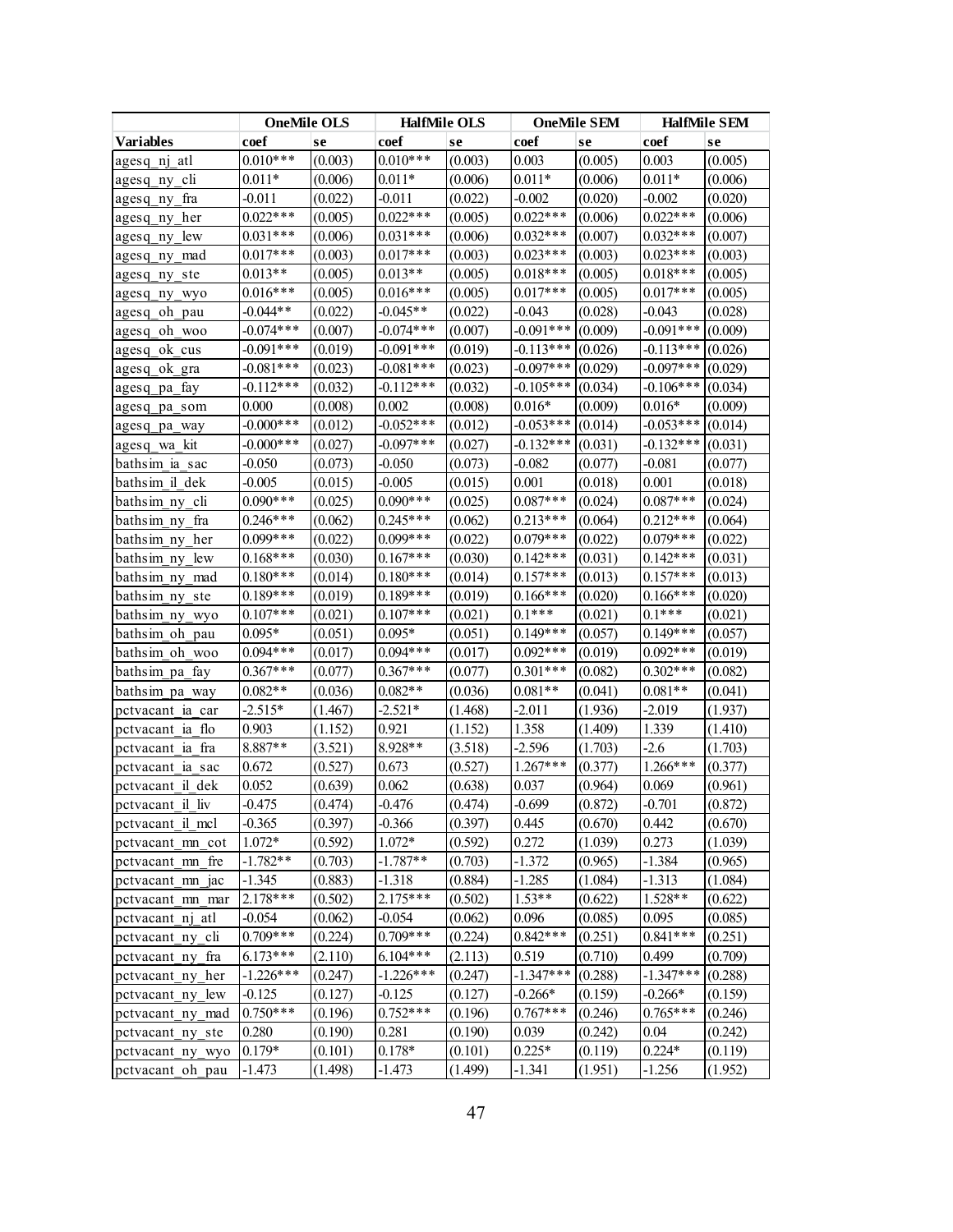|                                  | <b>OneMile OLS</b> |                    | <b>HalfMile OLS</b> |                    |                    | <b>OneMile SEM</b> | <b>HalfMile SEM</b> |                    |
|----------------------------------|--------------------|--------------------|---------------------|--------------------|--------------------|--------------------|---------------------|--------------------|
| <b>Variables</b>                 | coef               | se                 | coef                | se                 | coef               | se                 | coef                | se                 |
| pctvacant oh woo                 | $-0.565$           | (0.400)            | $-0.565$            | (0.400)            | $-0.304$           | (0.563)            | $-0.306$            | (0.563)            |
| pctvacant ok cus                 | $-0.127$           | (0.358)            | -0.140              | (0.359)            | $-0.167$           | (0.521)            | $-0.189$            | (0.521)            |
| pctvacant ok gra                 | $1.413*$           | (0.777)            | $1.414*$            | (0.777)            | 0.537              | (1.045)            | 0.536               | (1.045)            |
| pctvacant pa fay                 | 0.227              | (0.596)            | 0.229               | (0.596)            | 0.232              | (0.807)            | 0.235               | (0.807)            |
| pctvacant pa som                 | $0.517***$         | (0.098)            | $0.516***$          | (0.098)            | $0.562***$         | (0.138)            | $0.562***$          | (0.138)            |
| pctvacant pa way                 | $0.445***$         | (0.156)            | $0.444***$          | (0.156)            | $0.446**$          | (0.175)            | $0.446**$           | (0.175)            |
| pctvacant wa kit                 | -0.076             | (0.546)            | $-0.075$            | (0.546)            | $-0.377$           | (0.282)            | $-0.377$            | (0.281)            |
| pctowner ia car                  | $-0.225$           | (0.244)            | $-0.225$            | (0.244)            | $-0.156$           | (0.324)            | $-0.156$            | (0.324)            |
| pctowner ia flo                  | $0.579**$          | (0.238)            | $0.578**$           | (0.238)            | $0.75***$          | (0.290)            | $0.75***$           | (0.290)            |
| pctowner ia fra                  | 0.207              | (0.310)            | 0.206               | (0.310)            | 0.172              | (0.393)            | 0.169               | (0.393)            |
| pctowner ia sac                  | 0.274              | (0.585)            | 0.261               | (0.586)            | $-0.34$            | (0.545)            | $-0.345$            | (0.545)            |
| pctowner il dek                  | 0.075              | (0.088)            | 0.073               | (0.087)            | 0.032              | (0.123)            | 0.028               | (0.123)            |
| pctowner il liv                  | 0.176              | (0.140)            | 0.176               | (0.140)            | 0.265              | (0.200)            | 0.264               | (0.200)            |
| pctowner il mel                  | 0.389***           | (0.051)            | $0.388***$          | (0.051)            | $0.331***$         | (0.101)            | $0.331***$          | (0.101)            |
| pctowner mn cot                  | $0.375***$         | (0.138)            | $0.375***$          | (0.138)            | $0.609**$          | (0.254)            | $0.609**$           | (0.254)            |
| fre<br>pctowner mn               | $-0.119$           | (0.090)            | $-0.120$            | (0.090)            | $-0.072$           | (0.124)            | $-0.073$            | (0.124)            |
| jac<br>pctowner mn               | $-0.206$           | (0.474)            | $-0.205$            | (0.474)            | -0.175             | (0.569)            | $-0.185$            | (0.570)            |
| pctowner mn mar                  | $0.262***$         | (0.076)            | $0.262***$          | (0.076)            | 0.151              | (0.103)            | 0.151               | (0.103)            |
| pctowner ni atl                  | $-0.087**$         | (0.037)            | $-0.087**$          | (0.037)            | $-0.036$           | (0.052)            | $-0.037$            | (0.052)            |
| pctowner ny cli                  | -0.229             | (0.171)            | $-0.229$            | (0.171)            | $-0.305$           | (0.199)            | $-0.303$            | (0.199)            |
| fra<br>pctowner ny               | $2.743*$           | (1.500)            | $2.693*$            | (1.505)            | $-0.315$           | (1.447)            | $-0.398$            | (1.442)            |
| pctowner ny her                  | $0.246***$         | (0.095)            | $0.246***$          | (0.095)            | $0.213*$           | (0.109)            | $0.213*$            | (0.109)            |
| pctowner_ny_lew                  | $-0.034$           | (0.185)            | $-0.034$            | (0.185)            | $-0.126$           | (0.219)            | $-0.126$            | (0.219)            |
| pctowner ny mad                  | $0.750***$         | (0.075)            | $0.750***$          | (0.075)            | $0.723***$         | (0.084)            | $0.723***$          | (0.084)            |
| pctowner ny ste                  | 0.192              | (0.128)            | 0.191               | (0.128)            | $-0.083$           | (0.162)            | $-0.084$            | (0.162)            |
| pctowner ny wyo                  | -0.089             | (0.111)            | -0.089              | (0.111)            | -0.109             | (0.138)            | -0.108              | (0.138)            |
| pctowner oh pau                  | $-0.187$           | (0.347)            | $-0.185$            | (0.348)            | $-1.245***$        | (0.473)            | $-1.249***$         | (0.474)            |
| pctowner oh woo                  | $0.263***$         | (0.092)            | $0.264***$          | (0.092)            | $0.274**$          | (0.136)            | $0.274**$           | (0.136)            |
| pctowner ok cus                  | 0.068              | (0.104)            | 0.068               | (0.104)            | $-0.041$           | (0.146)            | $-0.043$            | (0.146)            |
|                                  | $0.271*$           | (0.159)            | $0.271*$            | (0.159)            | 0.253              | (0.217)            | 0.253               | (0.217)            |
| pctowner ok gra                  | $-0.413$           | (1.736)            | $-0.420$            |                    | $-0.15$            |                    | $-0.165$            |                    |
| pctowner pa fay                  | 0.171              | (0.114)            | 0.170               | (1.736)<br>(0.114) | 0.098              | (2.037)<br>(0.173) | 0.098               | (2.037)            |
| pctowner pa som                  | $-0.351$           |                    |                     |                    |                    |                    |                     | (0.173)<br>(0.345) |
| pctowner pa way                  |                    | (0.441)            | $-0.348$            | (0.441)            | $-0.251$           | (0.345)            | $-0.252$            |                    |
| pctowner wa kit                  | 0.257              | (2.139)            | 0.259               | (2.139)            | $-0.358$           | (1.889)            | $-0.361$            | (1.890)            |
| med_age_ia_car                   | 0.002<br>0.003     | (0.002)            | 0.002               | (0.002)            | 0.003              | (0.003)<br>(0.003) | 0.003               | (0.003)<br>(0.003) |
| med age ia flo<br>med age ia fra | $0.066***$         | (0.002)<br>(0.015) | 0.003<br>$0.066***$ | (0.002)<br>(0.015) | 0.004<br>$0.014**$ | (0.006)            | 0.004<br>$0.014**$  | (0.006)            |
|                                  |                    |                    | $0.028**$           |                    | 0.012              |                    |                     |                    |
| med age ia sac                   | $0.028**$          | (0.014)            |                     | (0.014)            |                    | (0.010)            | 0.012               | (0.010)            |
| med age il dek                   | $-0.001$           | (0.002)            | $-0.001$            | (0.002)            | $-0.001$           | (0.003)            | $-0.001$            | (0.003)            |
| med age il liv                   | $-0.004$           | (0.004)            | $-0.004$            | (0.004)            | $-0.005$           | (0.005)            | $-0.005$            | (0.005)            |
| age il mel<br>med                | $-0.006***$        | (0.002)            | $-0.006***$         | (0.002)            | $-0.006**$         | (0.003)            | $-0.006**$          | (0.003)            |
| med age mn cot                   | $0.017***$         | (0.005)            | $0.017***$          | (0.005)            | $0.018**$          | (0.008)            | $0.018**$           | (0.008)            |
| med_age_mn fre                   | $0.012***$         | (0.002)            | $0.012***$          | (0.002)            | $0.013***$         | (0.002)            | $0.013***$          | (0.002)            |
| med age mn<br>jac                | 0.013              | (0.008)            | 0.013               | (0.008)            | 0.012              | (0.010)            | 0.012               | (0.010)            |
| med age mn mar                   | $0.013***$         | (0.003)            | $0.013***$          | (0.003)            | $0.012***$         | (0.003)            | $0.012***$          | (0.003)            |
| med age nj atl                   | $0.010***$         | (0.001)            | $0.010***$          | (0.001)            | $0.016***$         | (0.002)            | $0.016***$          | (0.002)            |
| med_age_ny cli                   | $0.020***$         | (0.004)            | $0.020$ ***         | (0.004)            | $0.02***$          | (0.004)            | $0.02***$           | (0.004)            |
| med_age_ny fra                   | $-0.517***$        | (0.198)            | $-0.511***$         | (0.198)            | 0.008              | (0.040)            | 0.01                | (0.039)            |
| med_age_ny_her                   | $0.007*$           | (0.003)            | $0.007*$            | (0.003)            | 0.005              | (0.003)            | 0.005               | (0.003)            |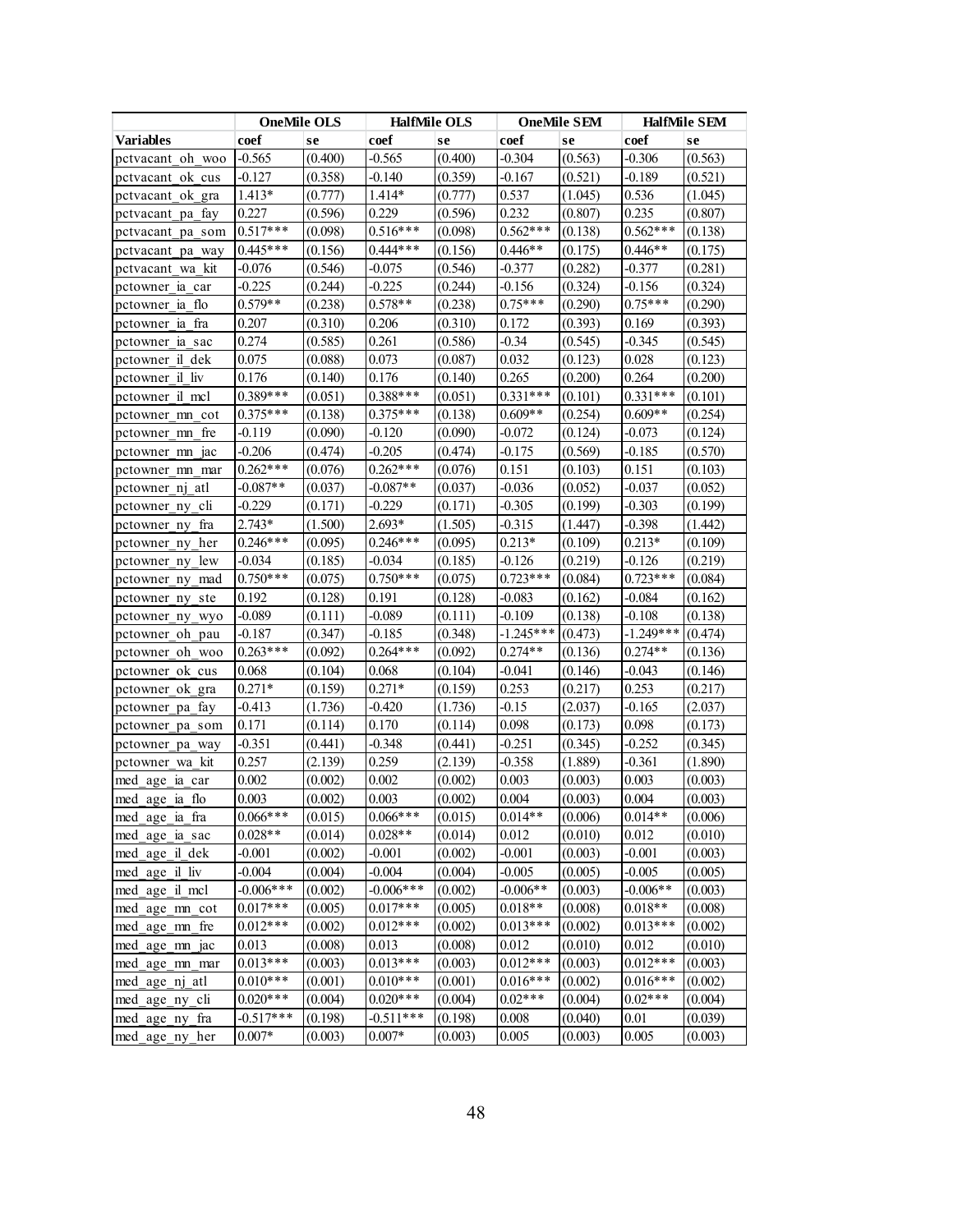|                         | <b>OneMile OLS</b> |         | <b>HalfMile OLS</b> |         | <b>OneMile SEM</b>  |         | <b>HalfMile SEM</b> |         |
|-------------------------|--------------------|---------|---------------------|---------|---------------------|---------|---------------------|---------|
| <b>Variables</b>        | coef               | se      | coef                | se      | coef                | se      | coef                | se      |
| med age ny lew          | $0.013***$         | (0.005) | $0.013***$          | (0.005) | 0.008               | (0.005) | 0.008               | (0.005) |
| med<br>age ny mad       | $0.004**$          | (0.002) | $0.004**$           | (0.002) | $0.004*$            | (0.002) | $0.004*$            | (0.002) |
| med<br>age ny ste       | $0.012***$         | (0.003) | $0.012***$          | (0.003) | 0.001               | (0.004) | 0.001               | (0.004) |
| med<br>age ny wyo       | 0.008              | (0.005) | 0.007               | (0.005) | 0.008               | (0.006) | 0.008               | (0.006) |
| age oh<br>med<br>pau    | $0.034***$         | (0.013) | $0.034***$          | (0.013) | 0.019               | (0.012) | 0.019               | (0.012) |
| age oh woo<br>med       | $-0.004$           | (0.003) | $-0.004$            | (0.003) | $-0.004$            | (0.004) | $-0.004$            | (0.004) |
| med<br>age ok cus       | 0.004              | (0.002) | 0.004               | (0.002) | $0.008**$           | (0.004) | $0.008**$           | (0.004) |
| med<br>age ok gra       | 0.011              | (0.009) | 0.011               | (0.009) | $\boldsymbol{0}$    | (0.006) | $\boldsymbol{0}$    | (0.006) |
| age_pa fay<br>med       | 0.049              | (0.073) | 0.049               | (0.073) | 0.052               | (0.095) | 0.052               | (0.095) |
| med<br>age pa som       | $0.008$ ***        | (0.002) | $0.008***$          | (0.002) | $0.012***$          | (0.004) | $0.012***$          | (0.004) |
| med<br>age pa way       | $-0.005$           | (0.012) | $-0.005$            | (0.012) | 0.002               | (0.007) | 0.002               | (0.007) |
| age wa kit<br>med       | $-0.015$           | (0.095) | $-0.015$            | (0.095) | 0.025               | (0.034) | 0.025               | (0.034) |
| swinter ia              | $-0.034**$         | (0.015) | $-0.034**$          | (0.015) | $-0.039***$         | (0.015) | $-0.039***$         | (0.015) |
| swinter il              | $-0.020**$         | (0.008) | $-0.020**$          | (0.008) | $-0.013$            | (0.012) | $-0.013$            | (0.012) |
| swinter mn              | $-0.053***$        | (0.009) | $-0.053***$         | (0.009) | $-0.057***$         | (0.011) | $-0.057***$         | (0.011) |
| swinter nj              | -0.007             | (0.006) | -0.007              | (0.006) | $-0.008$            | (0.007) | $-0.008$            | (0.007) |
| swinter ny              | $-0.030***$        | (0.007) | $-0.030***$         | (0.007) | $-0.026***$         | (0.007) | $-0.026***$         | (0.007) |
| swinter oh              | $-0.048***$        | (0.012) | $-0.048$ ***        | (0.012) | $-0.055***$         | (0.014) | $-0.055***$         | (0.014) |
| swinter ok              | $-0.039**$         | (0.015) | $-0.039**$          | (0.015) | $-0.024$            | (0.018) | $-0.024$            | (0.018) |
| swinter pa              | $-0.025*$          | (0.015) | $-0.025*$           | (0.015) | $-0.02$             | (0.017) | $-0.02$             | (0.017) |
| swinter wa              | $-0.004$           | (0.046) | $-0.004$            | (0.046) | 0.014               | (0.051) | 0.013               | (0.051) |
| sy 1996 ia              | $-0.436***$        | (0.137) | $-0.433***$         | (0.137) | $-0.493***$         | (0.157) | $-0.489***$         | (0.157) |
| sy 1996 il              | $-0.267***$        | (0.037) | $-0.267***$         | (0.037) | $-0.344***$         | (0.061) | $-0.344***$         | (0.061) |
| sy 1996 mn              | $-0.521***$        | (0.058) | $-0.521***$         | (0.059) | $-0.585***$         | (0.065) | $-0.585***$         | (0.065) |
| sy 1996 nj              | $-0.820***$        | (0.022) | $-0.820***$         | (0.022) | $-0.717***$         | (0.038) | $-0.717***$         | (0.038) |
| 1996 oh<br>S V          | $-0.298***$        | (0.042) | $-0.298***$         | (0.042) | $-0.43***$          | (0.053) | $-0.43***$          | (0.053) |
| sy 1996 ok              | $-0.444***$        | (0.073) | $-0.444***$         | (0.073) | $-0.846***$         | (0.079) | $-0.846***$         | (0.079) |
| 1996 pa<br>sy           | $-0.584***$        | (0.060) | $-0.584***$         | (0.060) | $-0.604***$         | (0.067) | $-0.604***$         | (0.067) |
| sy 1997 il              | $-0.242***$        | (0.036) | $-0.242***$         | (0.036) | $-0.234***$         | (0.052) | $-0.232***$         | (0.052) |
| sy 1997<br>mn           | $-0.445***$        | (0.055) | -0.445***           | (0.055) | $-0.535***$         | (0.060) | $-0.535***$         | (0.060) |
| 1997 nj<br>s y          | $-0.791***$        | (0.021) | $-0.791***$         | (0.021) | $-0.686***$         | (0.038) | $-0.686***$         | (0.038) |
| 1997<br>oh<br>S V       | $-0.302***$        | (0.043) | $-0.302$ ***        | (0.043) | $-0.39***$          | (0.053) | $-0.39***$          | (0.053) |
| 1997<br>pa<br><b>SV</b> | $-0.458***$        | (0.057) | $-0.458***$         | (0.057) | $-0.51***$          | (0.066) | $-0.51***$          | (0.066) |
| 1998 ia<br>s y          | $-0.442***$        | (0.078) | $-0.441***$         | (0.078) | $-0.633***$         | (0.099) | $-0.634***$         | (0.099) |
| sy 1998 il              | $-0.156***$        | (0.031) | $-0.156***$         | (0.031) | $-0.175***$         | (0.048) | $-0.175***$ (0.048) |         |
| sy_1998_mn              | $-0.391***$        | (0.054) | $-0.391***$         | (0.054) | $-0.484***$ (0.059) |         | $-0.484***$ (0.059) |         |
| sy_1998 ni              | $-0.723***$        | (0.020) | $-0.723***$         | (0.021) | $-0.633***$         | (0.037) | $-0.633***$ (0.037) |         |
| sy 1998 oh              | $-0.217***$        | (0.040) | $-0.217***$         | (0.040) | $-0.302***$         | (0.047) | $-0.302***$         | (0.047) |
| sy 1998 ok              | $-0.394***$        | (0.048) | $-0.395***$         | (0.048) | $-0.816***$         | (0.059) | $-0.818***$         | (0.059) |
| sy_1998 pa              | $-0.481***$        | (0.059) | $-0.480***$         | (0.059) | $-0.554***$         | (0.068) | $-0.552***$         | (0.067) |
| sy_1998 wa              | $-0.433***$        | (0.115) | $-0.433***$         | (0.115) | $-0.356**$          | (0.161) | $-0.356**$          | (0.161) |
| sy_1999 ia              | $-0.347***$        | (0.085) | $-0.345***$         | (0.086) | $-0.568***$         | (0.117) | $-0.565***$         | (0.117) |
| sy_1999 il              | $-0.155***$        | (0.031) | $-0.156***$         | (0.031) | $-0.215***$         | (0.046) | $-0.214***$         | (0.046) |
| sy_1999 mn              | $-0.302***$        | (0.055) | $-0.303***$         | (0.055) | $-0.367***$         | (0.059) | $-0.368***$         | (0.059) |
| sy_1999 ni              | $-0.679***$        | (0.020) | $-0.679***$         | (0.020) | $-0.583***$         | (0.036) | $-0.583***$         | (0.036) |
| sy_1999 oh              | $-0.161***$        | (0.040) | $-0.161***$         | (0.040) | $-0.243***$         | (0.047) | $-0.243***$         | (0.047) |
| sy_1999 ok              | $-0.347***$        | (0.044) | $-0.348***$         | (0.044) | $-0.743***$         | (0.050) | $-0.743***$         | (0.050) |
| sy_1999_pa              | $-0.452***$        | (0.058) | $-0.452***$         | (0.058) | $-0.515***$         | (0.066) | $-0.515***$         | (0.066) |
| sy_1999 wa              | $-0.432***$        | (0.114) | $-0.432***$         | (0.114) | $-0.454***$         | (0.166) | $-0.453***$         | (0.165) |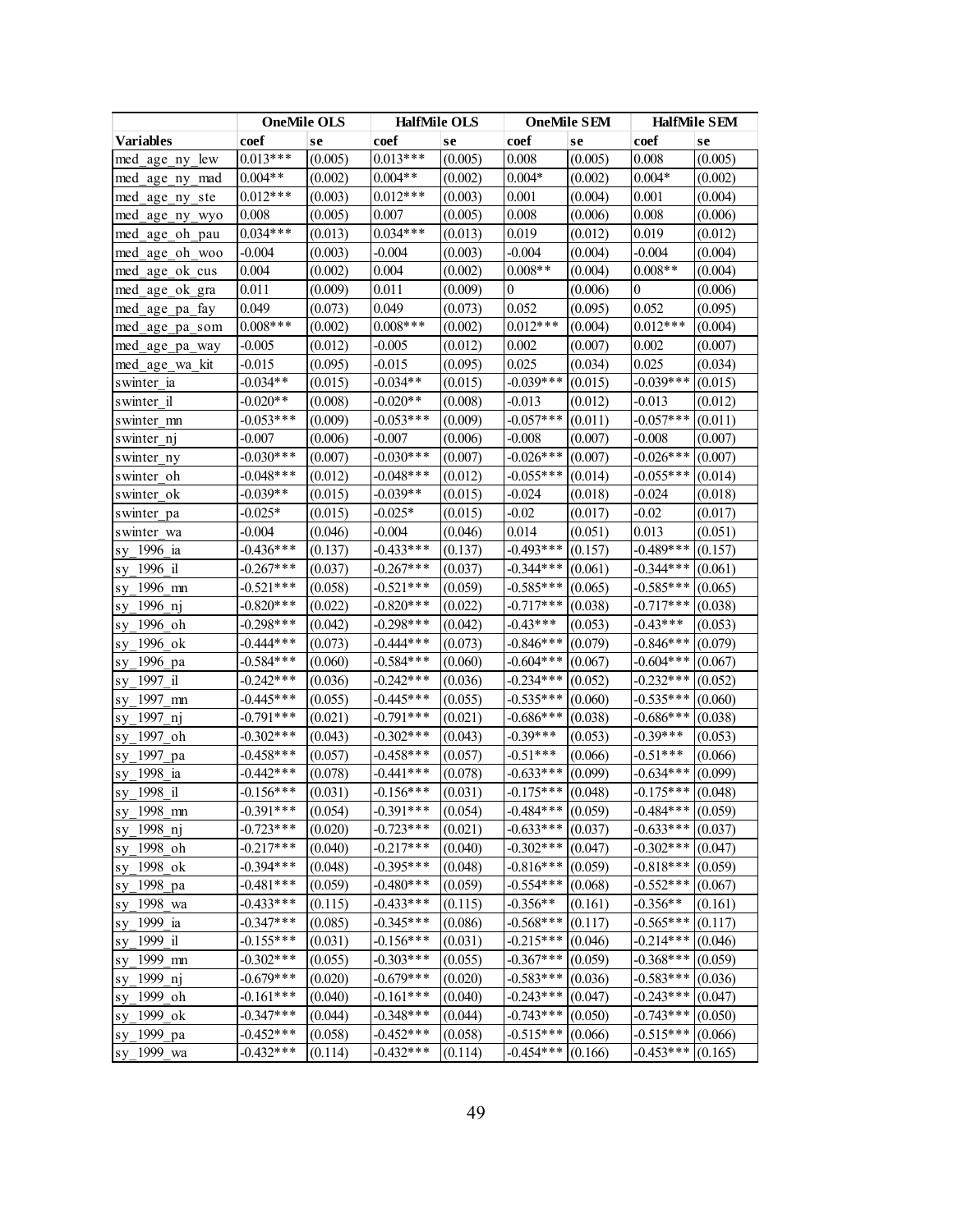|                                     | <b>OneMile OLS</b> |         |             | <b>HalfMile OLS</b> |             | <b>OneMile SEM</b> |              | <b>HalfMile SEM</b> |
|-------------------------------------|--------------------|---------|-------------|---------------------|-------------|--------------------|--------------|---------------------|
| <b>Variables</b>                    | coef               | se      | coef        | se                  | coef        | se                 | coef         | se                  |
| 2000 ia<br><b>SV</b>                | $-0.165$           | (0.145) | $-0.164$    | (0.146)             | $-0.246$    | (0.183)            | $-0.246$     | (0.183)             |
| 2000 il<br><b>SV</b>                | $-0.088***$        | (0.031) | $-0.088***$ | (0.031)             | $-0.172***$ | (0.045)            | $-0.171***$  | (0.045)             |
| 2000 mn<br>sy                       | $-0.148***$        | (0.051) | $-0.149***$ | (0.051)             | $-0.224***$ | (0.053)            | $-0.224***$  | (0.053)             |
| 2000 nj<br>sy                       | $-0.565***$        | (0.020) | $-0.565***$ | (0.020)             | $-0.461***$ | (0.036)            | $-0.462***$  | (0.036)             |
| 2000 oh<br><b>SV</b>                | $-0.098**$         | (0.041) | $-0.098**$  | (0.041)             | $-0.161***$ | (0.047)            | $-0.16***$   | (0.047)             |
| 2000<br>ok<br><b>SV</b>             | $-0.330***$        | (0.050) | $-0.331***$ | (0.050)             | $-0.748***$ | (0.059)            | $-0.749***$  | (0.059)             |
| 2000<br>pa<br>sy                    | $-0.394***$        | (0.057) | $-0.395***$ | (0.057)             | $-0.478***$ | (0.067)            | $-0.478***$  | (0.067)             |
| 2000<br>wa<br>sy                    | $-0.463***$        | (0.115) | $-0.463***$ | (0.115)             | $-0.403**$  | (0.160)            | $-0.402**$   | (0.160)             |
| 2001<br>ia<br>sy                    | $-0.334***$        | (0.065) | $-0.332***$ | (0.065)             | $-0.435***$ | (0.066)            | $-0.433***$  | (0.066)             |
| 2001<br>il<br><b>SV</b>             | $-0.080**$         | (0.031) | $-0.080***$ | (0.031)             | $-0.101**$  | (0.048)            | $-0.101**$   | (0.048)             |
| 2001<br>mn<br><b>SV</b>             | $-0.119**$         | (0.050) | $-0.119**$  | (0.050)             | $-0.204***$ | (0.051)            | $-0.204***$  | (0.052)             |
| 2001<br>$\overline{n}$<br><b>sy</b> | $-0.438***$        | (0.018) | $-0.438***$ | (0.018)             | $-0.333***$ | (0.034)            | $-0.333***$  | (0.034)             |
| 2001<br>oh<br><b>SV</b>             | $-0.033$           | (0.036) | -0.033      | (0.036)             | $-0.078**$  | (0.040)            | $-0.078**$   | (0.040)             |
| 2001<br>ok<br><b>SV</b>             | $-0.250***$        | (0.041) | $-0.251***$ | (0.041)             | $-0.648***$ | (0.044)            | $-0.648***$  | (0.044)             |
| 2001<br>pa<br><b>sy</b>             | $-0.402***$        | (0.055) | $-0.402***$ | (0.055)             | -0.446***   | (0.063)            | $-0.447***$  | (0.063)             |
| 2001<br>wa<br><b>sy</b>             | $-0.378***$        | (0.122) | $-0.378***$ | (0.122)             | $-0.275*$   | (0.163)            | $-0.275*$    | (0.163)             |
| 2002<br>ia<br><b>sy</b>             | $-0.130**$         | (0.059) | $-0.128**$  | (0.059)             | $-0.264***$ | (0.064)            | $-0.261***$  | (0.064)             |
| 2002 il<br><b>SV</b>                | 0.008              | (0.030) | 0.007       | (0.030)             | -0.013      | (0.043)            | -0.013       | (0.043)             |
| 2002<br>mn<br><b>S</b> y            | $-0.072$           | (0.050) | $-0.072$    | (0.050)             | $-0.138***$ | (0.051)            | $-0.139***$  | (0.051)             |
| 2002<br>nj<br>sy                    | $-0.330***$        | (0.019) | $-0.330***$ | (0.019)             | $-0.195***$ | (0.035)            | $-0.195***$  | (0.035)             |
| 2002 ny<br><b>SV</b>                | $-0.307***$        | (0.020) | $-0.307***$ | (0.020)             | $-0.342***$ | (0.020)            | $-0.342***$  | (0.020)             |
| 2002<br>0h<br><b>SV</b>             | -0.022             | (0.038) | -0.022      | (0.038)             | -0.053      | (0.042)            | -0.053       | (0.042)             |
| 2002<br>ok<br>sy                    | $-0.249***$        | (0.045) | $-0.249***$ | (0.045)             | $-0.649***$ | (0.052)            | $-0.649***$  | (0.052)             |
| 2002<br>pa<br>sy                    | $-0.313***$        | (0.053) | $-0.313***$ | (0.053)             | $-0.355***$ | (0.059)            | $-0.354***$  | (0.059)             |
| 2002<br>wa<br>sy                    | $-0.241**$         | (0.123) | $-0.241**$  | (0.123)             | -0.216      | (0.166)            | -0.216       | (0.166)             |
| 2003<br>ia<br>sy                    | $-0.195**$         | (0.081) | -0.194**    | (0.081)             | $-0.311***$ | (0.085)            | $-0.314***$  | (0.084)             |
| il<br>2003<br>sy                    | 0.034              | (0.030) | 0.034       | (0.030)             | 0.021       | (0.040)            | 0.021        | (0.040)             |
| 2003<br>mn<br>sy                    | 0.034              | (0.049) | 0.034       | (0.049)             | -0.026      | (0.049)            | -0.026       | (0.049)             |
| 2003 nj<br>sy                       | $-0.119***$        | (0.017) | $-0.119***$ | (0.017)             | 0.023       | (0.033)            | 0.023        | (0.033)             |
| 2003 ny<br>sy                       | $-0.247***$        | (0.020) | $-0.247***$ | (0.020)             | $-0.276***$ | (0.020)            | $-0.276***$  | (0.020)             |
| 2003<br>0h<br>sy                    | 0.005              | (0.036) | 0.005       | (0.036)             | -0.019      | (0.039)            | -0.019       | (0.039)             |
| 2003<br>ok<br>sy                    | $-0.229***$        | (0.046) | $-0.229***$ | (0.046)             | $-0.632***$ | (0.053)            | $-0.632***$  | (0.053)             |
| 2003<br>pa<br>sy                    | $-0.191***$        | (0.052) | $-0.191***$ | (0.052)             | $-0.213***$ | (0.054)            | $-0.213***$  | (0.054)             |
| 2003<br>wa<br>sy                    | $-0.326***$        | (0.114) | $-0.326***$ | (0.114)             | $-0.335**$  | (0.159)            | $-0.337**$   | (0.159)             |
| sy_2004 ia                          | -0.209***          | (0.076) | $-0.208***$ | (0.076)             | $-0.307***$ | (0.087)            | $-0.308$ *** | (0.087)             |
| 2004 il<br>s y                      | $0.087***$         | (0.029) | $0.087***$  | (0.029)             | $0.105***$  | (0.034)            | $0.105***$   | (0.034)             |
| sy 2004 mn                          | $0.082*$           | (0.049) | $0.081*$    | (0.049)             | 0.036       | (0.049)            | 0.036        | (0.049)             |
| sy_2004_ny                          | $-0.179***$        | (0.019) | $-0.179***$ | (0.019)             | $-0.2$ ***  | (0.020)            | $-0.2***$    | (0.020)             |
| 2004 oh<br>sy                       | 0.059              | (0.037) | 0.059       | (0.037)             | $0.067*$    | (0.039)            | $0.067*$     | (0.039)             |
| 2004 ok<br>sy                       | $-0.143***$        | (0.041) | $-0.143***$ | (0.041)             | $-0.511***$ | (0.044)            | $-0.511***$  | (0.044)             |
| sy_2004_pa                          | $-0.146***$        | (0.052) | -0.146***   | (0.052)             | $-0.145***$ | (0.053)            | -0.145***    | (0.053)             |
| sy 2004 wa                          | -0.144             | (0.113) | $-0.144$    | (0.113)             | -0.082      | (0.152)            | -0.081       | (0.152)             |
| sy_2005 ia                          | $-0.074**$         | (0.037) | $-0.075**$  | (0.037)             | $-0.151***$ | (0.040)            | $-0.151***$  | (0.040)             |
| 2005 il<br>sy                       | $0.125***$         | (0.027) | $0.125***$  | (0.027)             | $0.139***$  | (0.032)            | $0.138***$   | (0.032)             |
| sy_2005 mn                          | $0.163***$         | (0.048) | $0.162***$  | (0.048)             | $0.12**$    | (0.048)            | $0.119**$    | (0.048)             |
| 2005 nj<br>sy                       | $0.278***$         | (0.018) | $0.278***$  | (0.018)             | $0.453***$  | (0.034)            | $0.453***$   | (0.034)             |
| 2005 ny<br>sy                       | $-0.110***$        | (0.019) | $-0.111***$ | (0.019)             | $-0.122***$ | (0.019)            | $-0.122***$  | (0.019)             |
| 2005 oh<br>sy                       | $0.112***$         | (0.036) | $0.112***$  | (0.036)             | $0.099***$  | (0.037)            | $0.098***$   | (0.037)             |
| $sy_2005$ <sub>_0</sub> k           | -0.018             | (0.038) | $-0.018$    | (0.038)             | $-0.354***$ | (0.038)            | $-0.354***$  | (0.038)             |